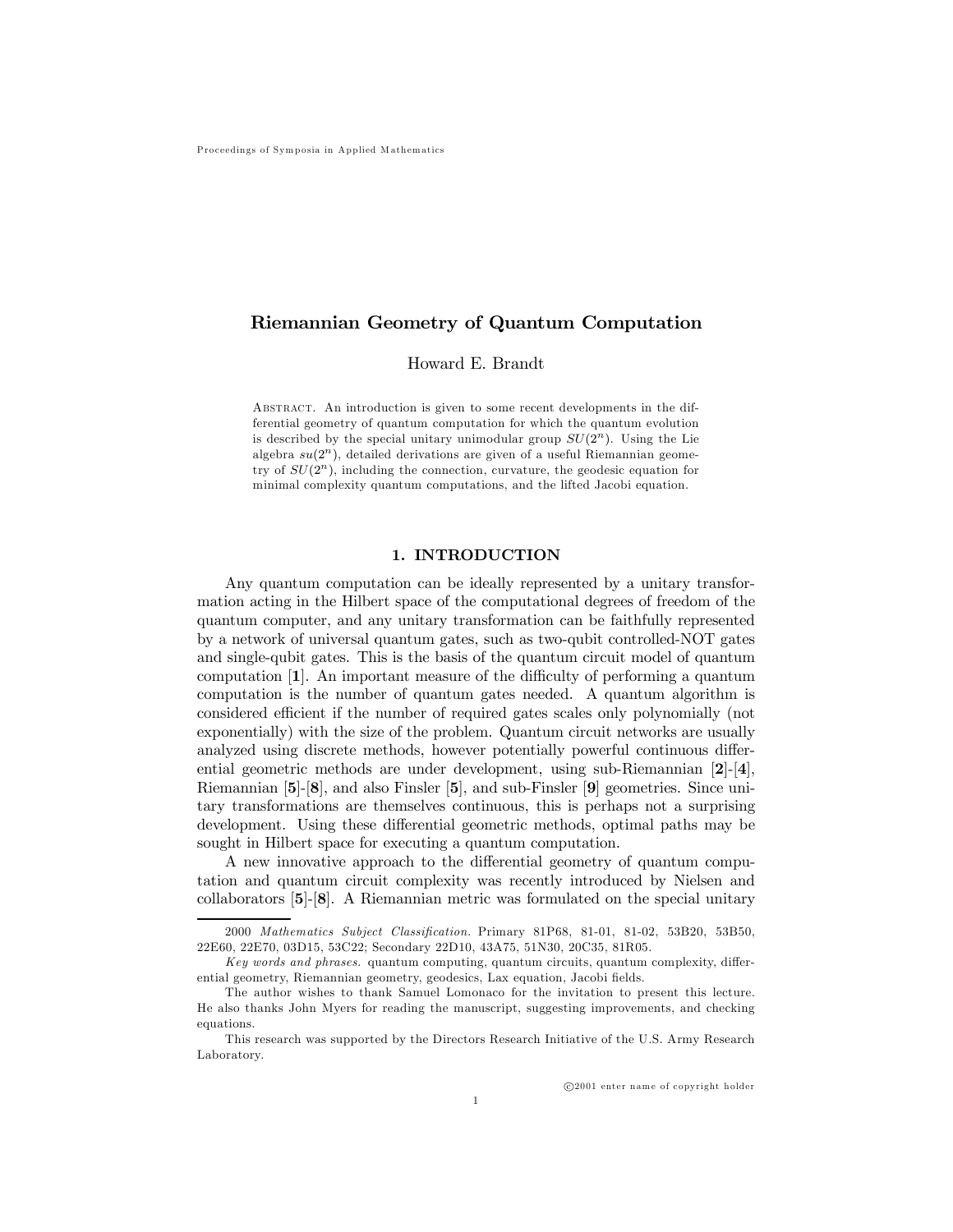#### 2 HOWARD E. BRANDT

unimodular group manifold of multi-qubit unitary transformations, such that the metric distance between the identity and the desired unitary operator, representing the quantum computation, is equivalent to the number of quantum gates needed to represent that unitary operator, thereby providing a measure of the complexity associated with the corresponding quantum computation. The Riemannian metric was defined as a positive-definite bilinear form expressed in terms of the multi-qubit Hamiltonian. The analytic form of the metric was chosen to penalize all directions on the manifold not easily simulated by local gates. In this way, basic differential geometric concepts such as the Levi-Civita connection, geodesic path, Riemannian curvature, Jacobi fields, and conjugate points can be associated with quantum computation. Equations for the Levi-Civita connection on the Riemannian manifold can be obtained, as well as the characteristic curvature of the manifold. In accord with the Schrödinger equation, the unitary transformation expressing the quantum evolution is an exponential involving the Hamiltonian. The Hamiltonian can be expressed in terms of tensor products of the Pauli matrices which act on the qubits. The Riemann curvature tensor can then be constructed from the Christoffel symbols and their ordinary partial derivatives. The geodesic equation on the manifold follows from the connection and determines the local optimal Hamiltonian evolution corresponding to the unitary transformation representing the desired quantum computation. The optimal unitary evolution may follow by solving the geodesic equation. Useful upper and lower bounds on the associated quantum circuit complexity may be obtained. Such differential geometric approaches to quantum computation are currently preliminary and many details remain to be worked out.

The present work presents an expository review of the Riemannian geometry of the special unitary unimodular group manifold associated with quantum computation, and detailed derivations are presented of a suitable connection, curvature, and geodesic equation expressed in terms of the tensor products of Pauli matrices appearing in the Hamiltonian and representing gate operations. Examples of some solutions to the geodesic equation are elaborated. Jacobi fields are also addressed, and the Jaobi equation and the so-called lifted Jacobi equation are derived.

## 2. METRIC

A Riemannian metric is first chosen on the manifold of the Lie Group  $SU(2^n)$ (special unitary group) of *n*-qubit unitary operators with unit determinant  $[10]$ -[26]. The traceless Hamiltonian serves as a tangent vector to a point on the group manifold of the *n*-qubit unitary transformation  $U$ . The Hamiltonian  $H$  is an element of the Lie algebra  $su(2^n)$  of traceless  $2^n \times 2^n$  Hermitian matrices [23]-[26] and is tangent to the evolutionary curve  $e^{-iHt}U$  at  $t=0$ . (Here and throughout, units are chosen such that Planck's constant divided by  $2\pi$  is  $\hbar = 1$ .)

Independent of U, the Riemannian metric (inner product)  $\langle ., . \rangle$  is taken to be a right-invariant positive definite bilinear form  $\langle H, J \rangle$  defined on tangent vectors (Hamiltonians) H and J. Right invariance of the metric means that all right translations are isometries. It follows that the Levi-Civita connection is also right invariant. Following  $[8]$ , the *n*-qubit Hamiltonian H can be divided into two parts  $P(H)$  and  $Q(H)$ , where  $P(H)$  contains only one and two-body terms, and  $Q(H)$ contains more than two-body terms. Thus:

$$
(2.1) \t\t\t H = P(H) + Q(H),
$$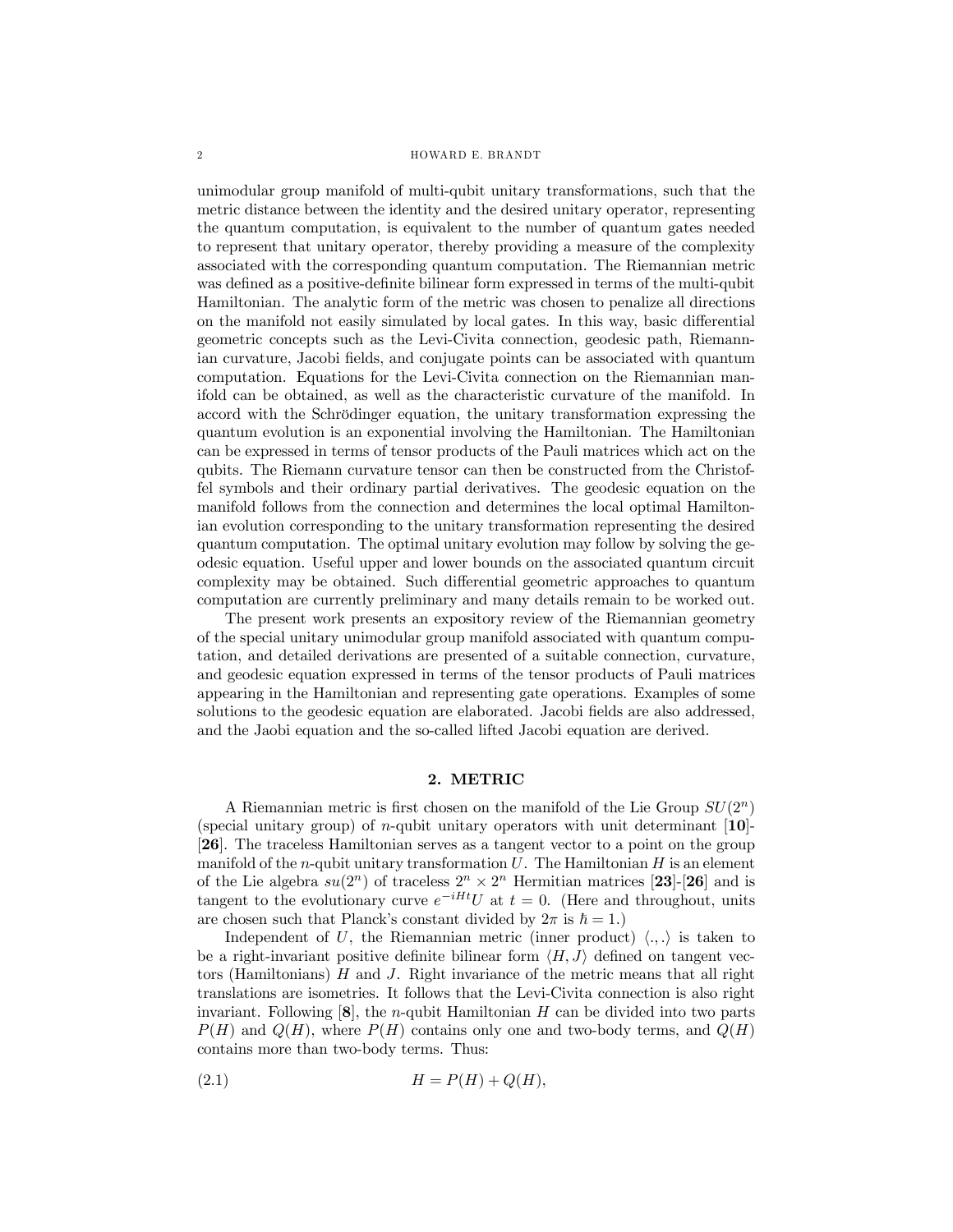in which  $P$  and  $Q$  are superoperators acting on  $H$ , and obey the following relations:

(2.2) 
$$
P + Q = I
$$
,  $PQ = QP = 0$ ,  $P^2 = P$ ,  $Q^2 = Q$ ,

where  $I$  is the identity. Letting  ${\cal H}_m$  denote the  $m\text{-body}$  part of  $H,$  then

$$
(2.3) \t\t P(H) = H_1 + H_2,
$$

and

(2.4) 
$$
Q(H) = \sum_{m=3}^{n} H_m.
$$

For example, in the case of a 3-qubit Hamiltonian, for Pauli matrices  $\sigma_1$ ,  $\sigma_2$ , and  $\sigma_3$  (see Appendix A) [1], one has

$$
P(H) = x^{1} \sigma_{1} \otimes I \otimes I + x^{2} \sigma_{2} \otimes I \otimes I + x^{3} \sigma_{3} \otimes I \otimes I
$$
  
\n
$$
+ x^{4} I \otimes \sigma_{1} \otimes I + x^{5} I \otimes \sigma_{2} \otimes I + x^{6} I \otimes \sigma_{3} \otimes I
$$
  
\n
$$
+ x^{7} I \otimes I \otimes \sigma_{1} + x^{8} I \otimes I \otimes \sigma_{2} + x^{9} I \otimes I \otimes \sigma_{3}
$$
  
\n
$$
+ x^{10} \sigma_{1} \otimes \sigma_{2} \otimes I + x^{11} \sigma_{1} \otimes I \otimes \sigma_{2} + x^{12} I \otimes \sigma_{1} \otimes \sigma_{2}
$$
  
\n
$$
+ x^{13} \sigma_{2} \otimes \sigma_{1} \otimes I + x^{14} \sigma_{2} \otimes I \otimes \sigma_{1} + x^{15} I \otimes \sigma_{2} \otimes \sigma_{1}
$$
  
\n
$$
+ x^{16} \sigma_{1} \otimes \sigma_{3} \otimes I + x^{17} \sigma_{1} \otimes I \otimes \sigma_{3} + x^{18} I \otimes \sigma_{1} \otimes \sigma_{3}
$$
  
\n
$$
+ x^{19} \sigma_{3} \otimes \sigma_{1} \otimes I + x^{20} \sigma_{3} \otimes I \otimes \sigma_{1} + x^{21} I \otimes \sigma_{3} \otimes \sigma_{1}
$$
  
\n
$$
+ x^{22} \sigma_{2} \otimes \sigma_{3} \otimes I + x^{23} \sigma_{2} \otimes I \otimes \sigma_{3} + x^{24} I \otimes \sigma_{2} \otimes \sigma_{3}
$$
  
\n
$$
+ x^{25} \sigma_{3} \otimes \sigma_{2} \otimes I + x^{26} \sigma_{3} \otimes I \otimes \sigma_{2} + x^{27} I \otimes \sigma_{3} \otimes \sigma_{2}
$$
  
\n
$$
+ x^{28} \sigma_{1} \otimes \sigma_{1} \otimes I + x^{29} \sigma_{2} \otimes \sigma_{2} \otimes I + x^{30} \sigma_{3} \otimes \sigma_{3} \otimes I
$$
  
\n<math display="</math>

in which ⊗ denotes the tensor product [1], [27], and the *n* in  $x^n$  serves as an index,

$$
Q(H) = x^{37} \sigma_1 \otimes \sigma_2 \otimes \sigma_3 + x^{38} \sigma_1 \otimes \sigma_3 \otimes \sigma_2
$$
  
+  $x^{39} \sigma_2 \otimes \sigma_1 \otimes \sigma_3 + x^{40} \sigma_2 \otimes \sigma_3 \otimes \sigma_1$   
+  $x^{41} \sigma_3 \otimes \sigma_1 \otimes \sigma_2 + x^{42} \sigma_3 \otimes \sigma_2 \otimes \sigma_1$   
+  $x^{43} \sigma_1 \otimes \sigma_1 \otimes \sigma_2 + x^{44} \sigma_1 \otimes \sigma_2 \otimes \sigma_1 + x^{45} \sigma_2 \otimes \sigma_1 \otimes \sigma_1$   
+  $x^{46} \sigma_1 \otimes \sigma_1 \otimes \sigma_3 + x^{47} \sigma_1 \otimes \sigma_3 \otimes \sigma_1 + x^{48} \sigma_3 \otimes \sigma_1 \otimes \sigma_1$   
+  $x^{49} \sigma_2 \otimes \sigma_2 \otimes \sigma_1 + x^{50} \sigma_2 \otimes \sigma_1 \otimes \sigma_2 + x^{51} \sigma_1 \otimes \sigma_2 \otimes \sigma_2$   
+  $x^{52} \sigma_2 \otimes \sigma_2 \otimes \sigma_3 + x^{53} \sigma_2 \otimes \sigma_3 \otimes \sigma_2 + x^{54} \sigma_3 \otimes \sigma_2 \otimes \sigma_2$   
+  $x^{55} \sigma_3 \otimes \sigma_3 \otimes \sigma_1 + x^{56} \sigma_3 \otimes \sigma_1 \otimes \sigma_3 + x^{57} \sigma_1 \otimes \sigma_3 \otimes \sigma_3$   
+  $x^{58} \sigma_3 \otimes \sigma_3 \otimes \sigma_2 + x^{59} \sigma_3 \otimes \sigma_2 \otimes \sigma_3 + x^{60} \sigma_2 \otimes \sigma_3 \otimes \sigma_3$   
+  $x^{61} \sigma_1 \otimes \sigma_1 \otimes \sigma_1 + x^{62} \sigma_2 \otimes \sigma_2 \otimes \sigma_2 + x^{63} \sigma_3 \otimes \sigma_3$   
(2.6)  $+ x^{61} \sigma_1 \otimes \sigma_1 + x^{62} \sigma_2 \otimes \sigma_2 \otimes \sigma_2 + x^{63} \sigma_$ 

Here, all possible tensor products having one and two-qubit Pauli matrix operators on three qubits appear in  $P(H)$ , and analogously, all possible tensor products having three-qubit operators appear in  $Q(H)$ . Tensor products including only the identity are excluded because the Hamiltonian is taken to be traceless. Each of the terms in Eqs.  $(2.5)$  and  $(2.6)$  is an  $8\times 8$  matrix. The various tensor products of Pauli matrices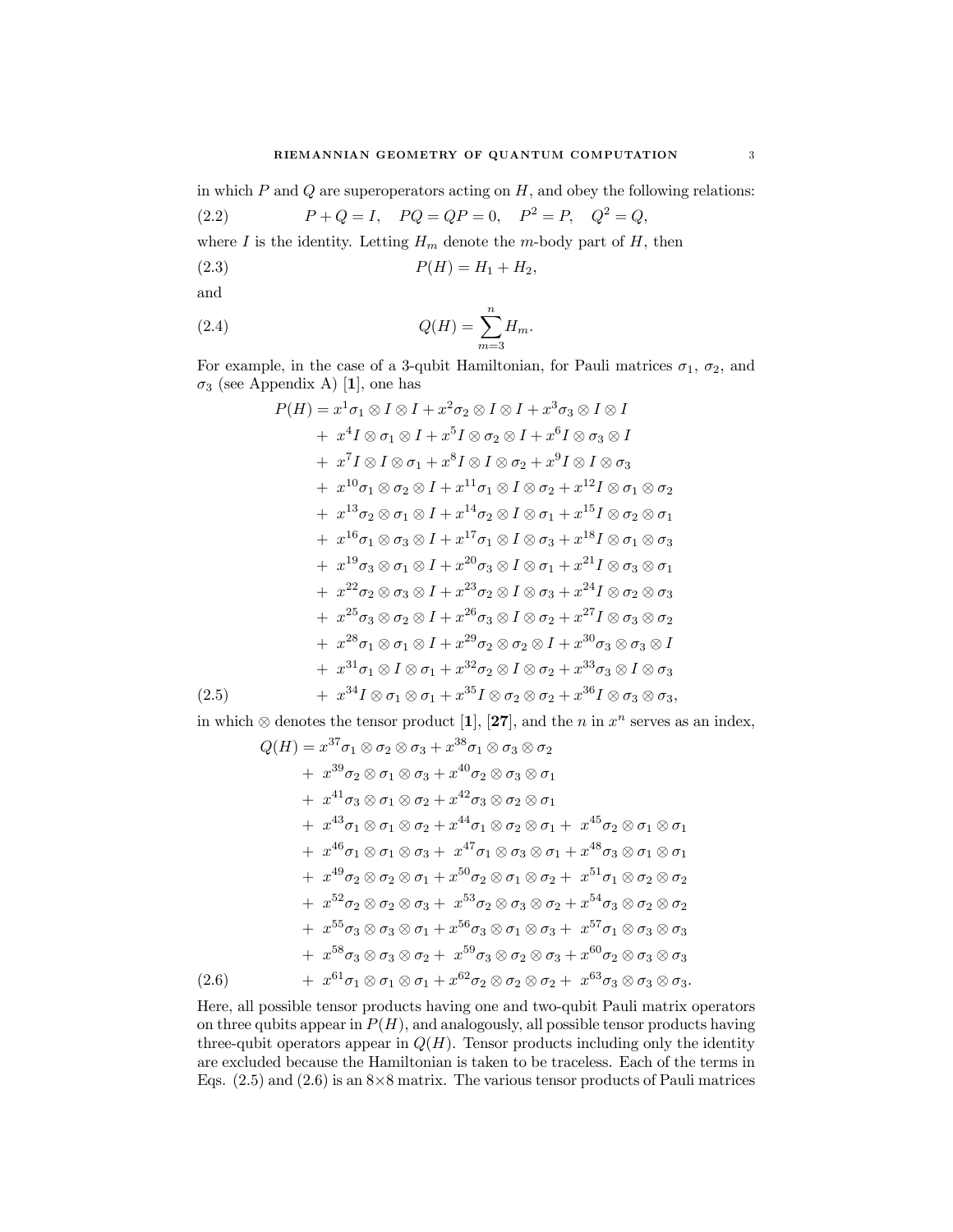#### 4 HOWARD E. BRANDT

such as those appearing in Eqs.  $(2.5)$  and  $(2.6)$  are referred to as generalized Pauli matrices. In the case of an n-qubit Hamiltonian, there are  $4^n - 1$  possible traceless tensor products (corresponding to the dimension of the  $SU(2<sup>n</sup>)$  tangent space  $T_U SU(2^n)$  and the  $su(2^n)$  algebra), and each term is a  $2^n \times 2^n$  matrix.

The right-invariant  $[10]$ - $[13]$  Riemannian metric for tangent vectors H and J is given by [8]

(2.7) 
$$
\langle H, J \rangle \equiv \frac{1}{2^n} \text{Tr} \left[ H P(J) + q H Q(J) \right].
$$

Here q is a large penalty parameter which taxes many-body  $(m > 2)$  terms. Justification for the form of the metric, Eq.  $(2.7)$ , is given in references  $[5]$ ,  $[8]$ . The length l of an evolutionary path on the  $SU(2<sup>n</sup>)$  manifold is given by the integral over time t from an initial time  $t_i$  to a final time  $t_f$ , namely,

(2.8) 
$$
l = \int_{t_i}^{t_f} dt \left( \langle H(t), H(t) \rangle \right)^{1/2},
$$

and is a measure of the cost of applying a control Hamiltonian  $H(t)$  along the path. The Riemannian distance between an initial point and a final point in the manifold is the infimum of the length of all curves connecting those points [13]. A geodesic curve is in general only locally minimizing [13]

#### 3. LEVI-CIVITA CONNECTION

In order to obtain the Levi-Civita connection, it is necessary to exploit the Lie algebra  $su(2^n)$  associated with the group  $SU(2^n)$ . Because of the right-invariance of the metric, if the Christoffel symbols are calculated at the origin, the same expression applies everywhere on the manifold. Following [8], consider the unitary transformation

$$
(3.1)\t\t\t U = e^{-iX}
$$

in the neighborhood of the identity  $I \in SU(2<sup>n</sup>)$  (or equivalently in the neighborhood of the origin of the tangent space manifold) with

(3.2) 
$$
X = x \cdot \sigma \equiv \sum_{\sigma} x^{\sigma} \sigma,
$$

which expresses symbolically terms like those in Eqs. (2.5) and (2.6) generalized to  $2<sup>n</sup>$  dimensions. In Eqs. (3.1) and (3.2), X is defined using the standard branch of the logarithm with a cut along the negative real axis. In Eq. (3.2), for the general case of n qubits,  $x^{\sigma}$  represents the set of real  $(4^{n}-1)$  coefficients of the generalized Pauli matrices  $\sigma$  which represent all of the *n*-fold tensor products. It follows from Eq. (3.2) that the factor  $x^{\sigma}$  multiplying a particular generalized Pauli matrix  $\sigma$  is given by

(3.3) 
$$
x^{\sigma} = \frac{1}{2^n} \text{Tr}(X\sigma).
$$

These are so-called Pauli coordinates. (In the neighborhood of the origin, X will be represented as  $X = \Delta x^{\mu} \mu$  for infinitesimal  $\Delta x^{\mu}$  and generalized Pauli matrix  $\mu$ , where the Einstein sum convention summing over  $\mu$  is to be understood. (See Eq. (3.32) below.)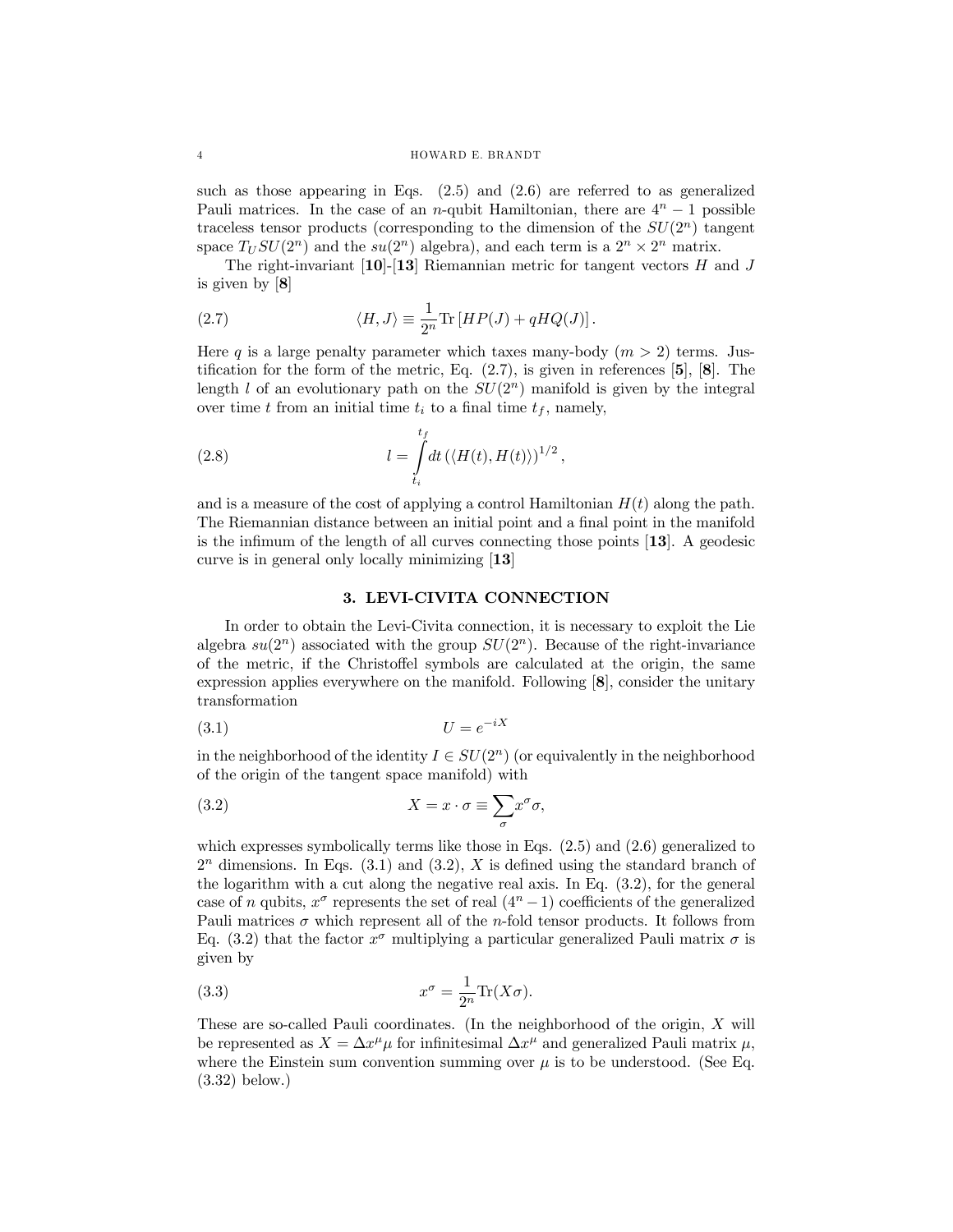Consider a curve  $e^{-iHt}e^{-iX}$  in the  $SU(2<sup>n</sup>)$  group manifold, evolving from a point  $U = e^{-iX}$ , and representing a system with initial action X acted on by a control Hamiltonian H. For the point U on the  $SU(2<sup>n</sup>)$  manifold with tangent vector  $H$  to the curve, one has in the neighborhood of the identity,

(3.4) 
$$
e^{-iHt}e^{-iX} = e^{-i(X+Jt)} + 0(t^2)
$$

to second-order in the time  $t$ . This follows from the Baker-Campbell-Hausdorff formula  $[15]$ ,  $[21]$ ,  $[28]$ - $[34]$ . The right side of Eq.  $(3.4)$  contains the resulting total action  $(X + Jt)$ . Explicitly, the matrix J, the so-called Pauli representation of the tangent vector in the Pauli-coordinate representation in the tangent space  $T_U SU(2^n)$ , is related to H, the Hamiltonian representation of the tangent vector, by

$$
(3.5) \t\t\t H = E_X(J),
$$

in which the linear superoperator  $E_X$  is given by

(3.6) 
$$
E_X = i\mathrm{ad}_X^{-1}(e^{-i\mathrm{ad}_X} - I),
$$

where  $I$  is the identity, a power series expansion is to be understood since the operator  $\text{ad}_X$  is not invertible, and  $\text{ad}_X(Y)$  is the Lie bracket, defined by the ordinary matrix commutator

(3.7) 
$$
ad_X(Y) \equiv [X, Y].
$$

The power series expansion of  $E<sub>X</sub>$  is

(3.8) 
$$
E_X = \sum_{j=0}^{\infty} \frac{(-i \text{ad}_X)^j}{(j+1)!}.
$$

Near the origin,  $E_X$  is invertible, and one has

(3.9) 
$$
J \equiv D_X(H) = E_X^{-1}(H).
$$

It then follows from Eqs. (3.8) and (3.9) near the origin that

(3.10) 
$$
E_X = I - \frac{i}{2} \text{ad}_X + O(X^2),
$$

and

(3.11) 
$$
D_X = I + \frac{i}{2} \text{ad}_X + O(X^2).
$$

One also has the adjoint relations with respect to the trace inner product (see Appendix B):

$$
E_X^{\dagger} = E_{-X},
$$

(3.13) 
$$
D_X^{\dagger} = D_{-X}.
$$

Next, the right-invariant metric, Eq. (2.7), in the so-called Hamiltonian representation can be written as

(3.14) 
$$
\langle H, J \rangle = \frac{1}{2^n} \text{Tr}(HG(J)),
$$

in which the positive self-adjoint superoperator  $G$  is given by

$$
(3.15) \tG = P + qQ.
$$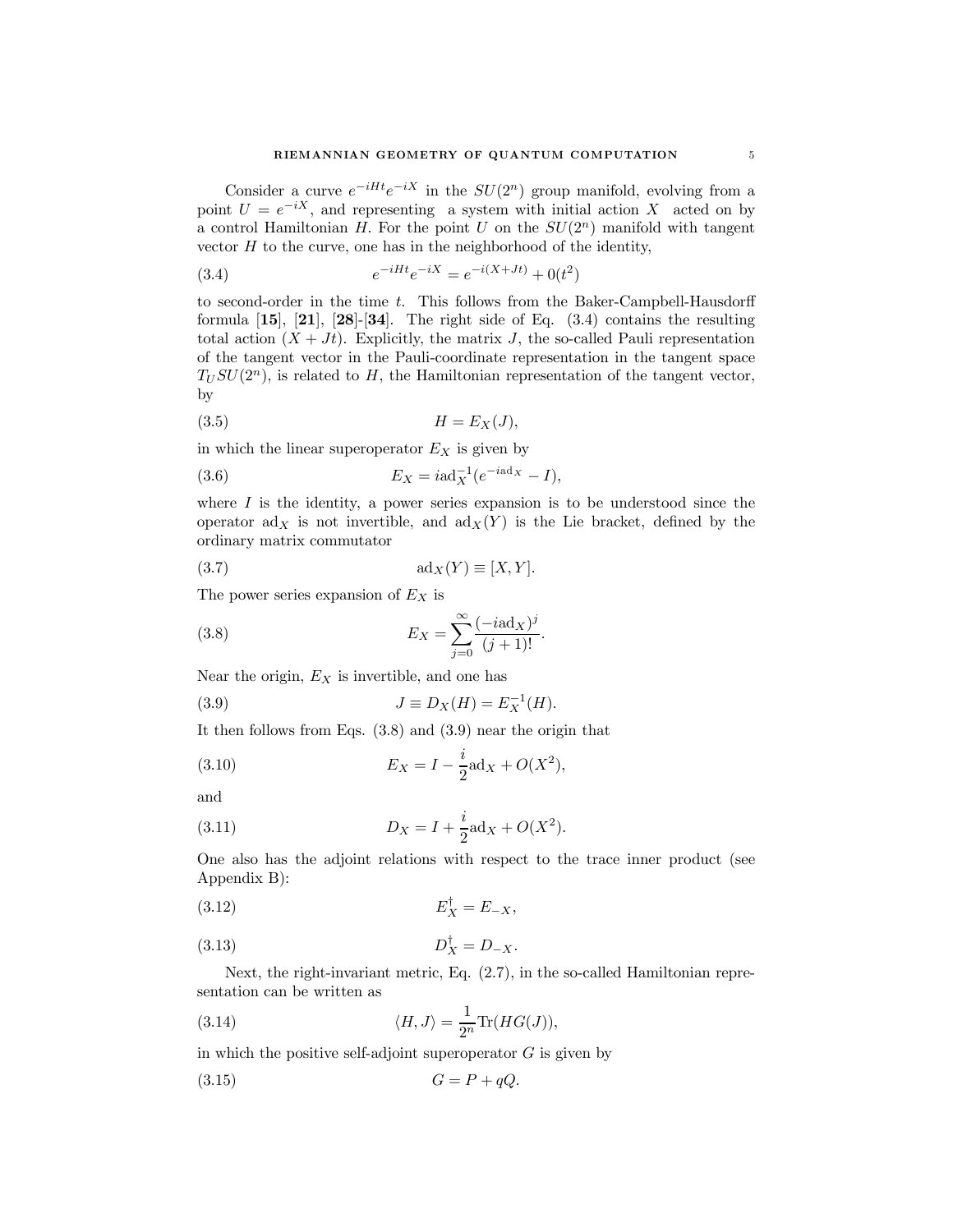It is also useful to define a Hermitian matrix  $L$ , dual to the Hamiltonian  $H$ ,

$$
(3.16)\qquad \qquad L = G(H),
$$

so that Eq. (3.14) can also be written as

(3.17) 
$$
\langle H, J \rangle \equiv \frac{1}{2^n} \text{Tr}(LJ).
$$

Now consider the metric  $\langle Y, Z \rangle$  for tangent vector fields Y and Z in the neighborhood of the origin at point  $U = e^{-iX}$  (See Eq. (3.32)). By Eq. (3.5), the so-called Hamiltonian representations  ${Y^H, Z^H}$  of the vector fields are related to their so-called Pauli representations  $\{\hat{Y}^P, Z^P\}$  by

(3.18) 
$$
Y^H = E_X(Y^P), \qquad Z^H = E_X(Z^P).
$$

Substituting Eqs.  $(3.18)$  in Eq.  $(3.14)$ , one obtains

(3.19) 
$$
\langle Y, Z \rangle = \frac{1}{2^n} \text{Tr}(Y^H G(Z^H)) = \frac{1}{2^n} \text{Tr}(E_X(Y^P) G \circ E_X(Z^P)),
$$

or

(3.20) 
$$
\langle Y, Z \rangle = \frac{1}{2^n} \text{Tr}(Y^P E_X^{\dagger} \circ G \circ E_X(Z^P)).
$$

Equivalently,

(3.21) 
$$
\langle Y, Z \rangle = \frac{1}{2^n} \text{Tr}(Y^P G_X(Z^P)),
$$

where

(3.22) 
$$
G_X \equiv E_X^{\dagger} \circ G \circ E_X.
$$

The metric can be rewritten in the familiar Riemannian tensor form  $g_{\sigma\tau}$ , in a coordinate basis, as follows. The vectors  $Y^P$  and  $Z^P$  in the Pauli representation can be written as

(3.23) 
$$
Y^{P} = \sum_{\sigma} y^{\sigma} \sigma, \quad Z^{P} = \sum_{\sigma} z^{\sigma} \sigma
$$

with Pauli coordinates  $y^{\sigma}$  and  $z^{\sigma}$ . Here  $\sigma$ , as an index, is used to refer to a particular tensor product appearing in the generalized Pauli matrix  $\sigma$ . This index notation, used throughout, is a convenient abbreviation for the actual numerical indices (e.g. in Eq. (2.5), the number 22 appearing in  $x^{22}$ , the coefficient of  $\sigma_2 \otimes \sigma_3 \otimes I$ ). Then substituting Eqs. (3.23) in Eq. (3.21), one obtains

(3.24) 
$$
\langle Y, Z \rangle = \frac{1}{2^n} \text{Tr} \left( \sum_{\sigma} y^{\sigma} \sigma G_X \left( \sum_{\tau} z^{\tau} \tau \right) \right),
$$

or

(3.25) 
$$
\langle Y, Z \rangle = \sum_{\sigma \tau} g_{\sigma \tau} y^{\sigma} z^{\tau},
$$

in which the Pauli-coordinate representation of the metric tensor  $g_{\sigma\tau}$  is given by

(3.26) 
$$
g_{\sigma\tau} = \frac{1}{2^n} \text{Tr}(\sigma G_X(\tau)).
$$

According to Eqs.  $(3.22)$ ,  $(3.10)$ , and Eq.  $(13.13)$  of Appendix B, one has in the neighborhood of the origin:

(3.27) 
$$
G_X = \left(1 + \frac{i}{2} \mathrm{ad}_X\right) \circ G \circ \left(1 - \frac{i}{2} \mathrm{ad}_X\right) + 0(X^2),
$$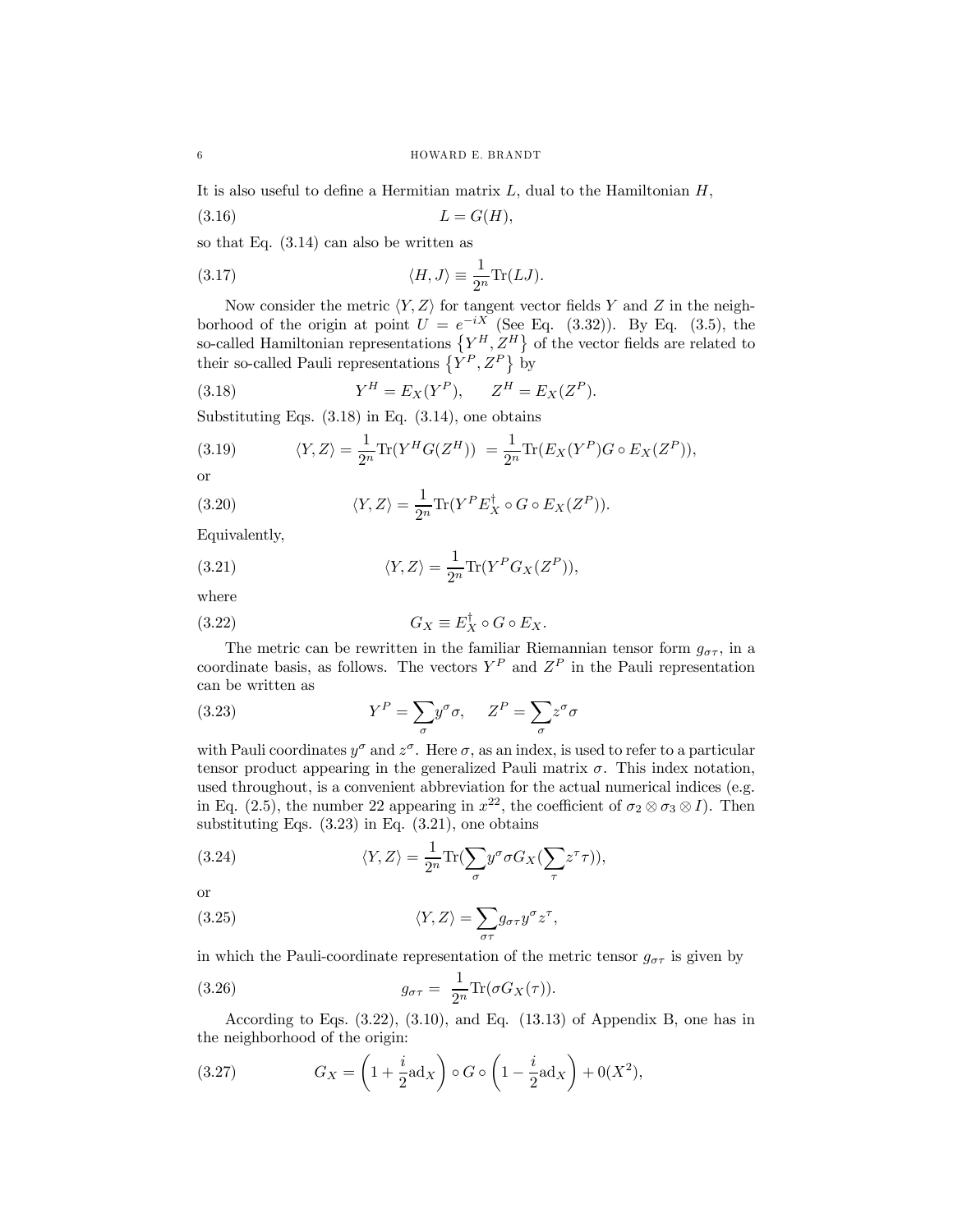or equivalently,

(3.28) 
$$
G_X = G + \frac{i}{2} [\text{ad}_X, G] + 0(X^2).
$$

Next one has for the partial derivative of  $g_{\sigma\tau}$  with respect to  $x^{\mu}$ :

(3.29) 
$$
g_{\sigma\tau,\mu} = \lim_{\Delta x \to 0} \frac{g_{\sigma\tau}(x + \Delta x^{\mu}) - g_{\sigma\tau}(x)}{\Delta x^{\mu}},
$$

where the comma followed by  $\mu$  denotes the partial derivative  $\partial/\partial x^{\mu}$ . Using Eqs. (3.26) and (3.28), then Eq. (3.29) becomes

¡

(3.30) 
$$
g_{\sigma\tau,\mu} = \lim_{\Delta x \to 0} \frac{1}{2^n} \text{Tr} \frac{\sigma \left( G + \frac{i}{2} [\text{ad}_X, G] \right) (\tau) - \sigma G(\tau)}{\Delta x^{\mu}},
$$

or

(3.31) 
$$
g_{\sigma\tau,\mu} = \lim_{\Delta x \to 0} \frac{i}{2^{n+1}} \text{Tr} \frac{\sigma[X, G(\tau)] - \sigma[G(\tau), X]}{\Delta x^{\mu}}.
$$

In the neighborhood of the origin, one has for infinitesimals  $\Delta x^{\mu}$ , using the Einstein sum convention for repeated upper and lower indices,

$$
(3.32)\t\t\t X = \Delta x^{\mu}\mu,
$$

and when the  $\mu$ -component is substituted in Eq.  $(3.31)$ , one obtains

(3.33) 
$$
g_{\sigma\tau,\mu} = \frac{i}{2^{n+1}} \text{Tr} \left( \sigma[\mu, G(\tau)] - \sigma[G(\tau), \mu] \right).
$$

Next expanding the commutators, and using the cyclic property of the trace, one obtains

(3.34) 
$$
g_{\sigma\tau,\mu} = \frac{i}{2^{n+1}} \text{Tr} (2(G(\tau)\sigma\mu - \sigma G(\tau)\mu)),
$$

or equivalently,

(3.35) 
$$
g_{\sigma\tau,\mu} = \frac{i}{2^{n+1}} \text{Tr} (2[G(\tau),\sigma]\mu).
$$

However because any Riemannian metric tensor is symmetric, one has

(3.36) 
$$
g_{\sigma\tau,\mu} = \frac{1}{2} (g_{\sigma\tau,\mu} + g_{\tau\sigma,\mu}),
$$

and substituting Eq.  $(3.35)$  in Eq.  $(3.36)$ , one obtains  $[8]$ 

(3.37) 
$$
g_{\sigma\tau,\mu} = \frac{i}{2^{n+1}} \text{Tr}\left\{ ([G(\sigma), \tau] + [G(\tau), \sigma]) \mu \right\}.
$$

The familiar form of the Levi-Civita connection of Riemannian geometry, in a coordinate basis, is given by the Christoffel symbols of the first kind, namely,  $[13],[18]$ 

(3.38) 
$$
\Gamma_{\mu\sigma\tau} = \frac{1}{2} (g_{\mu\sigma,\tau} + g_{\mu\tau,\sigma} - g_{\sigma\tau,\mu}).
$$

Substituting Eq. (3.37) in Eq. (3.38), one obtains

(3.39)  
\n
$$
\Gamma_{\mu\sigma\tau} = \frac{1}{2} \frac{i}{2^{n+1}} \text{Tr} \left( \left( [G(\mu), \sigma] + [G(\sigma), \mu] \right) \tau + \left( [G(\mu), \tau] + [G(\tau), \mu] \right) \sigma - \left( [G(\sigma), \tau] + [G(\tau), \sigma] \right) \mu \right),
$$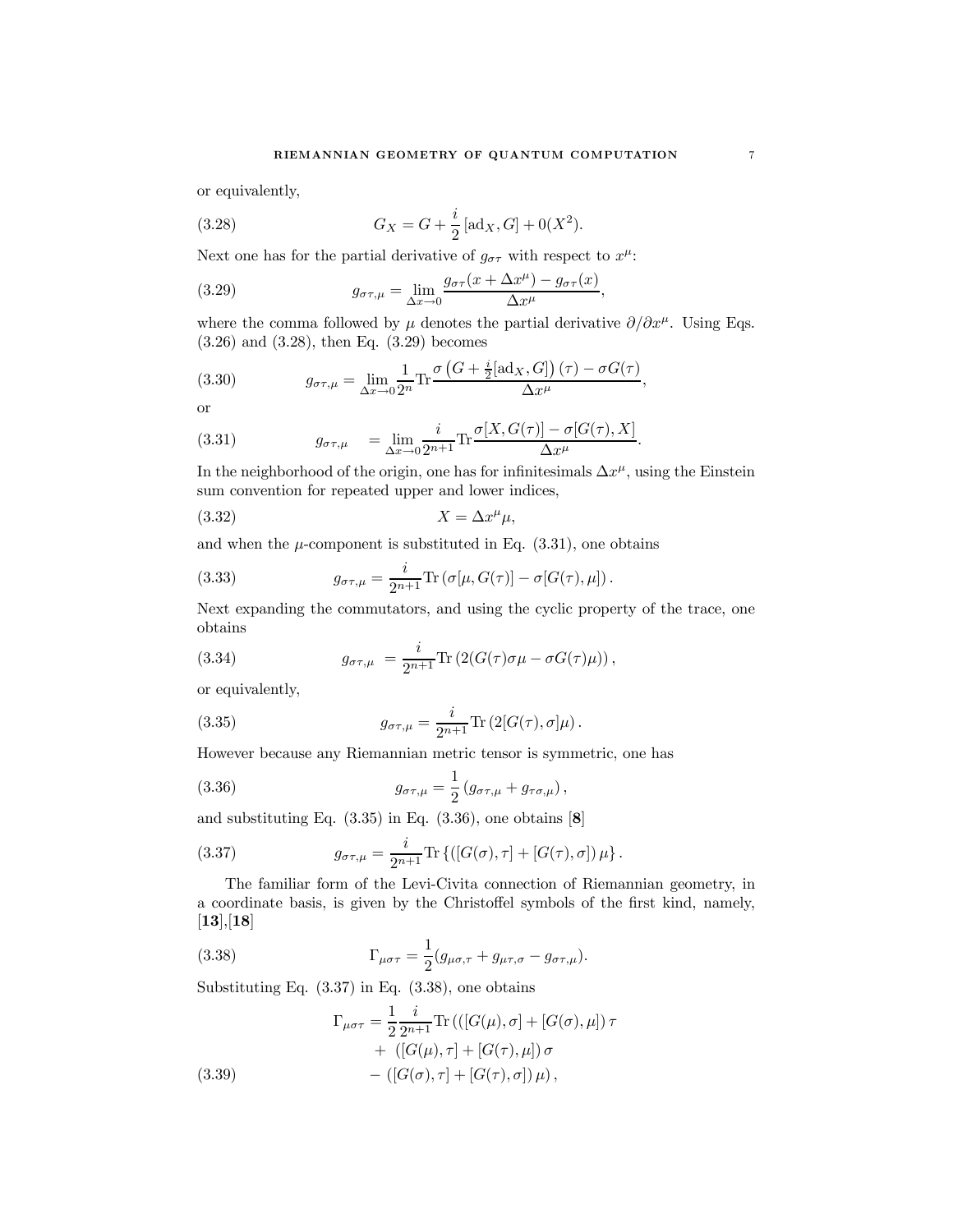and expanding the commutators, using the cyclic property of the trace, and simplifying, this becomes

(3.40) 
$$
\Gamma_{\mu\sigma\tau} = \frac{i}{2^{n+1}} \text{Tr}((\tau G(\sigma) - G(\sigma)\tau)\mu + (\sigma G(\tau) - G(\tau)\sigma)\mu),
$$

or

(3.41) 
$$
\Gamma_{\mu\sigma\tau} = \frac{i}{2^{n+1}} \text{Tr}(([\sigma, G(\tau)] + [\tau, G(\sigma)])\mu),
$$

and again using the cyclic property of the trace, one obtains

(3.42) 
$$
\Gamma_{\mu\sigma\tau} = \frac{i}{2^{n+1}} \text{Tr}(\mu([\sigma, G(\tau)] + [\tau, G(\sigma)])).
$$

The inverse metric is given by (see Appendix C):

(3.43) 
$$
g^{\sigma\tau} = \frac{1}{2^n} \text{Tr}(\sigma F(\tau)).
$$

It then follows that the Christoffel symbols of the second kind [18] are given by (see Appendix D) [8]

(3.44) 
$$
\Gamma^{\rho}_{\sigma\tau} = \frac{i}{2^{n+1}} \text{Tr} \left( F(\rho) \left( [\sigma, G(\tau)] + [\tau, G(\sigma)] \right) \right),
$$

in which one defines

$$
(3.45) \t\t F(\rho) \equiv G^{-1}(\rho).
$$

Next, for a generic Riemannian connection  $\Gamma_{kl}^{j}$  and vectors Z and Y, written in a coordinate basis, one has the familiar equation for the covariant derivative of  $Z$  along  $Y$ :

(3.46) 
$$
(\nabla_Y Z)^j = \frac{\partial z^j}{\partial x^k} y^k + \Gamma^j_{kl} y^k z^l,
$$

in which the Einstein convention of summing over repeated indices is implicit. Replacing indices  $(j, k, l)$  by  $(\sigma, \tau, \lambda)$ , multiplying both sides of Eq. (3.46) by  $\sigma$ , and summing over  $\sigma$  yields

(3.47) 
$$
\sum_{\sigma} \sigma (\nabla_Y Z)^{\sigma} = \sum_{\sigma \tau} y^{\tau} \sigma \frac{\partial z^{\sigma}}{\partial x^{\tau}} + \sum_{\sigma \tau \lambda} \sigma \Gamma^{\sigma}_{\tau \lambda} y^{\tau} z^{\lambda},
$$

and substituting Eqs.  $(3.23)$  and  $(3.44)$  in Eq.  $(3.47)$ , one obtains

$$
(3.48)\quad (\nabla_Y Z)^P \equiv \sum_{\tau} y^{\tau} \frac{\partial Z^P}{\partial x^{\tau}} + \sum_{\sigma \tau \lambda} \sigma \frac{i}{2^{n+1}} \text{Tr} \left\{ F(\sigma) \left( [\tau, G(\lambda)] + [\lambda, G(\tau)] \right) \right\} y^{\tau} z^{\lambda}.
$$

The following identity is true (see Appendix E):

(3.49) 
$$
\sum_{\sigma} \sigma \text{Tr} \left\{ F(\sigma) [\tau, G(\lambda)] \right\} = 2^n F([\tau, G(\lambda]),
$$

so that Eq. (3.48) becomes

(3.50) 
$$
(\nabla_Y Z)^P \equiv \sum_{\tau} y^{\tau} \frac{\partial Z^P}{\partial x^{\tau}} + \sum_{\tau \lambda} \frac{i}{2^{n+1}} 2^n \left( F([\tau, G(\lambda]) + F([\lambda, G(\tau)] \right)) y^{\tau} z^{\lambda}.
$$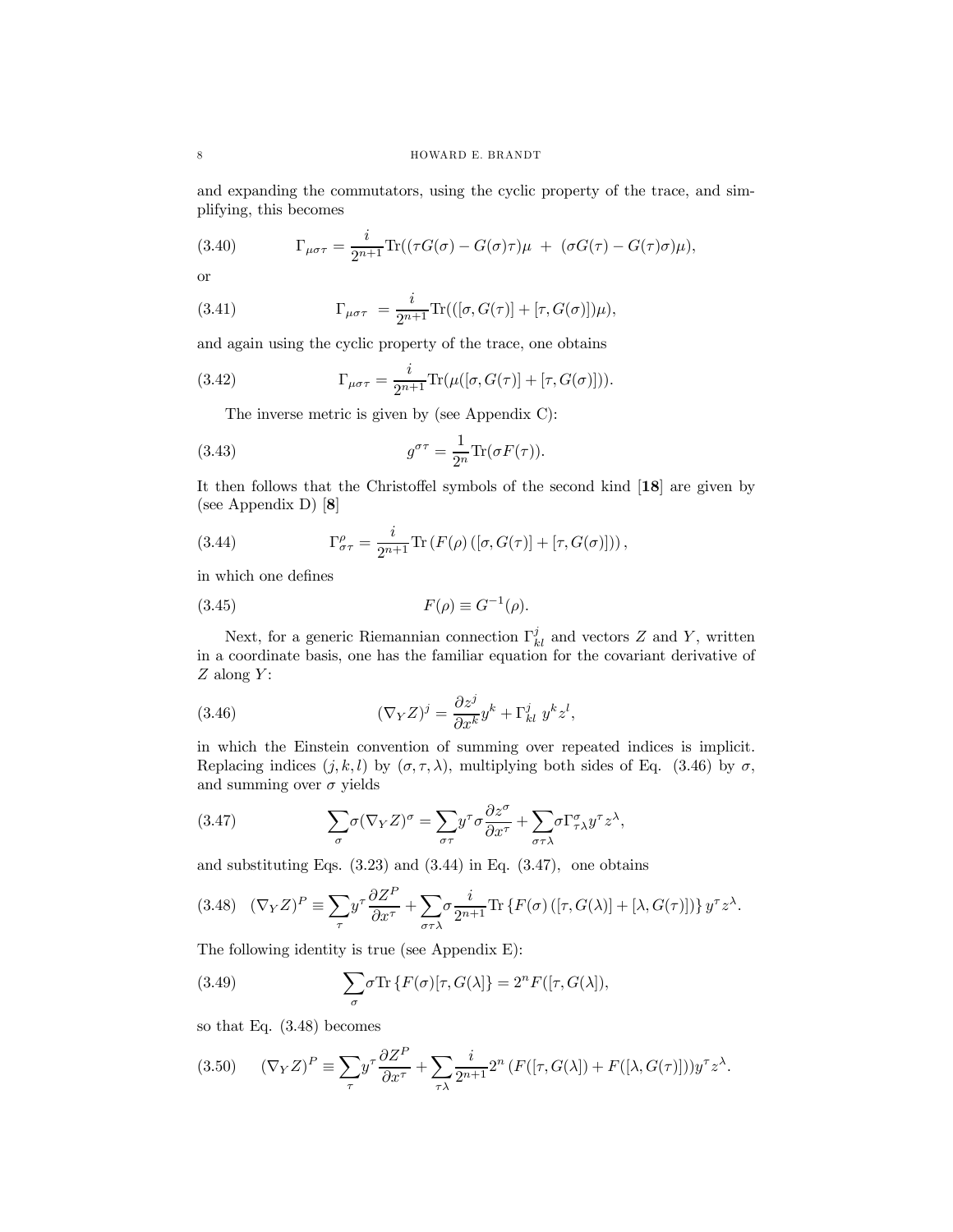Then substituting Eqs. (3.23) in Eq. (3.50), and using the Einstein sum convention, one obtains the Pauli representation of the connection evaluated at the origin with the vector fields given in the Pauli representation, namely, [8]:

(3.51) 
$$
(\nabla_Y Z)^P \equiv y^\tau \frac{\partial Z^P}{\partial x^\tau} + \frac{i}{2} \left( F([Y^P, G(Z^P]) + F([Z^P, G(Y^P)] ) \right).
$$

To obtain the Hamiltonian representation of the connection, one has according to Eqs.  $(3.9)$  and  $(3.11)$  near the origin,

(3.52) 
$$
Z^{P} = D_{X}(Z^{H}) = \left(1 + \frac{i}{2}ad_{X}\right)(Z^{H}).
$$

Also, clearly,

(3.53) 
$$
\frac{\partial Z^P}{\partial x^{\sigma}} = \lim_{\Delta x \to 0} \frac{Z^P(x + \Delta x) - Z^P(x)}{\Delta x^{\sigma}},
$$

and substituting Eq.  $(3.52)$  in Eq.  $(3.53)$ , then

(3.54) 
$$
\frac{\partial Z^P}{\partial x^{\sigma}} = \lim_{\Delta x \to 0} \frac{\left(1 + \frac{i}{2}ad_X\right)\left(Z^H(x + \Delta x)\right) - Z^H}{\Delta x^{\sigma}},
$$

or substituting Eqs. (3.7) and (3.32), and dropping the Einstein sum convention here only, then

(3.55) 
$$
\frac{\partial Z^P}{\partial x^{\sigma}} = \lim_{\Delta x \to 0} \frac{\frac{i}{2} \left[ \Delta x^{\sigma} \sigma, Z^H \right] + \frac{\partial Z^H}{\partial x^{\sigma}} \Delta x^{\sigma}}{\Delta x^{\sigma}} = \frac{i}{2} \left[ \sigma, Z^H \right] + \frac{\partial Z^H}{\partial x^{\sigma}}.
$$

Thus

(3.56) 
$$
Z_{,\sigma}^{P} = \frac{i}{2} \left[ \sigma, Z^{H} \right] + Z_{,\sigma}^{H},
$$

or multiplying by  $y^{\sigma}$ , using Eq. (3.23), and restoring the Einstein sum convention, one has

(3.57) 
$$
y^{\sigma} Z_{,\sigma}^{P} = y^{\sigma} Z_{,\sigma}^{H} + \frac{i}{2} \left[ Y^{P}, Z^{H} \right].
$$

Next substituting Eq.  $(3.57)$  in Eq.  $(3.51)$ , one obtains

$$
(3.58)\quad (\nabla_Y Z)^P = y^\sigma Z^H_{,\sigma} + \frac{i}{2} \left[ Y^P, Z^H \right] + \frac{i}{2} F\left( \left[ Y^P, G(Z^P) \right] + \left[ Z^P, G(Y^P) \right] \right).
$$

But at the origin, it is true that

(3.59) 
$$
(\nabla_Y Z)^H = (\nabla_Y Z)^P, \quad Y^H = Y^P, \quad Z^H = Z^P,
$$

and the components  $y^{\sigma}$  of Y are the same in both representations. Therefore using Eqs. (3.58) and (3.59), one obtains the Hamiltonian representation of the connection at the origin [8]:

$$
(3.60)\quad (\nabla_Y Z)^H = y^\sigma Z^H_{,\sigma} + \frac{i}{2} \left( \left[ Y^H, Z^H \right] + F \left( \left[ Y^H, G(Z^H) \right] + \left[ Z^H, G(Y^H) \right] \right) \right),
$$

in which  $Z_{,\sigma}^H \equiv \frac{\partial Z^H}{\partial x^{\sigma}}$ . Equation (3.60) gives the covariant derivative of the vector  $Z^H$  along the vector  $Y^H$ .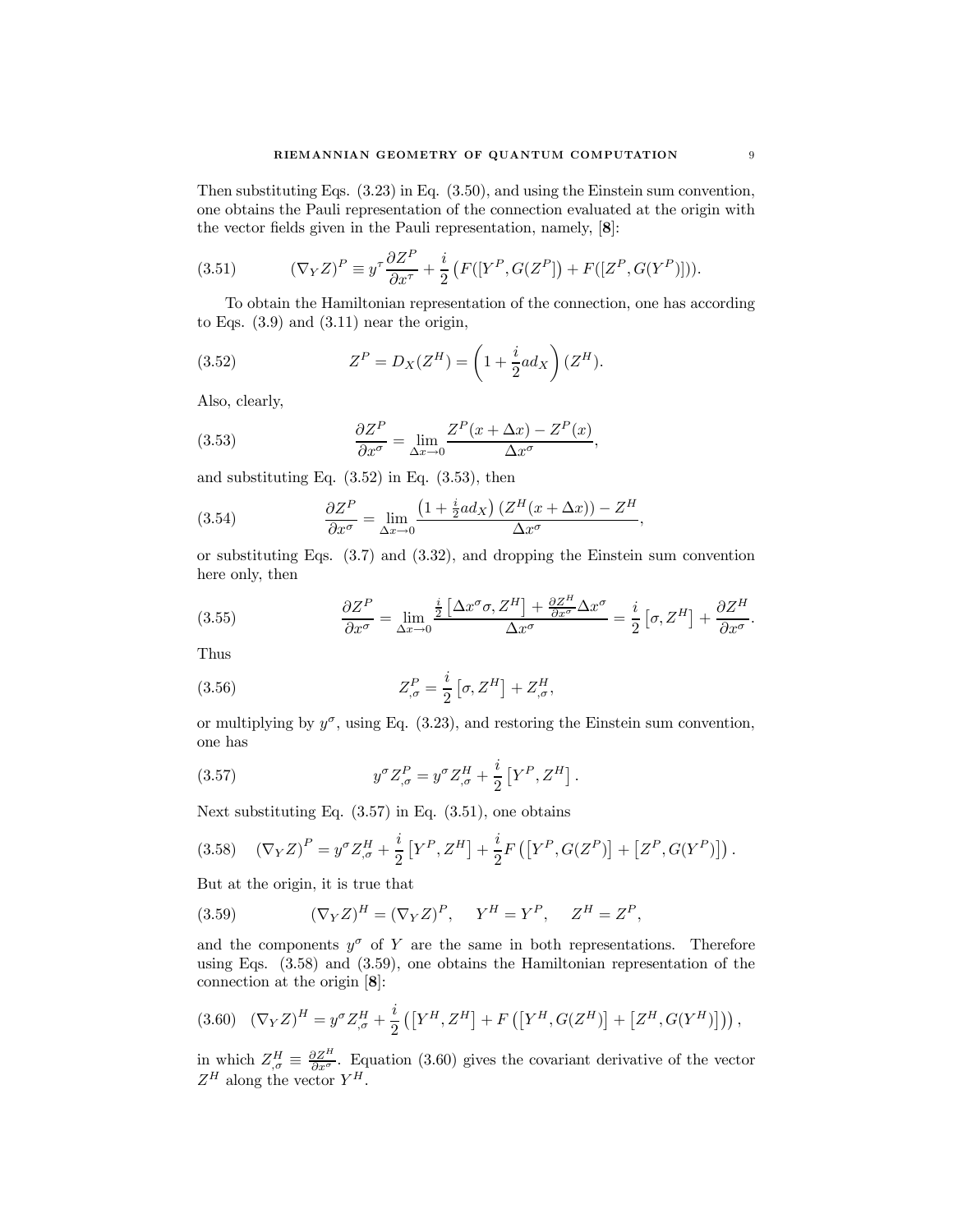#### 4. GEODESIC EQUATION

Next consider a curve passing through the origin with tangent vector  $Y^H$ having components  $y^{\sigma} = dx^{\sigma}/dt$ . Then according to Eq. (3.60) and the chain rule, the covariant derivative along the curve in the Hamiltonian representation is given by

(4.1)

$$
(D_t Z)^H \equiv (\nabla_Y Z)^H = \frac{dZ^H}{dt} + \frac{i}{2} \left( \left[ Y^H, Z^H \right] + F \left( \left[ Y^H, G(Z^H) \right] + \left[ Z^H, G(Y^H) \right] \right) \right).
$$

Because of the right-invariance of the metric, Eq. (4.1) is true on the entire manifold. Furthermore, for a right-invariant vector field  $Z^{\hat{H}}$ , one has

$$
\frac{dZ^H}{dt} = 0,
$$

and substituting Eq.  $(4.2)$  in Eq.  $(4.1)$ , one obtains

(4.3) 
$$
(\nabla_Y Z)^H = \frac{i}{2} \left\{ \left[ Y^H, Z^H \right] + F \left( \left[ Y^H, G(Z^H) \right] + \left[ Z^H, G(Y^H) \right] \right) \right\},
$$

which is also true everywhere on the manifold.

One can next proceed to obtain the geodesic equation. A geodesic in  $SU(2<sup>n</sup>)$  is a curve  $U(t)$  with tangent vector  $H(t)$  parallel transported along the curve, namely,

$$
(4.4) \t\t D_t H = 0.
$$

However, according to Eq. (4.1) with  $Y^H = Z^H = H$ , one has

(4.5) 
$$
D_t H = \frac{dH}{dt} + \frac{i}{2}([H, H] + F([H, G(H)] + [H, G(H)])),
$$

which when substituting Eq. (4.4) becomes [8]

(4.6) 
$$
\frac{dH}{dt} = -iF\left([H, G(H)]\right).
$$

One can rewrite Eq.  $(4.6)$  using Eqs.  $(3.16)$  and  $(3.45)$ ,

$$
(4.7) \tL \equiv G(H) = F^{-1}(H),
$$

and then noting that

(4.8) 
$$
\frac{dL}{dt} = \frac{d}{dt} \left( F^{-1}(H) \right) = F^{-1} \left( \frac{dH}{dt} \right)
$$

Thus substituting Eq.  $(4.6)$  in Eq.  $(4.8)$ , one obtains

(4.9) 
$$
\frac{dL}{dt} = -iF^{-1}(F([H, G(H)])),
$$

$$
\quad \text{or} \quad
$$

(4.10) 
$$
\frac{dL}{dt} = -i[H, G(H)],
$$

and again using Eq.  $(4.7)$ , Eq.  $(4.10)$  becomes

(4.11) 
$$
\frac{dL}{dt} = -i[H, L] = i[L, H].
$$

Furthermore, again using Eq. (4.7) in Eq. (4.11), one obtains the sought geodesic equation [8]:

.

(4.12) 
$$
\frac{dL}{dt} = i[L, F(L)].
$$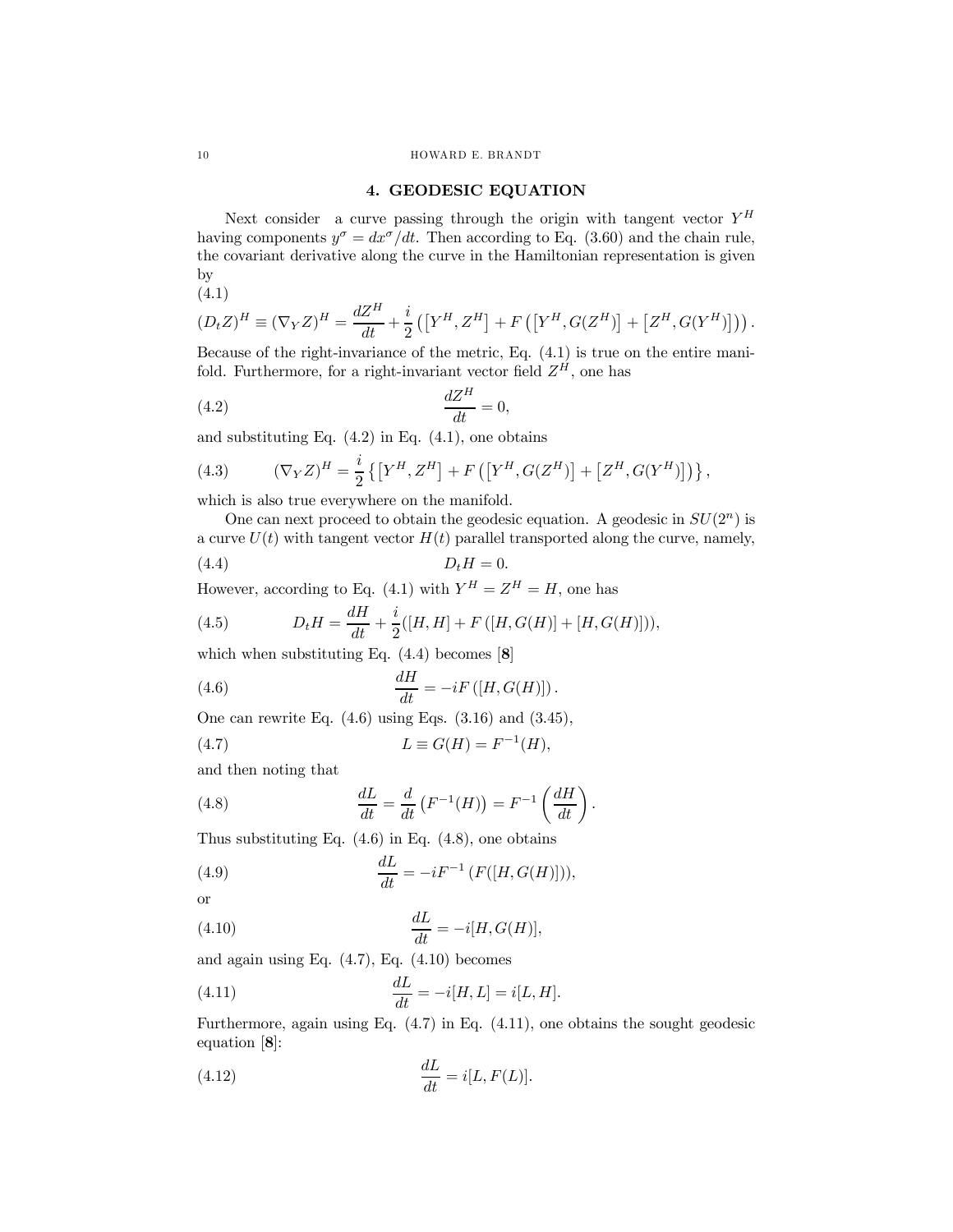Equation (4.12) is a Lax equation. a well-known nonlinear differential matrix equation, and L and  $iF(L)$  are Lax pairs [36]-[42].

An alternative form for the geodesic equation can be obtained by first substituting Eq.  $(3.15)$  in Eq.  $(3.45)$ , obtaining

(4.13) 
$$
F = P + q^{-1}Q.
$$

Equation  $(4.13)$  follows since one then has according to Eqs.  $(4.7)$ ,  $(3.15)$ , and (4.13), that

(4.14) 
$$
G^{-1}G = FG = (P + q^{-1}Q)(P + qQ),
$$

or

(4.15) 
$$
G^{-1}G = P^2 + qPQ + q^{-1}QP + Q^2,
$$

and using Eqs. (2.2), this becomes

$$
(4.16) \t G^{-1}G = I,
$$

as it must. Then substituting Eq.  $(4.13)$  in Eq.  $(4.12)$ , one obtains

(4.17) 
$$
\frac{dL}{dt} = i[L, P(L) + q^{-1}Q(L)].
$$

Using Eq.  $(2.2)$  in Eq.  $(4.17)$ , one has

(4.18) 
$$
\frac{dL}{dt} = i \left[ L, P(L) + q^{-1} (L - P(L)) \right],
$$

or

(4.19) 
$$
\frac{dL}{dt} = iq^{-1}[L, L] + i(1 - q^{-1})[L, P(L)].
$$

Finally then Eq. (4.19) becomes [8]

(4.20) 
$$
\frac{dL}{dt} = i(1 - q^{-1})[L, P(L)].
$$

It follows that if  $[L, P(L)] = 0$ , or equivalently if  $H_1$  and  $H_2$  commute with  $H_m$ for  $m \geq 3$ , then  $dL/dt = 0$ , or using Eq. (4.7), then also  $dH/dt = 0$ , namely the Hamiltonian is constant, and therefore, using the Schrödinger equation, it follows that the geodesic path becomes simply  $e^{-iHt}$ . The latter is also the case if only one and two-body terms appear in the Hamiltonian.

Yet another useful form for the geodesic equation follows by first defining

(4.21) 
$$
M = (1 - q^{-1})L, \quad q \neq 1.
$$

Then

(4.22) 
$$
\frac{dM}{dt} = (1 - q^{-1})\frac{dL}{dt},
$$

and substituting Eqs.  $(4.20)$  and  $(4.21)$  in Eq.  $(4.22)$ , then

(4.23) 
$$
\frac{dM}{dt} = i(1 - q^{-1})^2 \left[ L, \frac{1}{(1 - q^{-1})} P(M) \right],
$$

or equivalently [8],

(4.24) 
$$
\frac{dM}{dt} = i[M, P(M)], \qquad q \neq 1,
$$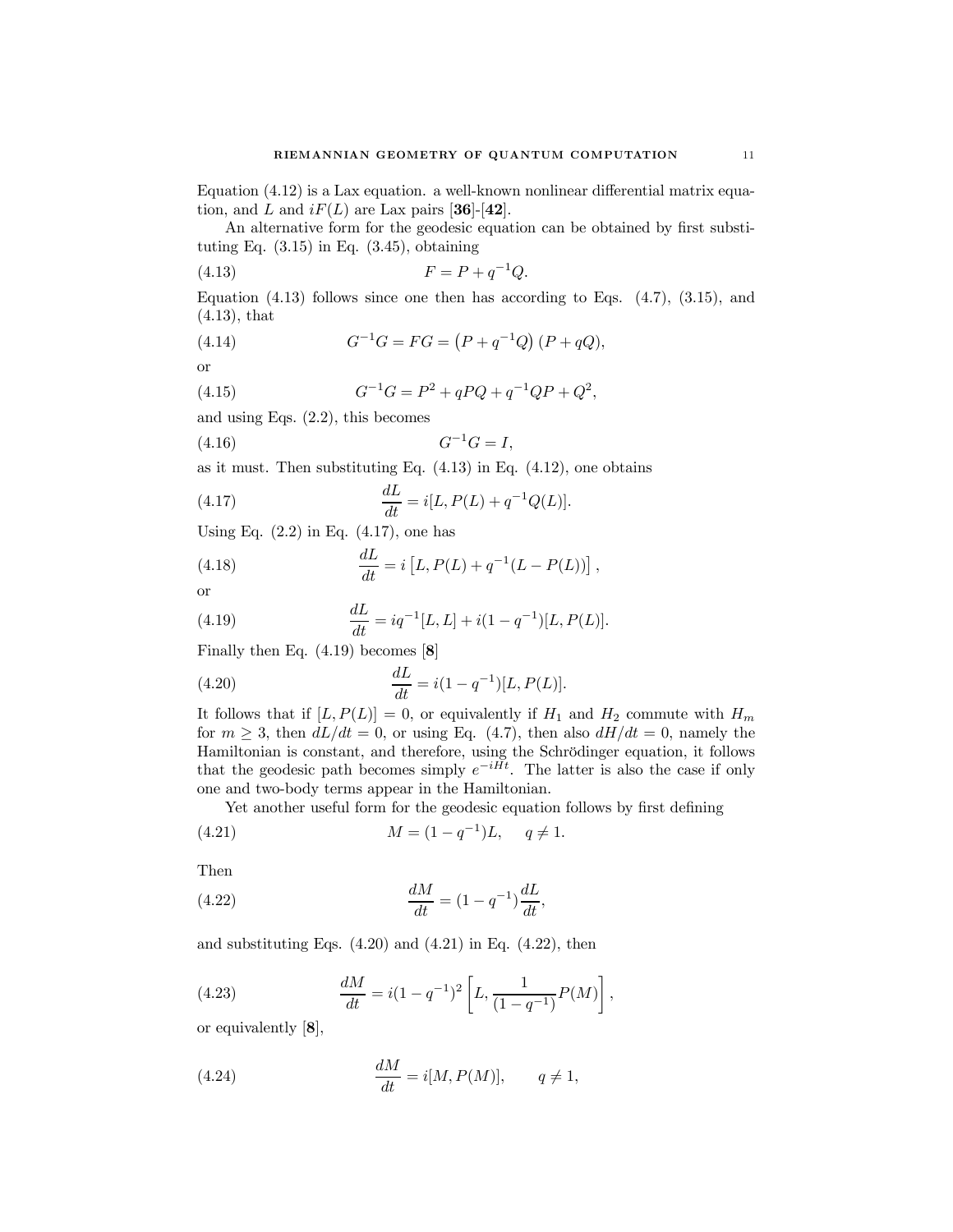independent of q, provided  $q \neq 1$ . Equations (4.7) and (4.21) imply

(4.25) 
$$
H = G^{-1}(L) = \frac{1}{(1 - q^{-1})} G^{-1}(M),
$$

and therefore solving Eq.  $(4.24)$  for M yields the Hamiltonian H producing the geodesic path.

## 5. CONSTANTS OF MOTION

Constants of the motion for the geodesic Eq. (4.12) are readily obtained as follows. For arbitrary constant  $L_0$  and unitary transformation  $U(t)$ , define the function  $L(t)$  by

(5.1) 
$$
L(t) = U(t)L_0U^{\dagger}(t) .
$$

Then

(5.2) 
$$
\frac{dL(t)}{dt} = \frac{dU(t)}{dt}L_0U^{\dagger}(t) + U(t)L_0\frac{dU^{\dagger}(t)}{dt}.
$$

Also, for a state  $|\Psi\rangle$  given by

(5.3) 
$$
|\Psi\rangle = U(t) | \Psi_0\rangle ,
$$

one has

(5.4) 
$$
\frac{d\ket{\Psi}}{dt} = \frac{dU(t)}{dt} \ket{\Psi_0}.
$$

But the Schrödinger equation is

(5.5) 
$$
i\hbar \frac{d|\Psi\rangle}{dt} = H|\Psi\rangle = HU|\Psi_0\rangle ,
$$

and substituting Eqs. (5.3) and (5.4) in Eq. (5.5), one obtains (letting  $\hbar = 1$ ):

(5.6) 
$$
\frac{dU(t)}{dt} = \frac{1}{i}HU(t)
$$

and therefore

(5.7) 
$$
\frac{dU^{\dagger}(t)}{dt} = -\frac{1}{i}U^{\dagger}(t)H.
$$

Next substituting Eqs.  $(5.6)$  and  $(5.7)$  in Eq.  $(5.2)$ , one has

(5.8) 
$$
\frac{dL(t)}{dt} = \frac{1}{i} H U(t) L_0 U^{\dagger}(t) - \frac{1}{i} U(t) L_0 U^{\dagger}(t) H,
$$

or

(5.9) 
$$
\frac{dL(t)}{dt} = \frac{1}{i}[H, U(t)L_0U^{\dagger}(t)].
$$

Also, according to Eq. (4.7 ), one has

(5.10) 
$$
H = G^{-1}(L) = F(L) .
$$

Next, substituting Eqs.  $(5.1)$  and  $(5.10)$  in Eq.  $(5.9)$ , one obtains

(5.11) 
$$
\frac{dL}{dt} = \frac{1}{i} [F(L), L] ,
$$
or

(5.12) 
$$
\frac{dL}{dt} = i[L, F(L)] \; .
$$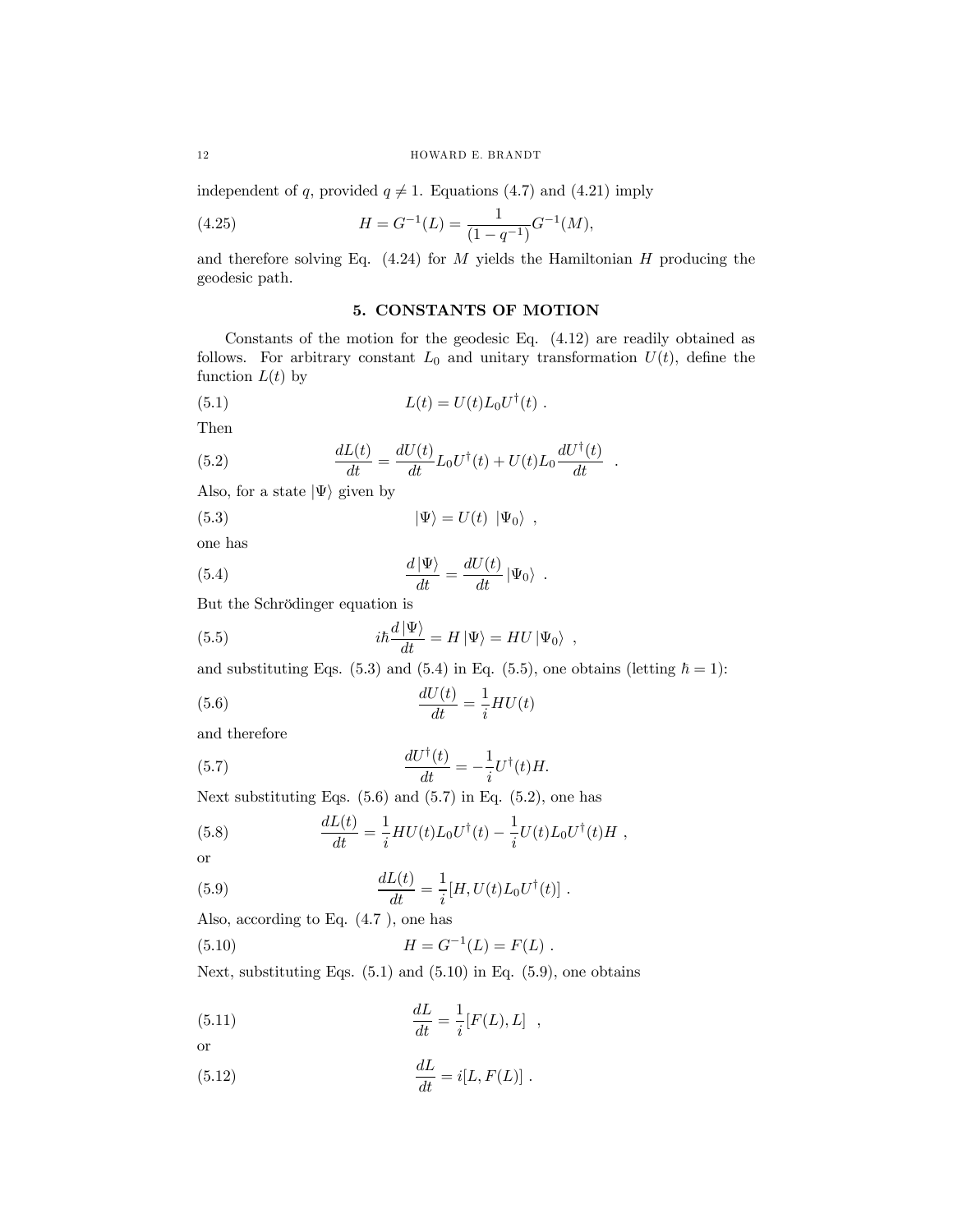Thus  $L(t)$  given by Eq. (5.1) satisfies the geodesic equation, Eq. (4.12), for any  $L_0 = G(H_0)$ , in which  $H_0$  is some constant Hamiltonian. Next it follows from Eq. (5.1) that

(5.13) 
$$
U^{\dagger}(t)L(t)U(t) = U^{\dagger}(t) U(t) L_0 U^{\dagger}(t)U(t),
$$

which by unitarity,

(5.14) U†(t)U(t)=1,

becomes

(5.15) U† (t)L(t)U(t) = L0,

a matrix-valued constant of geodesic motion which completely determines the system geodesics.

One can also show that one-body terms are constants of the motion. Let  $S(X)$ map an *n*-body matrix  $X$  into 1-body terms. Then Eq.  $(4.20)$  implies:

(5.16) 
$$
\frac{dS(L)}{dt} = S\frac{dL}{dt} = i(1 - q^{-1})S([L, P(L)],
$$

or using Eq.  $(2.2)$ , then

(5.17) 
$$
\frac{dS(L)}{dt} = i(1 - q^{-1})S([P(L) + Q(L), P(L)],
$$

or

(5.18) 
$$
\frac{dS(L)}{dt} = i(1 - q^{-1})S([Q(L), P(L)]).
$$

Next letting  $T$  map into two-body terms, one has

(5.19) 
$$
[Q(L), P(L)] = [Q(L), S(L) + T(L)] = [Q(L), S(L)] + [Q(L), T(L)],
$$

but the commutator of  $Q(L)$  with one-body terms in  $P(L)$  yields three- or morebody terms. For example,

$$
[Q(L), S(L)] \sim [\sigma_i \otimes \sigma_j \otimes \sigma_k, I \otimes I \otimes \sigma_l]
$$
  
=  $(\sigma_i \otimes \sigma_j \otimes (\sigma_k \sigma_l) - \sigma_i \otimes \sigma_j \otimes (\sigma_l \sigma_k))$   
=  $i\varepsilon_{klm}\sigma_i \otimes \sigma_j \otimes \sigma_m - i\varepsilon_{lkm}\sigma_i \otimes \sigma_j \otimes \sigma_m$   
(5.20)  
=  $2i\varepsilon_{klm}\sigma_i \otimes \sigma_j \otimes \sigma_m$ .

Thus the commutator consists of three- or more-body terms, since  $Q(L)$  generally contains three- or more-body terms. Also in Eq.  $(5.19)$ , the commutator of  $Q(L)$ with two-body terms in  $P(L)$  yields two- and more-body terms. For example,

(5.21)  
\n
$$
[Q(L), T(L)] \sim [\sigma_i \otimes \sigma_j \otimes \sigma_k, I \otimes \sigma_j \otimes \sigma_i]
$$
\n
$$
= (\sigma_i \otimes I \otimes i\varepsilon_{kim}\sigma_m - \sigma_i \otimes I \otimes i\varepsilon_{ikm}\sigma_m)
$$
\n
$$
= 2i\varepsilon_{kim}\sigma_i \otimes I \otimes \sigma_m.
$$

Thus the commutator consists of two- or more-body terms. So one has

$$
(5.22) \t S([Q(L), P(L)]) = 0,
$$

and substituting Eq.  $(5.22)$  in Eq.  $(5.18)$ , one obtains

$$
\frac{dS(L)}{dt} = 0,
$$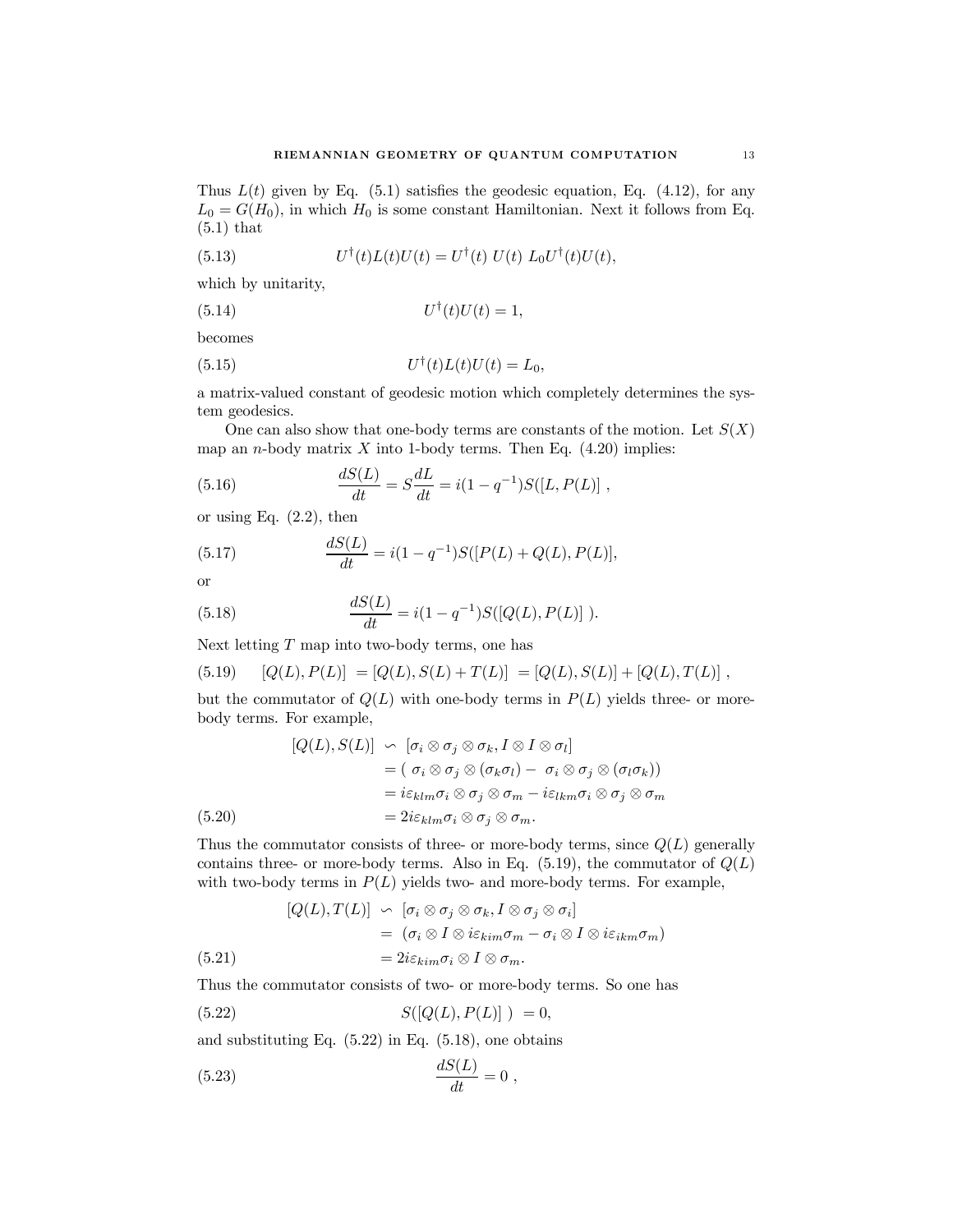and one concludes that

$$
(5.24) \t S(L) = S_0
$$

is constant.

### 6. GEODESICS FOR CONSTANT HAMILTONIAN

Using the geodesic equation in the form given by Eq. (4.20), it is also evident that when  $q = 1$ , L is constant along geodesics, namely,

$$
(6.1) \t\t L(t) = L_0,
$$

where  $L_0$  is a constant matrix. It then follows from Eqs. (5.10) and (6.1), that the Hamiltonian is also constant, namely,

(6.2) 
$$
H = G^{-1}(L_0) \equiv H_0.
$$

Also, for large  $q$ , Eq.  $(4.20)$  becomes

(6.3) 
$$
\frac{dL}{dt} = i[L, P(L)].
$$

For  $q \neq 1$ , Eqs. (4.20) and (6.3) are vanishing if

(6.4) 
$$
[L, P(L)] = 0,
$$

or equivalently, using Eq. (2.2),

(6.5) 
$$
[Q(L), P(L)] = 0.
$$

One again concludes that if one- and two-body terms commute with three- and more-body terms, or if the Hamiltonian  $H$  contains only one- and two-body terms, then Eqs. (6.1) and (6.2) again hold, namely the Hamiltonian is constant. It then follows from the Schrödinger equation that the corresponding unitary evolution is given by the geodesic

$$
(6.6) \t\t\t U(t) = e^{-iHt},
$$

as one might expect.

### 7. THREE-QUBIT GEODESICS

Next consider the three-qubit case. For this case define

(7.1) 
$$
G_3^s \equiv sS + T + qQ,
$$

in which  $S, T$ , and  $Q$  are superoperators (matrices) mapping onto the subspace of three-qubit Hamiltonians containing only one-, two-, and three-body terms, respectively. Also in Eq.  $(7.1)$ , s is a useful parameter. One has the following commutation relations between the matrix subspaces  $S, T$ , and  $Q$ :

$$
[\mathbf{S},\mathbf{T}]\subseteq \mathbf{T},\qquad \qquad [\mathbf{S},\mathbf{T}] \subseteq \mathbf{T},\qquad \qquad
$$

- (7.3)  $[\mathbf{S}, \mathbf{Q}] \subseteq \mathbf{Q},$
- (7.4)  $[\mathbf{T}, \mathbf{Q}] \subseteq \mathbf{T}.$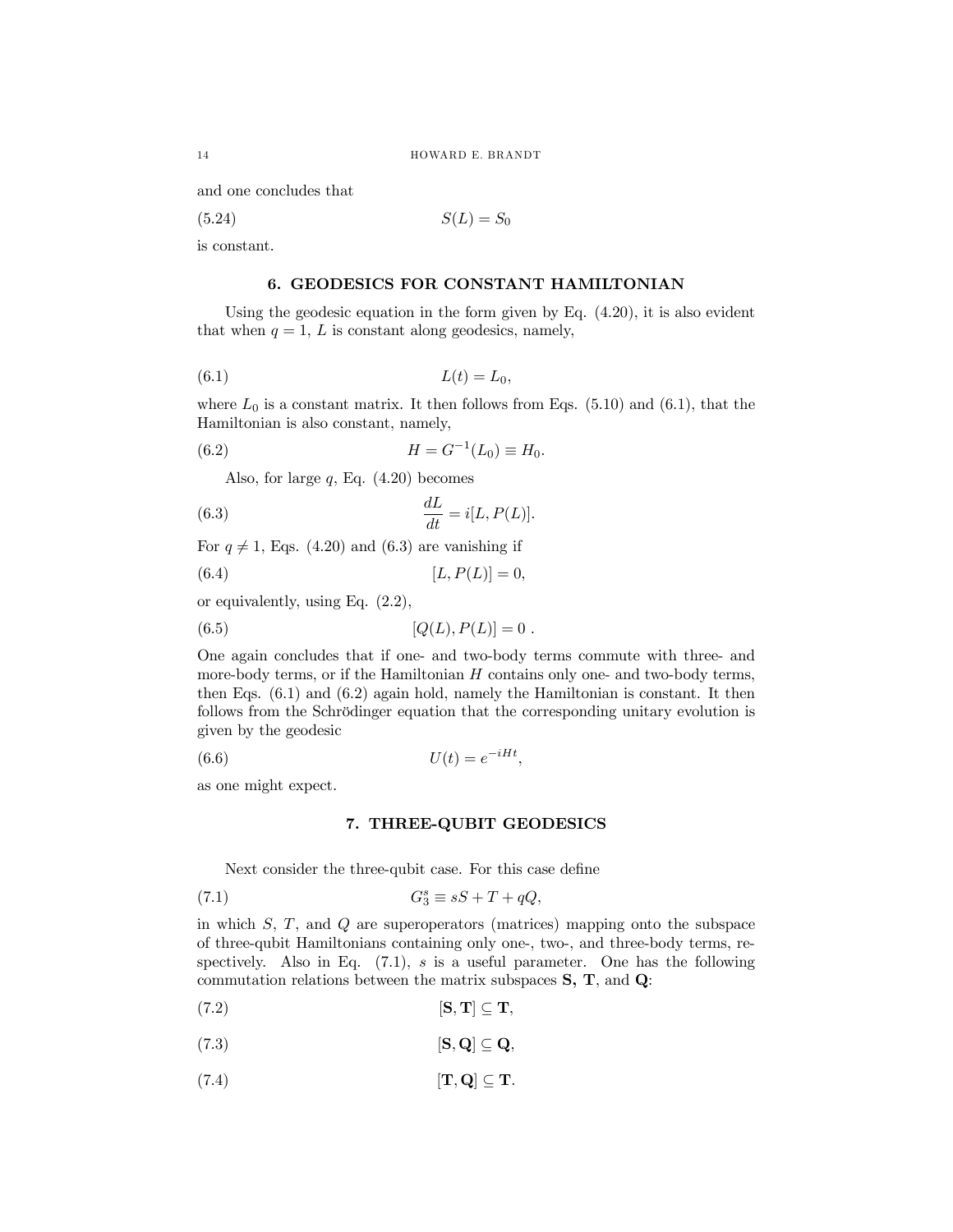Examples supporting Eqs. (7.2)-(7.4) are as follows:

$$
[\mathbf{S},\mathbf{T}]\backsim [\sigma_1\otimes I\otimes I, \sigma_2\otimes \sigma_3\otimes I] = (\sigma_1\sigma_2)\otimes \sigma_3\otimes I - (\sigma_2\sigma_1)\otimes \sigma_3\otimes I
$$

$$
(7.5) \qquad = 2i\sigma_3 \otimes \sigma_3 \otimes I \subseteq \mathbf{T},
$$

(7.6)  
\n
$$
[\mathbf{S}, \mathbf{Q}] \sim [I \otimes I \otimes \sigma_l, \sigma_i \otimes \sigma_j \otimes \sigma_k]
$$
\n
$$
= (\sigma_i \otimes \sigma_j \otimes (\sigma_l \sigma_k) - \sigma_i \otimes \sigma_j \otimes (\sigma_k \sigma_l))
$$
\n
$$
= 2i\varepsilon_{lkm}\sigma_i \otimes \sigma_j \otimes \sigma_m \subseteq \mathbf{Q},
$$

$$
[\mathbf{T}, \mathbf{Q}] \sim [\sigma_n \otimes \sigma_m \otimes I, \sigma_1 \otimes \sigma_2 \otimes \sigma_3]
$$
  
=  $( (\sigma_n \sigma_1) \otimes (\sigma_m \sigma_2) \otimes \sigma_3 - (\sigma_1 \sigma_n) \otimes (\sigma_2 \sigma_m) \otimes \sigma_3)$   
=  $i \varepsilon_{n1p} \sigma_p \otimes i \varepsilon_{m2q} \sigma_q \otimes \sigma_3 - i \varepsilon_{1np} \sigma_p \otimes i \varepsilon_{2mq} \sigma_q \otimes \sigma_3 = 0,$ 

and

$$
[\mathbf{T}, \mathbf{Q}] \sim [\sigma_1 \otimes \sigma_3 \otimes I, \sigma_1 \otimes \sigma_2 \otimes \sigma_3]
$$
  
= 
$$
((\sigma_1 \sigma_1) \otimes (\sigma_3 \sigma_2) \otimes \sigma_3 - (\sigma_1 \sigma_1) \otimes (\sigma_2 \sigma_3) \otimes \sigma_3)
$$
  
= 
$$
I \otimes i\varepsilon_{32p}\sigma_p \otimes \sigma_3 - I \otimes i\varepsilon_{23p}\sigma_p \otimes \sigma_3
$$
  
(7.8) = 
$$
2i\varepsilon_{32p}I \otimes \sigma_p \otimes \sigma_3 \subseteq \mathbf{T}.
$$

Next define

(7.9) 
$$
L = (S + T + Q)(L),
$$

and in much of the following, at the risk of an ambiguous but convenient notation,

(7.10) 
$$
S \equiv S(L), \quad T \equiv T(L), \quad Q \equiv Q(L).
$$

It then follows from the geodesic equation  $(5.12)$  and Eqs.  $(7.1)$ ,  $(5.10)$  and  $(7.2)$ -(7.4) that

$$
\frac{dS(L)}{dt} = iS([(S+T+Q)(L), (s^{-1}S(L)+T(L)+q^{-1}Q(L)])
$$
  
\n
$$
= iS([S,T]+q^{-1}[S,Q]
$$
  
\n
$$
+ s^{-1}[T,S]+q^{-1}[T,Q]+s^{-1}[Q,S]+[Q,T])
$$
  
\n
$$
= iS(\{\subseteq \mathbf{T}\} + q^{-1}\{\subseteq \mathbf{Q}\} + s^{-1}\{\subseteq \mathbf{T}\} + q^{-1}\{\subseteq \mathbf{T}\} + s^{-1}\{\subseteq \mathbf{Q}\} + \{\subseteq \mathbf{T}\})
$$
  
\n(7.11)

$$
\frac{1}{2} \left( \frac{1}{2} \right)^2
$$

 $= 0,$ 

$$
\frac{dT(L)}{dt} = iT([(S+T+Q)(L), (s^{-1}S(L)+T(L)+q^{-1}Q(L)])
$$
\n
$$
= iT([S,T]+q^{-1}[S,Q]+s^{-1}[T,S]
$$
\n
$$
+q^{-1}[T,Q]+s^{-1}[Q,S]+[Q,T])
$$
\n
$$
= iT(\{\subseteq \mathbf{T}\} + q^{-1}\{\subseteq \mathbf{Q}\} + s^{-1}\{\subseteq \mathbf{T}\} + q^{-1}\{\subseteq \mathbf{T}\} + s^{-1}\{\subseteq \mathbf{Q}\} + \{\subseteq \mathbf{T}\})
$$
\n
$$
= i(([S,T]) + 0 + s^{-1}([T,S])
$$
\n
$$
+q^{-1}([T,Q]) + 0 + ([Q,T]))
$$
\n(7.12)\n
$$
= \frac{d}{dt} \left( \frac{d}{dt} - \frac{1}{2} \sum_{i=1}^{n} \sum_{j=1}^{n} \sum_{j=1}^{n} \sum_{j=1}^{n} \sum_{j=1}^{n} \sum_{j=1}^{n} \sum_{j=1}^{n} \sum_{j=1}^{n} \sum_{j=1}^{n} \sum_{j=1}^{n} \sum_{j=1}^{n} \sum_{j=1}^{n} \sum_{j=1}^{n} \sum_{j=1}^{n} \sum_{j=1}^{n} \sum_{j=1}^{n} \sum_{j=1}^{n} \sum_{j=1}^{n} \sum_{j=1}^{n} \sum_{j=1}^{n} \sum_{j=1}^{n} \sum_{j=1}^{n} \sum_{j=1}^{n} \sum_{j=1}^{n} \sum_{j=1}^{n} \sum_{j=1}^{n} \sum_{j=1}^{n} \sum_{j=1}^{n} \sum_{j=1}^{n} \sum_{j=1}^{n} \sum_{j=1}^{n} \sum_{j=1}^{n} \sum_{j=1}^{n} \sum_{j=1}^{n} \sum_{j=1}^{n} \sum_{j=1}^{n} \sum_{j=1}^{n} \sum_{j=1}^{n} \sum_{j=1}^{n} \sum_{j=1}^{n} \sum_{j=1}^{n} \sum_{j=1}^{n} \sum_{j=1}^{n} \sum_{j=1}^{n} \sum_{j=1}^{n} \sum_{j=1}^{n} \sum_{j=1}^{n} \sum_{j=1}^{n} \
$$

$$
= i((1 - s^{-1})[S, T] + (1 - q^{-1})[Q, T]),
$$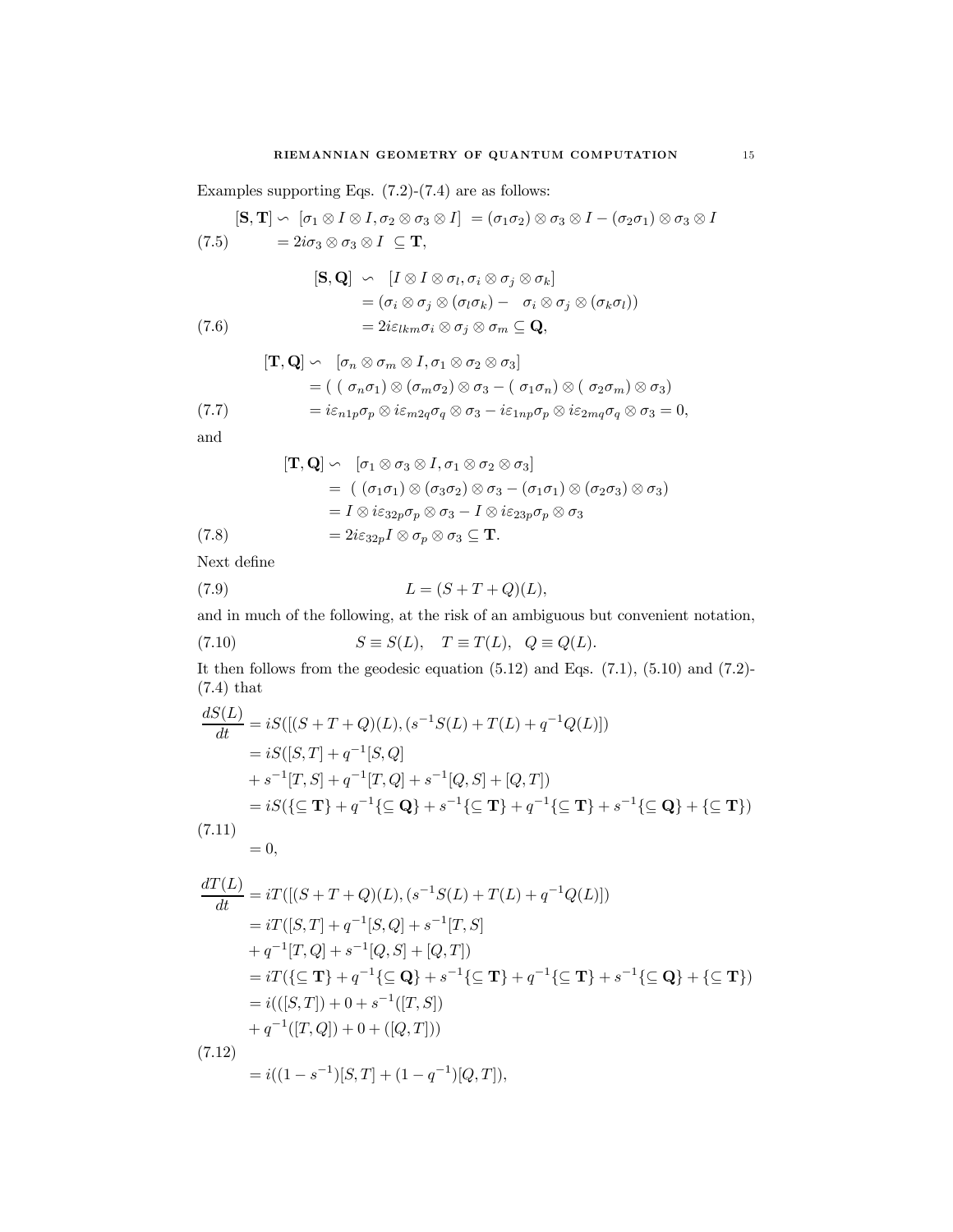and

(7.13)  
\n
$$
\frac{dQ(L)}{dt} = iQ([S,T] + q^{-1}[S,Q] + s^{-1}[T,S] + q^{-1}[T,Q] + s^{-1}[Q,S] + [Q,T])
$$
\n
$$
= i(q^{-1}[S,Q] + s^{-1}[Q,S])
$$
\n
$$
= i(q^{-1} - s^{-1})[S,Q].
$$

Thus one has [8]

$$
\frac{dS(L)}{dt} = 0,
$$

(7.15) 
$$
\frac{dT}{dt} = i([(1 - s^{-1})S + (1 - q^{-1})Q), T]),
$$

and

(7.16) 
$$
\frac{dQ}{dt} = i(q^{-1} - s^{-1})[S, Q].
$$

From Eq. (7.14), it follows that

$$
(7.17) \tS(t) = S_0,
$$

where  $S_0$  is a constant matrix.

Next substituting Eq. (7.17) in Eq. (7.16), and defining

(7.18) 
$$
k = i(q^{-1} - s^{-1}),
$$

one obtains

(7.19) 
$$
\frac{dQ}{dt} = k[S_0, Q],
$$

or equivalently,

(7.20) 
$$
\frac{dQ}{dt} = kS_0Q - kQS_0.
$$

Next, in order to solve Eq.  $(7.20)$  for  $Q(t)$ , one may make the ansatz:

(7.21) 
$$
Q(t) = f(S_0, t)\overline{Q}g(S_0, t),
$$

in which  $f(S_0, t)$  and  $g(S_0, t)$  are matrix functions to be determined, and  $\overline{Q}$  is a constant matrix. Then one has

(7.22) 
$$
\frac{dQ(t)}{dt} = \frac{d}{dt}f(S_0, t)\overline{Q}g(S_0, t) + f(S_0, t)\overline{Q}\frac{d}{dt}g(S_0, t),
$$

or equivalently,

(7.23)

$$
\frac{dQ(t)}{dt} = \frac{d}{dt}f(S_0, t)f(S_0, t)^{-1}f(S_0, t)\overline{Q}g(S_0, t) + f(S_0, t)\overline{Q}g(S_0, t)g(S_0, t)^{-1}\frac{d}{dt}g(S_0, t),
$$

and substituting Eq. (7.21) in Eq. (7.23), one obtains

(7.24) 
$$
\frac{dQ(t)}{dt} = \frac{d}{dt}f(S_0, t)f(S_0, t)^{-1}Q(t) + Q(t)g(S_0, t)^{-1}\frac{d}{dt}g(S_0, t).
$$

Next comparing Eqs. (7.20) and (7.24), it follows that

(7.25) 
$$
\frac{d}{dt}f(S_0,t)f(S_0,t)^{-1} = -g(S_0,t)^{-1}\frac{d}{dt}g(S_0,t) = kS_0,
$$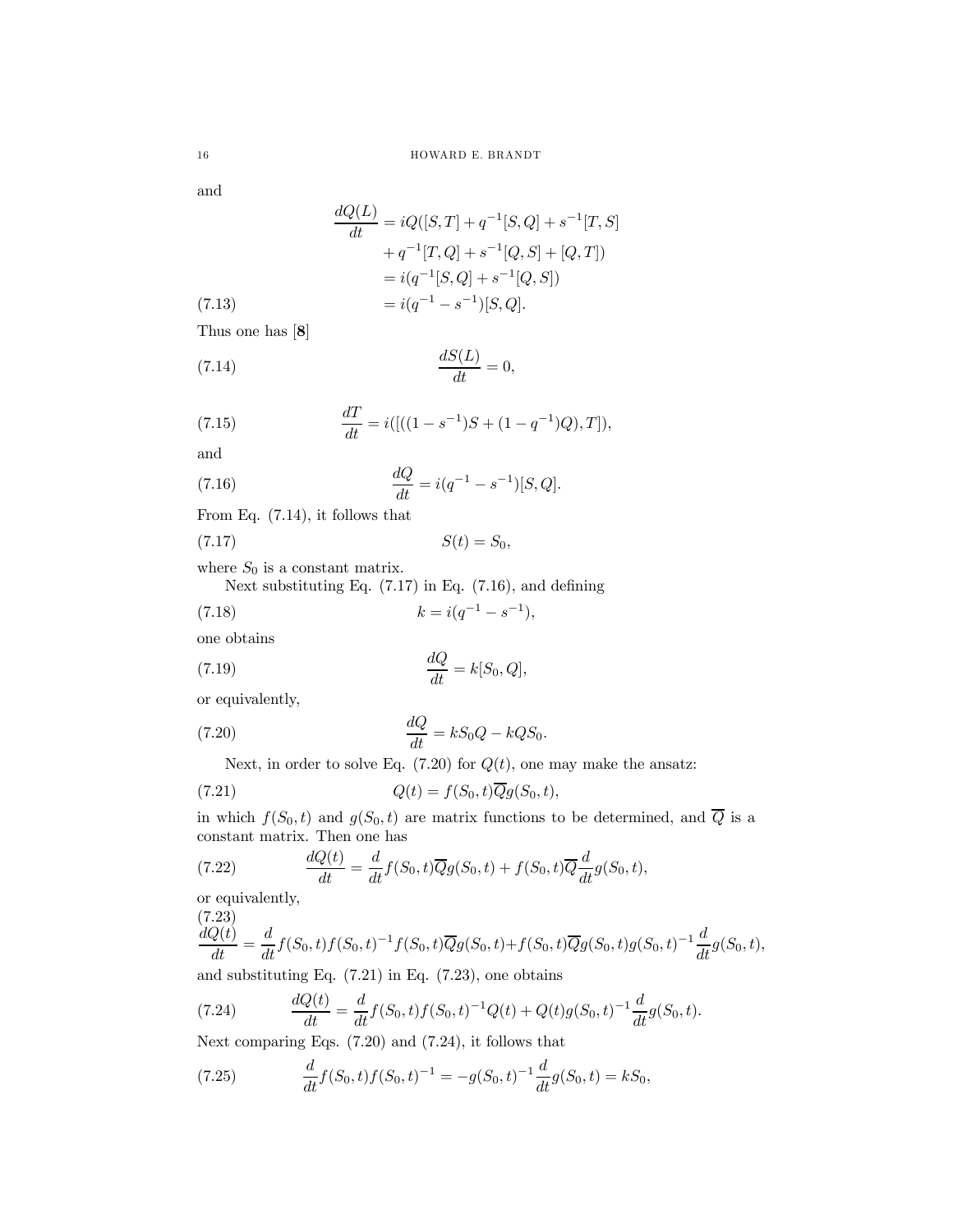and therefore

$$
(7.26)\qquad \qquad f(S_0,t) = c_f e^{kS_0t},
$$

and

(7.27) 
$$
g(S_0, t) = c_g e^{-kS_0t},
$$

where  $c_f$  and  $c_g$  are constants. Therefore, substituting Eqs. (7.26), (7.27), and (7.18) in Eq. (7.21), using Eq. (7.17), and defining  $Q_0 \equiv c_f c_g \overline{Q} = Q(0)$ , one obtains [8]

(7.28) 
$$
Q(t) = e^{it(q^{-1}-s^{-1})S_0}Q_0e^{-it(q^{-1}-s^{-1})S_0}.
$$

A check that Eq. (7.28) does indeed satisfy Eq. (7.16) is given in Appendix F. Next substituting Eqs. (7.17), (7.18), and (7.28) in Eq. (7.15), and defining

$$
(7.29) \t\t k_1 = i(1 - s^{-1})
$$

and

$$
(7.30) \t\t k_2 = i(1 - q^{-1}),
$$

one obtains

(7.31) 
$$
\frac{dT}{dt} = k_1[S_0, T] + k_2[e^{kS_0t}Q_0e^{-kS_0t}, T],
$$

or

(7.32) 
$$
\frac{dT}{dt} = (k_1 S_0 + k_2 e^{k S_0 t} Q_0 e^{-k S_0 t}) T - T(k_1 S_0 + k_2 e^{k S_0 t} Q_0 e^{-k S_0 t}).
$$

Next, making the ansatz

(7.33) 
$$
T(t) = a(S_0, Q_0, t)\overline{T}b(S_0, Q_0, t),
$$

in which  $a(S_0, Q_0, t)$  and  $b(S_0, Q_0, t)$  are matrix functions to be determined, and  $\overline{T}$ is a constant matrix, then

(7.34) 
$$
\frac{dT}{dt} = \frac{da(S_0, Q_0, t)}{dt} \overline{T}b(S_0, Q_0, t) + a(S_0, Q_0, t) \overline{T} \frac{db(S_0, Q_0, t)}{dt},
$$

or equivalently

(7.35) 
$$
\frac{dT}{dt} = \frac{da(S_0, Q_0, t)}{dt} a^{-1}(S_0, Q_0, t) a(S_0, Q_0, t) \overline{T}b(S_0, Q_0, t) + a(S_0, Q_0, t) \overline{T}b(S_0, Q_0, t) b^{-1}(S_0, Q_0, t) \frac{db(S_0, Q_0, t)}{dt}.
$$

But substituting Eq. (7.33) in Eq. (7.35), one obtains

$$
(7.36) \quad \frac{dT}{dt} = \frac{da(S_0, Q_0, t)}{dt} a^{-1}(S_0, Q_0, t)T(t) + T(t)b^{-1}(S_0, Q_0, t)\frac{db(S_0, Q_0, t)}{dt}.
$$

Comparing Eqs. (7.32) and (7.36), then (7.37)

$$
\frac{da(S_0, Q_0, t)}{dt}a^{-1}(S_0, Q_0, t) = -b^{-1}(S_0, Q_0, t)\frac{db(S_0, Q_0, t)}{dt} = k_1 S_0 + k_2 e^{kS_0 t} Q_0 e^{-kS_0 t}.
$$

To solve Eq. (7.37), one makes the ansatz:

(7.38) 
$$
a(S_0, Q_0, t) = c_a e^{k_3 S_0 t} e^{(k_4 S_0 + k_5 Q_0)t},
$$

where  $c_a$  is a constant. Then one has

(7.39) 
$$
\frac{da}{dt} = k_3 S_0 a + a(k_4 S_0 + k_5 Q_0),
$$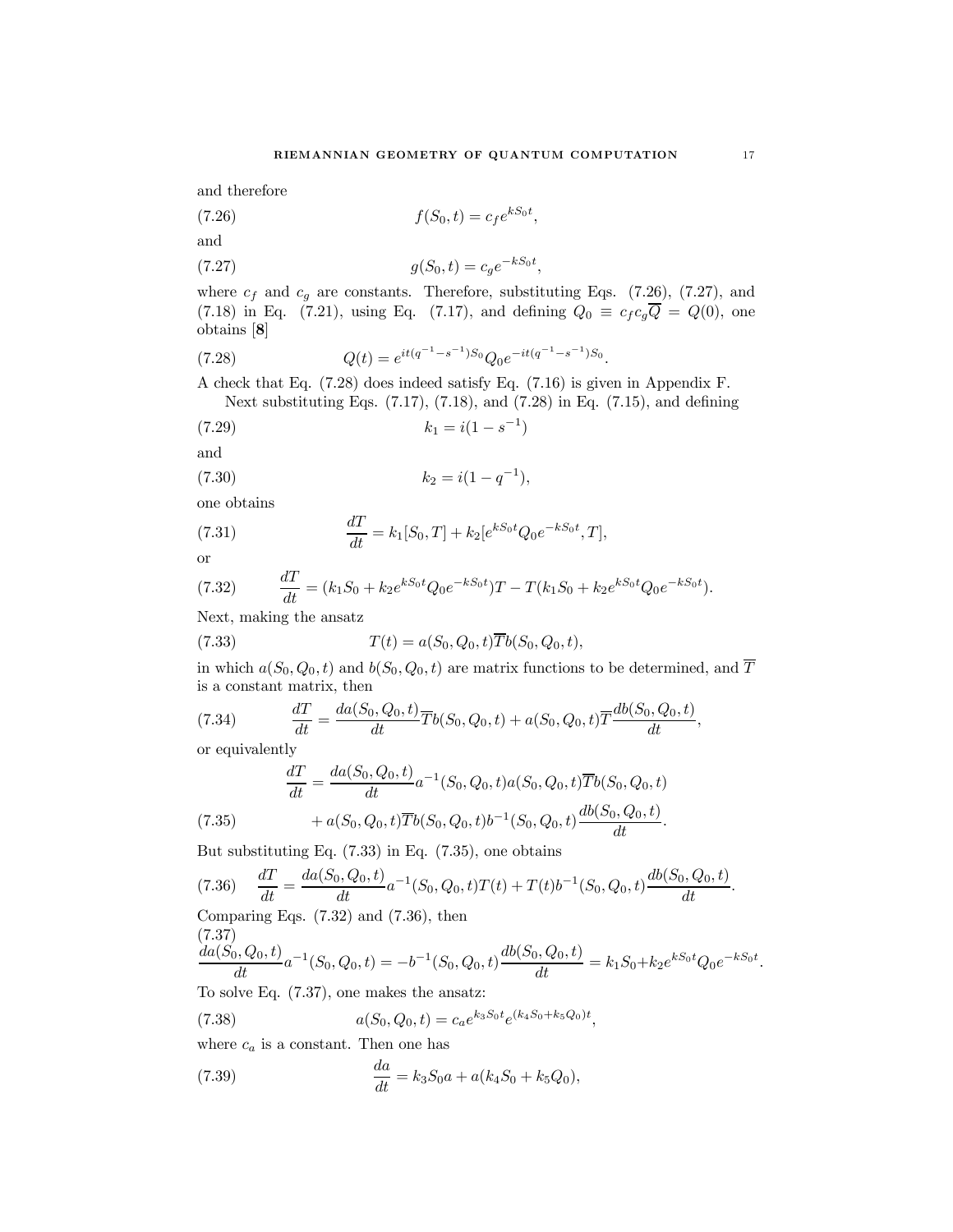and multiplying from the right with  $a^{-1}$ , one obtains

(7.40) 
$$
\frac{da}{dt}a^{-1} = k_3S_0 + a(k_4S_0 + k_5Q_0)a^{-1}.
$$

Next substituting Eq. (7.38) in Eq. (7.40), one obtains

$$
\frac{da}{dt}a^{-1} = k_3S_0 + e^{k_3S_0t}e^{(k_4S_0 + k_5Q_0)t}(k_4S_0 + k_5Q_0)e^{-(k_4S_0 + k_5Q_0)t}e^{-k_3S_0t}
$$
\n
$$
= k_3S_0 + e^{k_3S_0t}(k_4S_0 + k_5Q_0)e^{-k_3S_0t}
$$
\n
$$
= k_3S_0 + k_4S_0 + k_5e^{k_3S_0t}Q_0e^{-k_3S_0t}
$$
\n(7.41) 
$$
= (k_3 + k_4)S_0 + k_5e^{k_3S_0t}Q_0e^{-k_3S_0t}.
$$
\nComparing Eqs. (7.37) and (7.41), it follows that

$$
(7.42) \t\t k_3 + k_4 = k_1,
$$

$$
(7.43) \t\t k_5 = k_2,
$$

and

$$
(7.44) \t\t k_3 = k.
$$

From Eqs. (7.42), (7.44), (7.29), (7.30), and (7.18), it follows that (7.45)  $k_4 = k_1 - k = i(1 - s^{-1}) - i(q^{-1} - s^{-1}) = i(1 - q^{-1}) = k_2$ , and Eq. (7.38) becomes

and Eq. 
$$
(7.38)
$$
 becomes

(7.46) 
$$
a(S_0, Q_0, t) = c_a e^{i(q^{-1} - s^{-1})S_0 t} e^{i(1 - q^{-1})(S_0 + Q_0)t}.
$$

Next make the ansatz:

(7.47) 
$$
b(S_0, Q_0, t) = c_b e^{(k_6 S_0 + k_7 Q_0)t} e^{k_8 S_0 t},
$$

where  $c_b$  is a constant. Then

(7.48) 
$$
\frac{db}{dt} = (k_6S_0 + k_7Q_0)b + bk_8S_0,
$$

and therefore

(7.49) 
$$
b^{-1}\frac{db}{dt} = k_8 S_0 + b^{-1}(k_6 S_0 + k_7 Q_0)b.
$$

Then substituting Eq.  $(7.47)$  in Eq.  $(7.49)$ , one obtains

$$
b^{-1} \frac{db}{dt} = k_8 S_0 + e^{-k_8 S_0 t} e^{-(k_6 S_0 + k_7 Q_0)t} (k_6 S_0 + k_7 Q_0) e^{(k_6 S_0 + k_7 Q_0)t} e^{k_8 S_0 t}
$$
  
=  $k_8 S_0 + k_6 S_0 + k_7 e^{-k_8 S_0 t} Q_0 e^{k_8 S_0 t}$   
(7.50) =  $(k_8 + k_6) S_0 + k_7 e^{-k_8 S_0 t} Q_0 e^{k_8 S_0 t}$ .

Comparing Eqs. (7.50) and (7.37), then

(7.51)  $k_8 + k_6 = -k_1$ ,

$$
(7.52) \t\t k_7 = -k_2,
$$

$$
(7.53) \t\t k_8 = -k,
$$

and using Eqs. (7.45), (7.51), and (7.53), one also has (7.54)  $k_6 = -k_1 + k = -k_2$ ,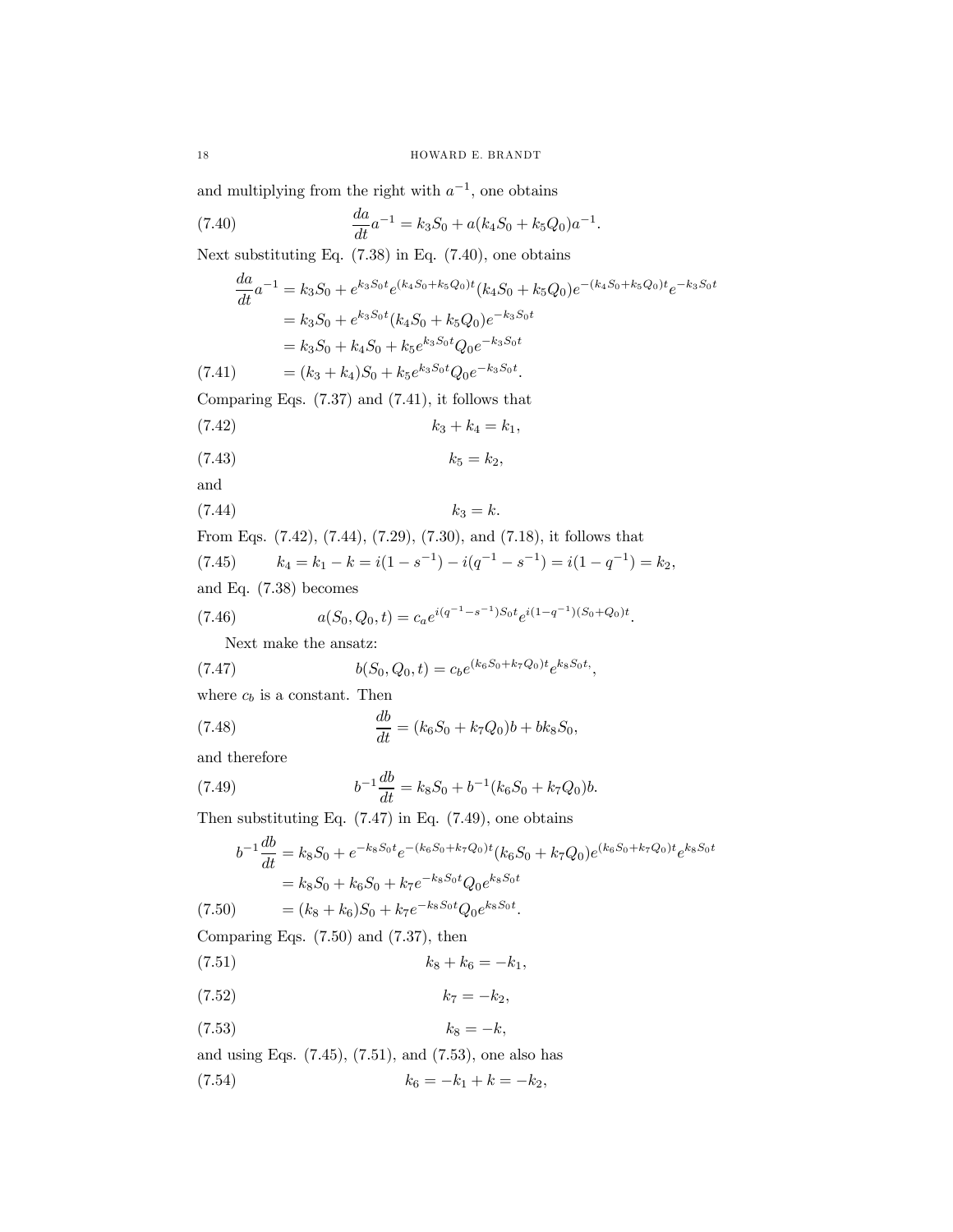so that Eq. (7.47) becomes

(7.55) 
$$
b(S_0, Q_0, t) = c_b e^{-k_2(S_0 + Q_0)t} e^{-kS_0t}.
$$

Then substituting Eqs.  $(7.30)$  and  $(7.18)$  in Eq.  $(7.55)$ , one obtains

(7.56) 
$$
b(S_0, Q_0, t) = c_b e^{-i(1-q^{-1})(S_0 + Q_0)t} e^{-i(q^{-1}-s^{-1})S_0t}.
$$

Finally substituting Eqs. (7.56) and (7.46) in Eq. (7.33), and defining  $T_0 \equiv c_a c_b \overline{T}$  =  $T(0)$ , one concludes that the solution to Eq. (7.15) is [8]

$$
(7.57) T(t) = e^{it(q^{-1}-s^{-1})S_0}e^{it(1-q^{-1})(S_0+Q_0)}T_0e^{-it(1-q^{-1})(S_0+Q_0)}e^{-it(q^{-1}-s^{-1})S_0}.
$$

A check that Eq. (7.57) does indeed satisfy Eq. (7.15) is given in Appendix F. Next using Eqs. (7.1) and (7.10), the Hamiltonian is given by

(7.58) 
$$
H(t) = (G_3^s)^{-1} (L) = s^{-1} S(t) + T(t) + q^{-1} Q(t),
$$

or substituting Eqs. (7.17), (7.28), and (7.57), one obtains the locally optimal Hamiltonian,

(7.59) 
$$
H(t) = s^{-1}S_0 + e^{it(q^{-1}-s^{-1})S_0}e^{it(1-q^{-1})(S_0+Q_0)}T_0
$$

$$
\times e^{-it(1-q^{-1})(S_0+Q_0)}e^{-it(q^{-1}-s^{-1})S_0}
$$

$$
+ q^{-1}e^{it(q^{-1}-s^{-1})S_0}Q_0e^{-it(q^{-1}-s^{-1})S_0}.
$$

#### 8. SOLUTION FOR LARGE PENALTY FACTOR

In this section, the solution to the geodesic equation is obtained for a large penalty parameter q. One can assume the following normalization:

$$
(8.1) \t\t \langle H(t), H(t) \rangle = 1,
$$

and using Equations (3.14) and (8.1), one obtains (again for the three-qubit case)

(8.2) 
$$
\frac{1}{2^3} \text{Tr}(H(t)G_3^s(H(t))) = 1.
$$

Next using Eqs. (3.16 ), (3.17), (7.9), (7.10), and (7.1) in Eq. (8.2), one has

$$
1 = \frac{1}{2^3} \text{Tr}(L(t)H(t)) = \frac{1}{2^3} \text{Tr}(L(t)G_3^{s-1}L(t)).
$$
  
\n
$$
= \frac{1}{2^3} \text{Tr}\{(S(L) + T(L) + Q(L))(s^{-1}S(L) + T(L) + q^{-1}Q(L))\}
$$
  
\n
$$
= \frac{1}{2^3} \text{Tr}(s^{-1}S^2 + ST + q^{-1}SQ + s^{-1}TS + T^2
$$
  
\n
$$
+ q^{-1}TQ + s^{-1}QS + QT + q^{-1}Q^2)
$$
  
\n(8.3) 
$$
\geq \frac{1}{2^3} \text{Tr}(s^{-1}S^2),
$$

or equivalently,

$$
\frac{1}{2^3} \text{Tr}(S^2) \le s.
$$

Analogously,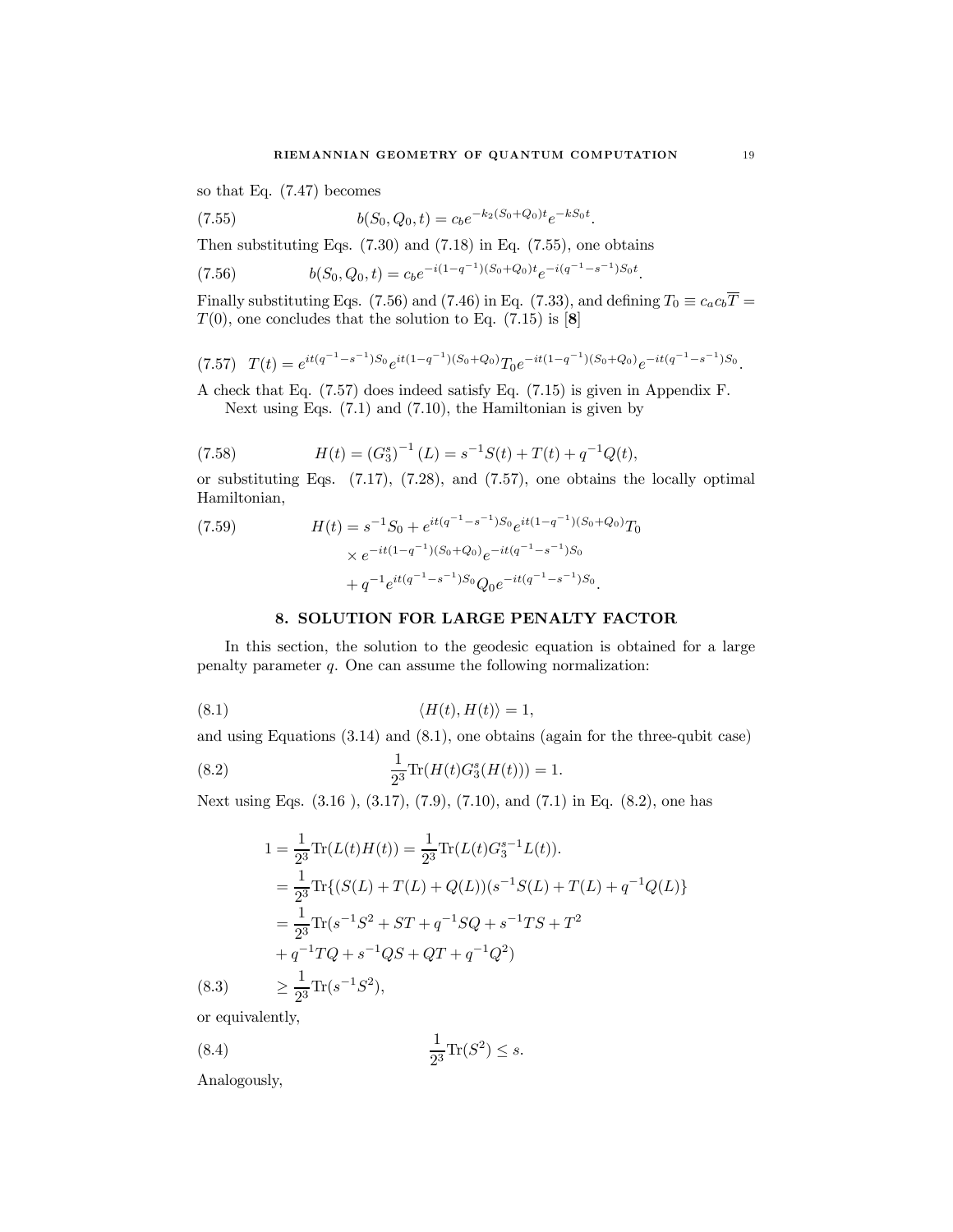(8.5) 
$$
1 \ge \frac{1}{2^3} \text{Tr}(T^2),
$$

or

(8.6) 
$$
\frac{1}{2^3} \text{Tr}(T^2) \le 1.
$$

Also analogously, one has

(8.7) 
$$
1 \ge \frac{1}{2^3} \text{Tr}(q^{-1}Q^2),
$$

or

$$
\frac{1}{2^3} \text{Tr}(Q^2) \le q.
$$

According to Eq. (8.8), one has that  $q^{-1}Q \sim O(q^{-1}q^{1/2}) \sim O(q^{-1/2})$ , and therefore  $q^{-1}Q$  can be neglected for large q. According to Eq. (7.58), the resulting error in  $U(t)$  is  $O(tq^{-1/2})$ . Then using Eq. (7.57) and neglecting  $q^{-1}$  terms, one has

(8.9) 
$$
T(t) \underset{q \to \infty}{\longrightarrow} e^{-its^{-1}S_0}e^{it(S_0+Q_0)}T_0e^{-it(S_0+Q_0)}e^{its^{-1}S_0}.
$$

The resultant error in  $T(t) \le t(q^{-1}s^{1/2} + q^{-1}q^{1/2}) \sim t(q^{-1}s^{1/2} + q^{-1/2})$ , so that the resulting error in  $U(t) \leq t^2(q^{-1}s^{1/2} + q^{-1/2})$ . Using Eq. (7.58), one therefore has

(8.10) 
$$
H(t) = s^{-1}S(t) + T(t) + q^{-1}Q(t) \approx \widetilde{H}(t) \equiv s^{-1}S(t) + T(t).
$$

It then follows that the approximate Hamiltonian  $\widetilde{H}(t)$  for large q is given by

$$
(8.11) \t\tilde{H}(t) \equiv s^{-1}S_0 + e^{-its^{-1}S_0}e^{it(S_0 + Q_0)}T_0e^{-it(S_0 + Q_0)}e^{its^{-1}S_0}.
$$

The resulting approximate solution  $\tilde{U}(t)$  to the Schrödinger equation then satisfies  $||U(t) - \tilde{U}(t)|| \le O(tq^{-1/2} + t^2(s^{1/2}q^{-1} + q^{-1/2})).$  Next make a change of variables to

(8.12) 
$$
\widetilde{V} \equiv e^{-it(S_0+Q_0)}e^{its^{-1}S_0}\widetilde{U}.
$$

Then

$$
(8.13) \frac{d\tilde{V}}{dt} \equiv -i(S_0 + Q_0)\tilde{V} + is^{-1}e^{-it(S_0 + Q_0)}S_0e^{its^{-1}S_0}\tilde{U} + e^{-it(S_0 + Q_0)}e^{its^{-1}S_0}\frac{d\tilde{U}}{dt}.
$$

But using Eq. (5.6), one has

(8.14) 
$$
\frac{d\tilde{U}}{dt} \approx \frac{dU(t)}{dt} = \frac{1}{i}HU \approx \frac{1}{i}\tilde{H}\tilde{U},
$$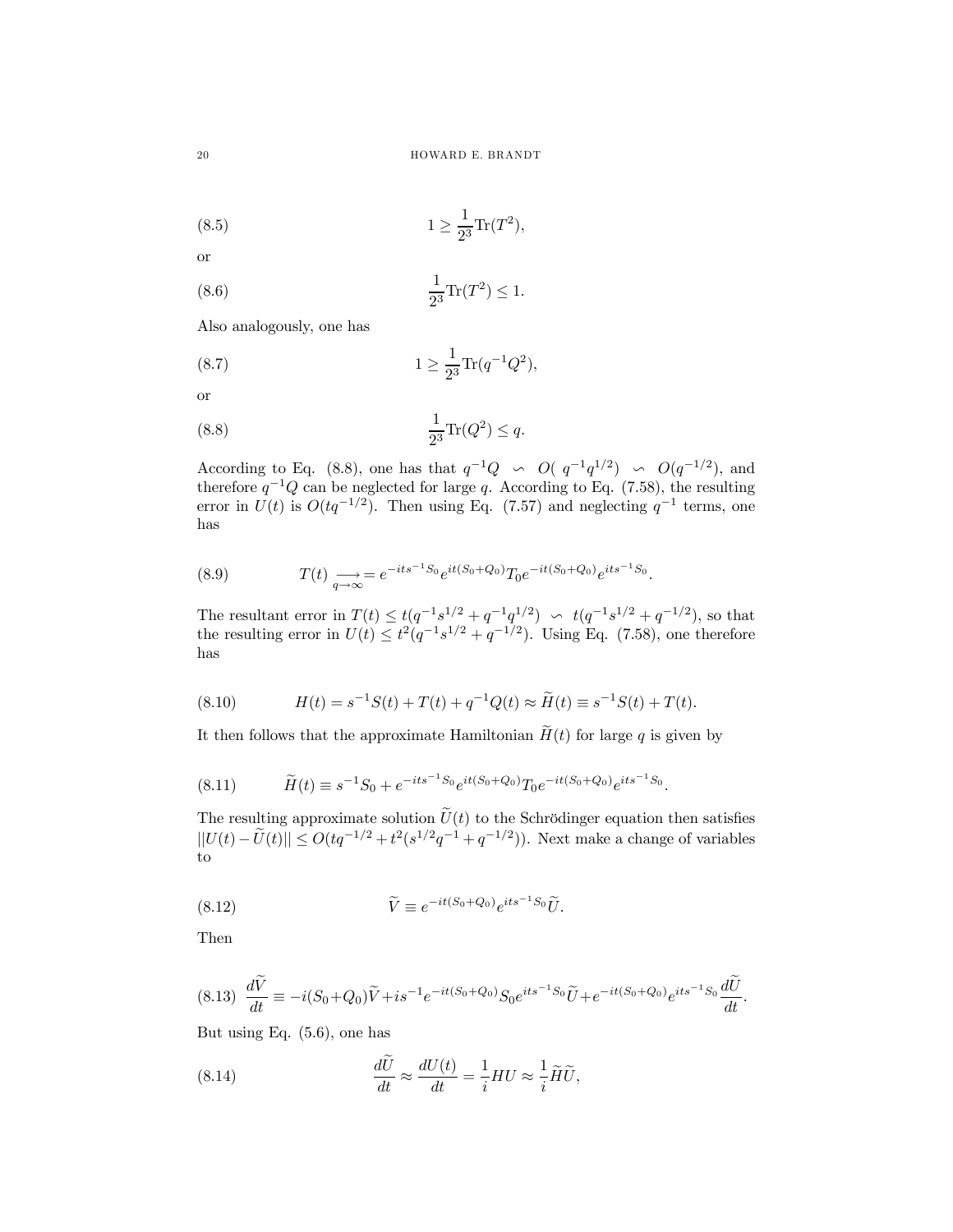so substituting Eqs.  $(8.14)$ ,  $(8.12)$ , and  $(8.11)$  in Eq.  $(8.13)$ , and simplifying, it follows that

$$
\frac{dV}{dt} \approx -i(S_0 + Q_0)\tilde{V} + is^{-1}e^{-it(S_0 + Q_0)}S_0e^{its^{-1}S_0}e^{-its^{-1}S_0}e^{it(S_0 + Q_0)}\tilde{V} \n+ \frac{1}{i}e^{-it(S_0 + Q_0)}e^{its^{-1}S_0} \n\times (s^{-1}S_0 + e^{-its^{-1}S_0}e^{it(S_0 + Q_0)}T_0e^{-it(S_0 + Q_0)}e^{its^{-1}S_0}) \n\times e^{-its^{-1}S_0}e^{it(S_0 + Q_0)}\tilde{V} \n= -i(S_0 + Q_0)\tilde{V} + is^{-1}e^{-it(S_0 + Q_0)}S_0e^{it(S_0 + Q_0)}\tilde{V} \n+ \frac{1}{i}e^{-it(S_0 + Q_0)}e^{its^{-1}S_0} \n\times (s^{-1}S_0e^{-its^{-1}S_0}e^{it(S_0 + Q_0)} + e^{-its^{-1}S_0}e^{it(S_0 + Q_0)}T_0)\tilde{V} \n= -i(S_0 + Q_0)\tilde{V} + is^{-1}e^{-it(S_0 + Q_0)} \n\times (S_0e^{it(S_0 + Q_0)} - S_0e^{it(S_0 + Q_0)})\tilde{V} \n+ \frac{1}{i}T_0\tilde{V} \n(8.15) = -i(S_0 + T_0 + Q_0)\tilde{V}.
$$

Next integrating Eq. (8.15), and noting that  $\tilde{V}(0) = \tilde{U}(0) = 1$ , one obtains

$$
\widetilde{V} = e^{-it(S_0 + T_0 + Q_0)}
$$

and substituting Eq.  $(8.16)$  in Eq.  $(8.12)$ , one obtains for large q:

$$
(8.17) \quad \tilde{U} = e^{-its^{-1}S_0}e^{it(S_0+Q_0)}\tilde{V} = e^{-its^{-1}S_0}e^{it(S_0+Q_0)}e^{-it(S_0+T_0+Q_0)}, \quad q \gg 1.
$$

,

For the case  $s \to 0$ , there is negligible cost for single-qubit unitary operations, the  $S_0$  term in the last two exponents in Eq.  $(8.17)$  can be neglected, and Eq. (8.17) becomes

(8.18) 
$$
\widetilde{U} = e^{-its^{-1}S_0}e^{itQ_0}e^{-it(T_0+Q_0)}, q \gg 1.
$$

In the case of general  $s$ , according to Eq.  $(8.17)$ , one has

(8.19) 
$$
\widetilde{U} = e^{-its^{-1}S_0}e^{it(S_0+Q_0)}e^{-it(S_0+T_0+Q_0)}, \quad q \gg 1.
$$

One might expect that  $S_0 + Q_0 \gg T_0$  and that  $S_0 + Q_0$  is nondegenerate. Then first-order perturbation theory implies [8]

(8.20) 
$$
\widetilde{U} \approx e^{-its^{-1}S_0}e^{-itR_{S_0+Q_0}(T_0)}, \quad q \gg 1,
$$

in which  $R_{S_0+Q_0}(T_0)$  is the diagonal matrix remaining in the eigenbasis of  $S_0+Q_0$ and the off-diagonal terms of  $T_0$  are removed. If  $Q_0$  is nondegenerate as  $s \to 0$ , then one obtains

(8.21) 
$$
\widetilde{U}(t) \approx e^{-its^{-1}S_0}e^{-itR_{Q_0}(T_0)}, \quad q \gg 1.
$$

It is important to emphasize that in general the solution described here is only locally geodesic and is a free optimal Hamiltonian evolution from some initial value over a limited interval of time. Global geodesics are not addressed here.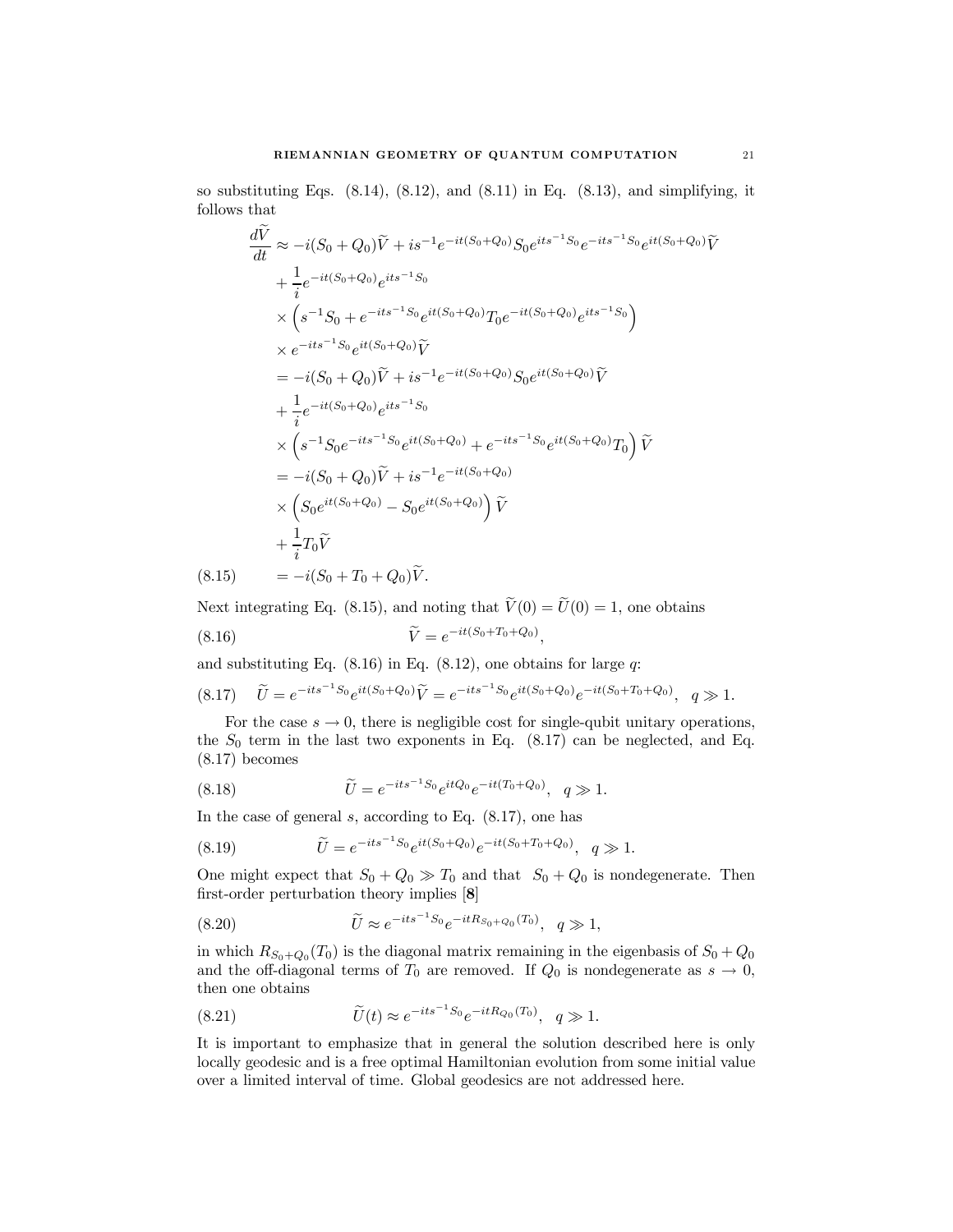# 9. RIEMANN CURVATURE TENSOR

For a right-invariant vector field  $Z$ , one has after substituting

(9.1) 
$$
Z = \sum_{\tau} z^{\tau} \tau, \quad Y = \sum_{\sigma} y^{\sigma} \sigma
$$

in Eq. (4.3) (Here the Hamiltonian representation is to be understood):

(9.2) 
$$
\sum_{\sigma\tau} \nabla_{\sigma}\tau y^{\sigma} z^{\tau} = \frac{i}{2} \sum_{\sigma\tau} ([\sigma, \tau] + F([\sigma, G(\tau)] + [\tau, G(\sigma)])) y^{\sigma} z^{\tau},
$$

and therefore

(9.3) 
$$
\nabla_{\sigma}\tau = \frac{i}{2} ([\sigma, \tau] + F([\sigma, G(\tau)] + [\tau, G(\sigma)])).
$$

Evidently, using Eqs.  $(3.15)$ ,  $(14.3)$  and  $(14.4)$  of Appendix C, one has

(9.4) 
$$
[\sigma, G(\tau)] = \begin{cases} [\sigma, \tau], & \tau \in S_{12} \cup S_0 \\ q[\sigma, \tau], & \tau \notin S_{12} \cup S_0 \end{cases},
$$

and therefore

(9.5) 
$$
F([\sigma, G(\tau)]) = \begin{cases} F([\sigma, \tau]), & \tau \in S_{12} \cup S_0 \\ qF([\sigma, \tau]), & \tau \notin S_{12} \cup S_0 \end{cases},
$$

or using Eq. (4.13), this becomes

(9.6) 
$$
F([\sigma, G(\tau)]) = \begin{cases} \frac{1}{q_{[\sigma, \tau]}} [\sigma, \tau], & \tau \in S_{12} \cup S_0 \\ \frac{q}{q_{[\sigma, \tau]}} [\sigma, \tau], & \tau \notin S_{12} \cup S_0 \end{cases}
$$

where

(9.7) 
$$
q_{[\sigma,\tau]} = 1
$$
 if  $[\sigma,\tau] = 0$ ,  $q_{[\sigma,\tau]} = q_{\lambda}$  if  $[\sigma,\tau] \propto \lambda$ , and  $q_{[\sigma,\tau]} = q_{[\tau,\sigma]}$ ,

and  $q_{\lambda}$  is defined by Eq. (14.8) of Appendix C. Equation (9.6) can be written as

,

(9.8) 
$$
F([\sigma, G(\tau)]) = \frac{q_{\tau}}{q_{[\sigma, \tau]}} [\sigma, \tau].
$$

Next substituting Eq. (9.8 ) in Eq. (9.3 ), one obtains

(9.9) 
$$
\nabla_{\sigma}\tau = \frac{i}{2}\left(\left(1 + \frac{q_{\tau}}{q_{[\sigma,\tau]}}\right)[\sigma,\tau] + \frac{q_{\sigma}}{q_{[\tau,\sigma]}}[\tau,\sigma]\right)
$$

or equivalently, using Eq.(9.7), this becomes

(9.10) 
$$
\nabla_{\sigma}\tau = \frac{i}{2}\left(1 + \frac{q_{\tau} - q_{\sigma}}{q_{[\sigma,\tau]}}\right)[\sigma,\tau],
$$

or

(9.11) 
$$
\nabla_{\sigma}\tau = ic_{\sigma,\tau}[\sigma,\tau],
$$

where

(9.12) 
$$
c_{\sigma,\tau} = \frac{1}{2} \left( 1 + \frac{q_{\tau} - q_{\sigma}}{q_{[\sigma,\tau]}} \right).
$$

The Riemann curvature tensor with the inner-product (metric) Eq. (3.14) is given by  $[15], [35]$ 

(9.13) 
$$
R(W, X, Y, Z) = \langle \nabla_W \nabla_X Y - \nabla_X \nabla_W Y - \nabla_{i[W,X]} Y, Z \rangle,
$$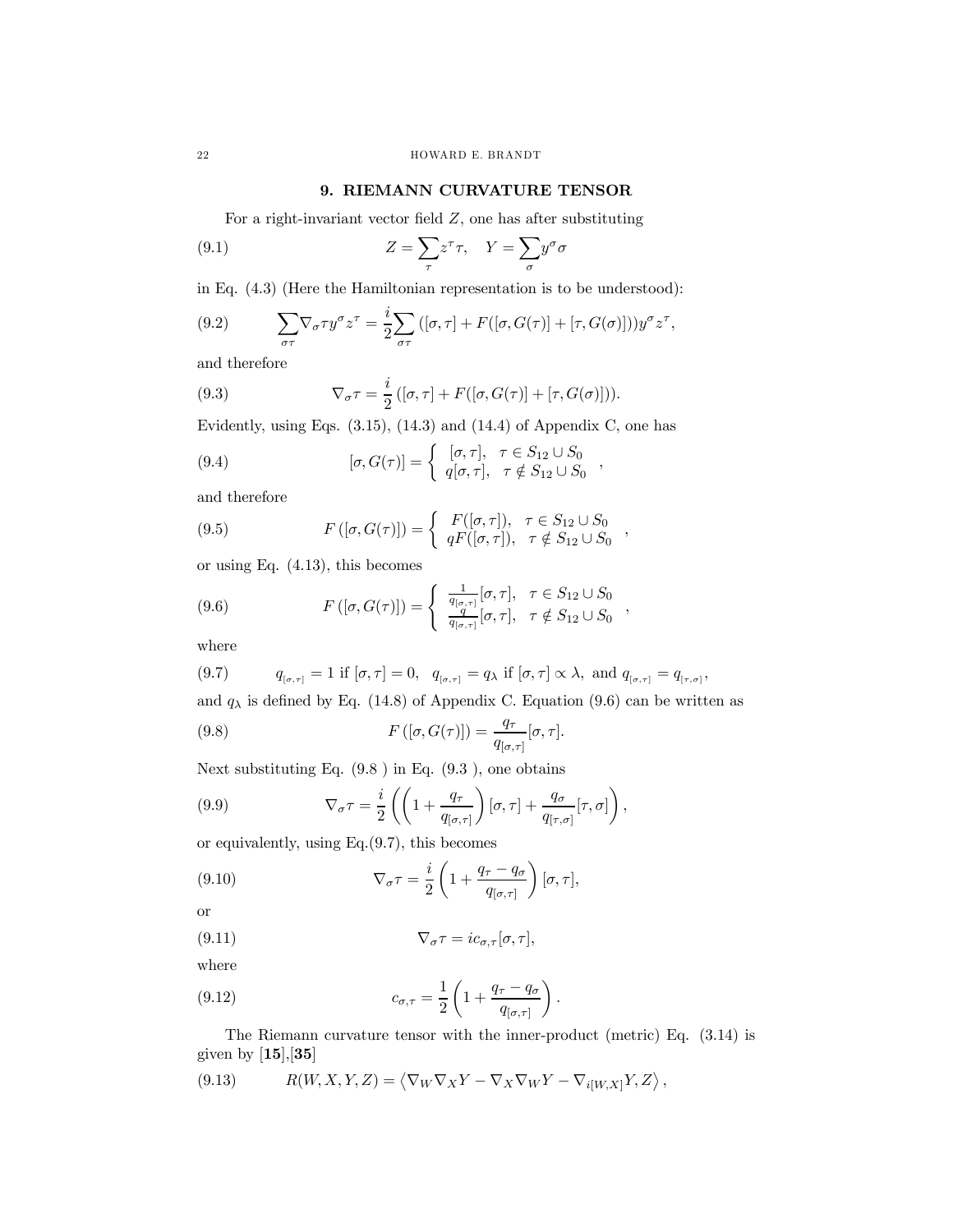and after substituting the vector fields, expressed in terms of a basis of rightinvariant frame fields  $\rho$ ,  $\sigma$ ,  $\tau$ , and  $\mu$ ,

(9.14) 
$$
W = \sum_{\sigma} w^{\rho} \rho, \quad X = \sum_{\sigma} z^{\sigma} \sigma, \quad Y = \sum_{\tau} y^{\tau} \tau, \quad Z = \sum_{\mu} z^{\mu} \mu,
$$

Eq. (9.13) becomes

(9.15) 
$$
R_{\rho\sigma\tau\mu} = \langle \nabla_{\rho} \nabla_{\sigma} \tau - \nabla_{\sigma} \nabla_{\rho} \tau - \nabla_{i[\rho,\sigma]} \tau, \mu \rangle.
$$

Next, for three right-invariant vector fields  $X, Y$ , and  $Z$ , one has

(9.16) 
$$
0 = \nabla_Y \langle X, Z \rangle = \langle X, \nabla_Y Z \rangle + \langle \nabla_Y X, Z \rangle,
$$

or

(9.17) 
$$
\langle X, \nabla_Y Z \rangle = - \langle \nabla_Y X, Z \rangle,
$$

and substituting Eqs.  $(9.14)$  in Eq.  $(9.17)$ , one then has

(9.18) 
$$
\langle \sigma, \nabla_{\tau} \mu \rangle = - \langle \nabla_{\tau} \sigma, \mu \rangle.
$$

Therefore

(9.19) 
$$
\langle \nabla_{\rho} \nabla_{\sigma} \tau, \mu \rangle = - \langle \nabla_{\sigma} \tau, \nabla_{\rho} \mu \rangle,
$$

and

(9.20) 
$$
\langle \nabla_{\sigma} \nabla_{\rho} \tau, \mu \rangle = - \langle \nabla_{\rho} \tau, \nabla_{\sigma} \mu \rangle.
$$

Then substituting Eqs.  $(9.19)$  and  $(9.20)$  in Eq.  $(9.15)$ , and interchanging the first and second terms, one obtains

(9.21) 
$$
R_{\rho\sigma\tau\mu} = \langle \nabla_{\rho}\tau, \nabla_{\sigma}\mu \rangle - \langle \nabla_{\sigma}\tau, \nabla_{\rho}\mu \rangle - \langle \nabla_{i[\rho,\sigma]}\tau, \mu \rangle.
$$

Also clearly

$$
\nabla_{iY}Z = i\nabla_YZ,
$$

so Eq. (9.21) can also be written as

(9.23) 
$$
R_{\rho\sigma\tau\mu} = \langle \nabla_{\rho}\tau, \nabla_{\sigma}\mu \rangle - \langle \nabla_{\sigma}\tau, \nabla_{\rho}\mu \rangle - i \langle \nabla_{[\rho,\sigma]}\tau, \mu \rangle
$$

Next substituting Eq. (9.11) in Eq. (9.23), one obtain the following useful form for the Riemann curvature tensor [8], [43]-[45]:

.

(9.24)

$$
R_{\rho\sigma\tau\mu} = c_{\rho,\tau}c_{\sigma,\mu} \langle i[\rho,\tau],i[\sigma,\mu]\rangle - c_{\sigma,\tau}c_{\rho,\mu} \langle i[\sigma,\tau],i[\rho,\mu]\rangle - c_{[\rho,\sigma],\tau} \langle i[i[\rho,\sigma],\tau],\mu\rangle.
$$

The Riemannian curvature is important in determining the Jacobi field and the Jacobi equation (See Section 11), and in investigations of the global characteristics of geodesic paths in the group manifold [14].

## 10. SECTIONAL CURVATURE

The sectional curvature spanned by orthonormal right-invariant orthonormal vector fields  $X$  and  $Y$  is defined by [13]

(10.1) 
$$
K(X,Y) \equiv \frac{R(X,Y,Y,X)}{|X|^2 |Y|^2 - \langle X,Y \rangle^2} = R(X,Y,Y,X).
$$

From Eqs. (9.14) and (9.21), it immediately follows that

(10.2) 
$$
R(W, X, Y, Z) = \langle \nabla_W Y, \nabla_X Z \rangle - \langle \nabla_X Y, \nabla_W Z \rangle - \langle \nabla_{i[W,X]} Y, Z \rangle,
$$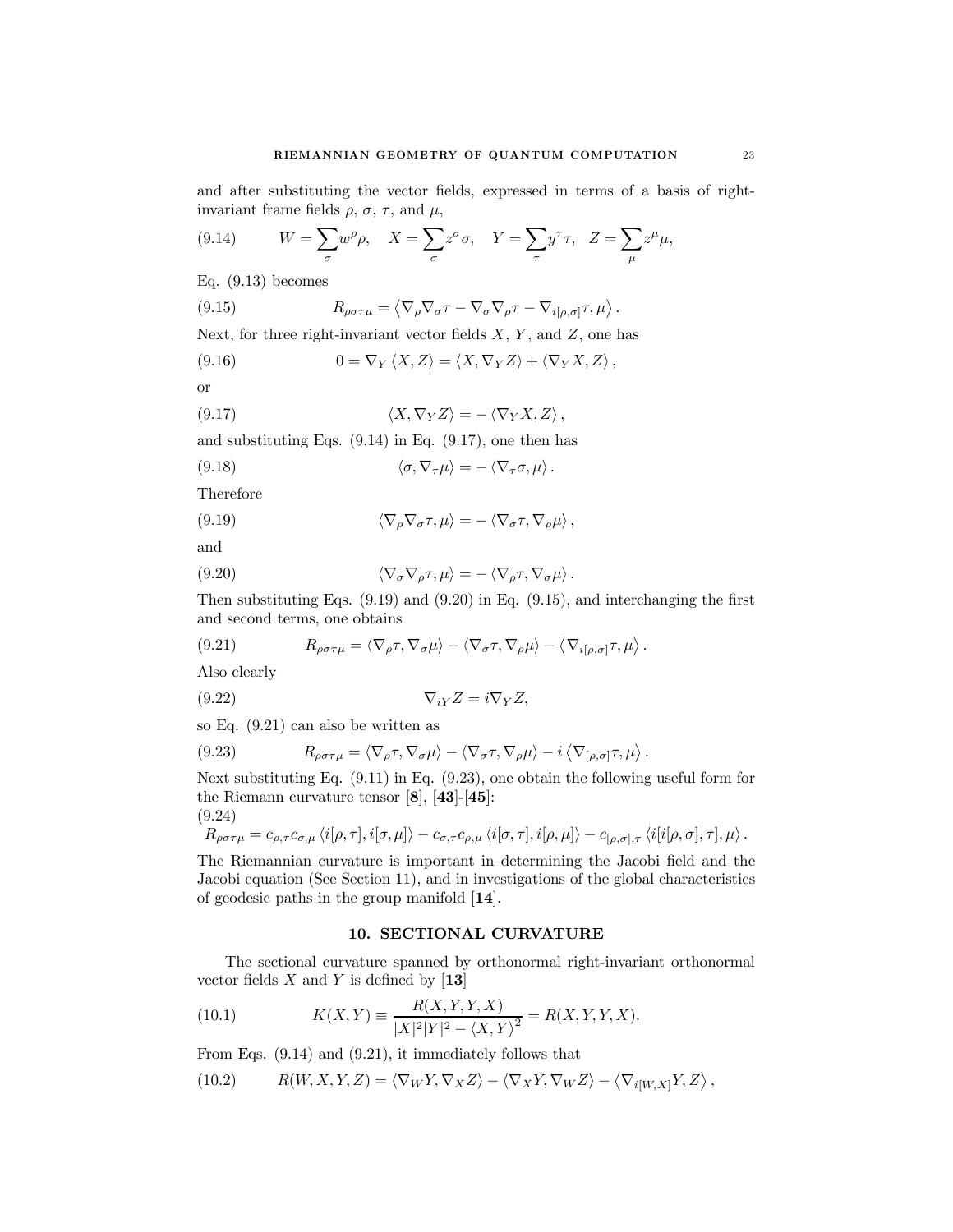and substituting Eq.  $(10.2)$  in Eq.  $(10.1)$ , one obtains

(10.3) 
$$
K(X,Y) = \langle \nabla_X Y, \nabla_Y X \rangle - \langle \nabla_Y Y, \nabla_X X \rangle - \langle \nabla_{i[X,Y]} Y, X \rangle.
$$

Next it is useful to define

(10.4) 
$$
B(X,Y) = F(i[G(X),Y]),
$$

and using Eqs.  $(3.14)$  and Eq.  $(10.4)$ , one obtains

(10.5) 
$$
\langle B(X,Y),Z\rangle = \langle F(i[G(X),Y]),Z\rangle,
$$

or equivalently, using Eq. (3.14), then

(10.6) 
$$
\langle B(X,Y),Z\rangle = \frac{1}{2^n}\text{Tr}(F(i[G(X),Y])G(Z)).
$$

Because the superoperator  $G$  is Hermitian, Eq. (10.6) can also be written as

(10.7) 
$$
\langle B(X,Y),Z\rangle = \frac{1}{2^n} \text{Tr}(GF(i[G(X),Y])Z),
$$

but according to Eq. (3.45) one has

$$
GF = I
$$

and therefore Eq. (10.7) becomes

(10.9) 
$$
\langle B(X,Y),Z\rangle = \frac{1}{2^n} \text{Tr}(i[G(X),Y]Z).
$$

Next expanding the commutator, Eq. (10.9) becomes

(10.10) 
$$
\langle B(X,Y),Z\rangle = \frac{i}{2^n}\text{Tr}(G(X)YZ-YG(X)Z),
$$

and using the cyclic property of the trace, one obtains

(10.11) 
$$
\langle B(X,Y),Z\rangle = \frac{i}{2^n}\text{Tr}(G(X)YZ - G(X)ZY),
$$

or, equivalently,

 $(10.8)$ 

(10.12) 
$$
\langle B(X,Y),Z\rangle = \frac{i}{2^n}\text{Tr}(G(X)[Y,Z]).
$$

But since the superoperator  $G$  is Hermitian, Eq. (10.12) can also be written as

(10.13) 
$$
\langle B(X,Y),Z\rangle = \frac{i}{2^n}\text{Tr}(XG([Y,Z])),
$$

or equivalently, using Eq. (3.14), this becomes

(10.14) 
$$
\langle X, i[Y, Z] \rangle = \langle B(X, Y), Z \rangle.
$$

But according to Eqs.  $(3.14)$ , it follows that for vectors X and Y one has

(10.15) 
$$
\langle X, Y \rangle = \frac{1}{2^n} \text{Tr}(XG(Y)),
$$

and because the superoperator  $G$  is Hermitian, this can also be written as

(10.16) 
$$
\langle X, Y \rangle = \frac{1}{2^n} \text{Tr}(G(X)Y),
$$

which by the cyclic invariance of the trace becomes

(10.17) 
$$
\langle X, Y \rangle = \frac{1}{2^n} \text{Tr}(YG(X)),
$$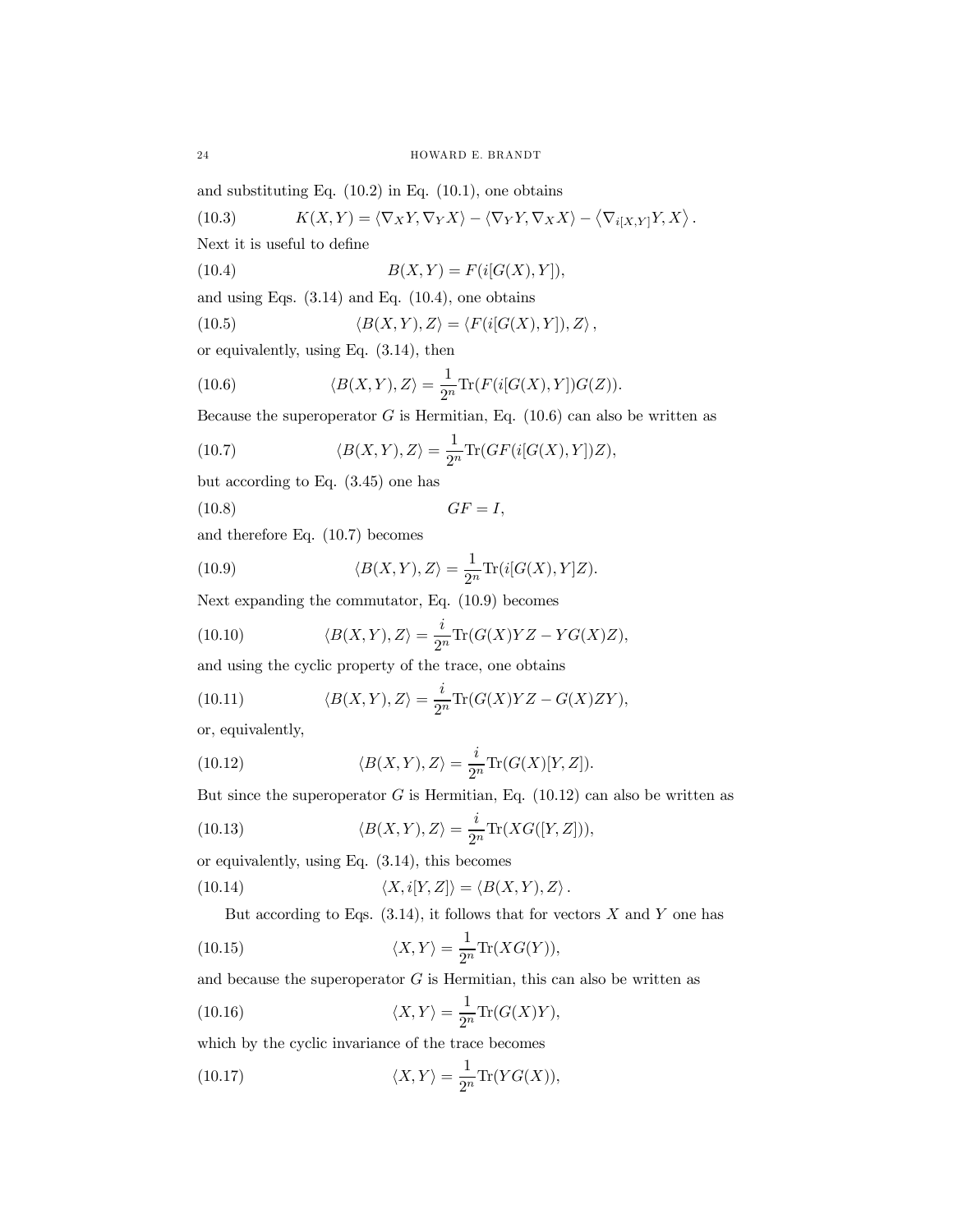or equivalently using Eq. (3.14), it follows that

(10.18) 
$$
\langle X, Y \rangle = \langle Y, X \rangle,
$$

consistent with the Riemannian symmetric metric.

Next, for a right-invariant field  $Y$ , one has, using Eq.  $(4.3)$ ,

(10.19) 
$$
\nabla_X Y = \frac{1}{2} (i[X, Y] + F(i[X, G(Y)]) + F(i[Y, G(X)])),
$$

or

(10.20) 
$$
\nabla_X Y = \frac{1}{2} (i[X, Y] - F(i[G(Y), X]) - F(i[G(X), Y])) .
$$

Then substituting Eq.  $(10.4)$  in Eq.  $(10.20)$ , one obtains

(10.21) 
$$
\nabla_X Y = \frac{1}{2} (i[X, Y] - B(X, Y) - B(Y, X)).
$$

Next, according to Eq. (10.3), it follows that (10.22)

$$
K(X,Y) = R(X,Y,Y,X) = \langle \nabla_X Y, \nabla_Y X \rangle - \langle \nabla_Y Y, \nabla_X X \rangle - i \langle \nabla_{[X,Y]} Y, X \rangle.
$$

According to Eq. (10.21), one has

(10.23) 
$$
\nabla_{[X,Y]}Y = \frac{1}{2} \left( i[[X,Y],Y] - B([X,Y],Y) - B(Y,[X,Y]) \right).
$$

Also using Eq. (10.21), one obtains (10.24)

$$
\langle \nabla_X Y, \nabla_Y X \rangle = \frac{1}{4} \left( \langle i[X, Y] - B(X, Y) - B(Y, X), i[Y, X] - B(Y, X) - B(X, Y) \rangle \right),
$$

or, equivalently, (10.25)

$$
\langle \nabla_X Y, \nabla_Y X \rangle = \frac{1}{4} \left( \langle i[X, Y] - B(X, Y) - B(Y, X), -i[X, Y] - B(X, Y) - B(Y, X) \rangle \right),
$$
 or

$$
\langle \nabla_X Y, \nabla_Y X \rangle = \frac{1}{4} \langle -i[X, Y], i[X, Y] \rangle
$$
  
\n
$$
-\frac{1}{4} \langle i[X, Y], B(X, Y) + B(Y, X) \rangle + \frac{1}{4} \langle B(X, Y) + B(Y, X), i[X, Y] \rangle
$$
  
\n(10.26) 
$$
+\frac{1}{4} \langle B(X, Y) + B(Y, X), B(X, Y) + B(Y, X) \rangle.
$$

Next using Eq. (10.18) in Eq. (10.26), then

(10.27)

$$
\langle \nabla_X Y, \nabla_Y X \rangle = -\frac{1}{4} \langle i[X, Y], i[X, Y] \rangle + \frac{1}{4} \langle B(X, Y) + B(Y, X), B(X, Y) + B(Y, X) \rangle.
$$
  
Also, one has

 $\overline{1}$ 

Also, one has

$$
\langle \nabla_Y Y, \nabla_X X \rangle = \frac{1}{4} (\langle -i[Y, Y], i[X, X] \rangle - \langle i[Y, Y], 2B(X, X) \rangle + \langle 2B(Y, Y), i[X, X] \rangle
$$
  
(10.28) + 4  $\langle B(Y, Y), B(X, X) \rangle$ ).

But, according to Eq. (10.18 ), one has

(10.29) 
$$
\langle B(Y,Y), B(X,X) \rangle = \langle B(X,X), B(Y,Y) \rangle.
$$

Then simplifying, Eq. (10.28), one obtains

(10.30) 
$$
\langle \nabla_Y Y, \nabla_X X \rangle = \langle B(X, X), B(Y, Y) \rangle.
$$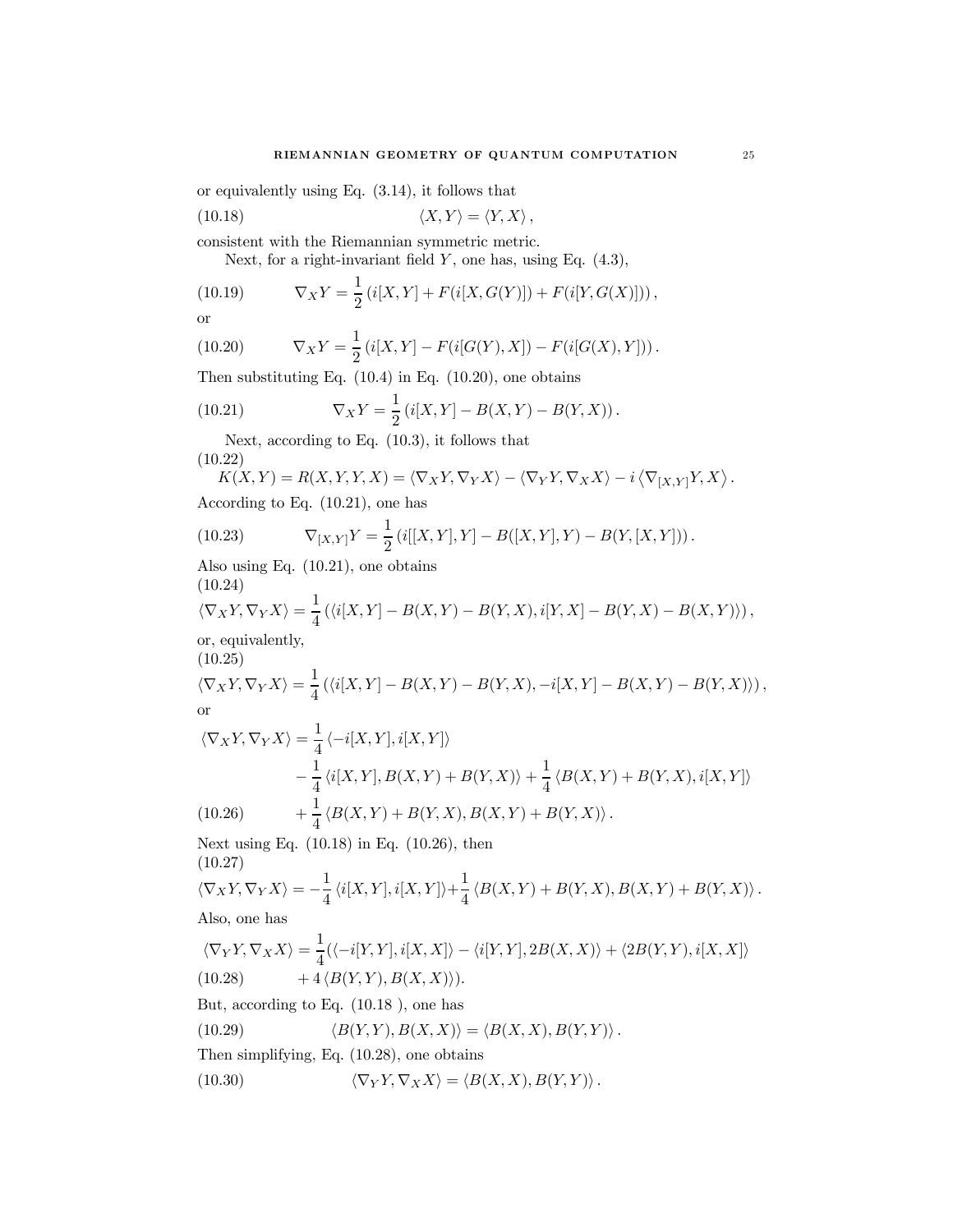Next substituting Eqs. (10.27), (10.30), and (10.23) in Eq. (10.22), one has

$$
K(X,Y) = -\frac{1}{4} \langle i[X,Y], i[X,Y] \rangle + \frac{1}{4} \langle B(X,Y) + B(Y,X), B(X,Y) + B(Y,X) \rangle
$$
  

$$
-\frac{i}{2} \langle i[[X,Y],Y],X \rangle + \frac{i}{2} \langle B([X,Y],Y),X \rangle + \frac{i}{2} \langle B(Y,[X,Y]),X \rangle
$$
  
(10.31) 
$$
-\langle B(X,X), B(Y,Y) \rangle.
$$

Expanding the third term of Eq. (10.31), one has, using Eq. (3.14),

$$
-\frac{i}{2} \langle i[[X,Y],Y],X \rangle = \frac{1}{2} \left(\frac{1}{2^n}\right) \text{Tr}\left([[X,Y],Y]G(X)\right)
$$
  
(10.32)  

$$
= \frac{1}{2} \left(\frac{1}{2^n}\right) \text{Tr}\left(([X,Y]Y-Y[X,Y])G(X)\right),
$$

and using the cyclic invariance of the trace, then

$$
-\frac{i}{2} \langle i[[X,Y],Y],X \rangle = \frac{1}{2} \left(\frac{1}{2^n}\right) \text{Tr}([X,Y] Y G(X) - [X,Y]) G(X) Y)
$$
  
(10.33)  

$$
= \frac{1}{2} \left(\frac{1}{2^n}\right) \text{Tr}(i[X,Y] i[G(X),Y]).
$$

Next using Eqs. (10.4), (3.14), and (3.45) in Eq. (10.33), one obtains

(10.34) 
$$
-\frac{i}{2} \langle i[[X, Y], Y], X \rangle = \frac{1}{2} \langle i[X, Y], B(X, Y) \rangle.
$$

Next, in the fourth term of Eq. (10.31) one has, using Eq. (10.14),

(10.35)  $\langle B([X, Y], Y), X \rangle = \langle [X, Y], i[Y, X] \rangle = i \langle i[X, Y], i[X, Y] \rangle.$ In the fifth term of Eq.  $(10.31)$ , using Eq.  $(10.14)$ , one has

(10.36) 
$$
\langle B(Y, [X, Y]), X \rangle = \langle Y, i[[X, Y], X] \rangle
$$
,

or equivalently,

(10.37) 
$$
\langle B(Y,[X,Y]),X\rangle = \langle Y,i[X,[Y,X]]\rangle,
$$
 and using Eq. (10.14), this becomes

(10.38) 
$$
\langle B(Y,[X,Y]),X\rangle = -\langle B(Y,X),[X,Y]\rangle.
$$

Next using Eq. (10.18), Eq. (10.38) becomes

(10.39) 
$$
\langle B(Y,[X,Y]),X\rangle = -\langle [X,Y],B(Y,X)\rangle.
$$

Next, substituting Eqs. (10.34), (10.35), and (10.39) in Eq. (10.31), one has

$$
K(X,Y) = -\frac{1}{4} \langle i[X,Y], i[X,Y] \rangle + \frac{1}{4} \langle B(X,Y) + B(Y,X), B(X,Y) + B(Y,X) \rangle
$$
  
+ 
$$
\frac{1}{2} \langle i[X,Y], B(X,Y) \rangle - \frac{1}{2} \langle i[X,Y], i[X,Y] \rangle - \frac{1}{2} \langle i[X,Y], B(Y,X) \rangle
$$
  
(10.40) 
$$
- \langle B(X,X), B(Y,Y) \rangle,
$$

and combining terms, this becomes [8], [43]-[45]

$$
K(X,Y) = -\frac{3}{4} \langle i[X,Y], i[X,Y] \rangle + \frac{1}{4} \langle B(X,Y) + B(Y,X), B(X,Y) + B(Y,X) \rangle
$$
  
(10.41) 
$$
+ \frac{1}{2} \langle i[X,Y], B(X,Y) - B(Y,X) \rangle - \langle B(X,X), B(Y,Y) \rangle.
$$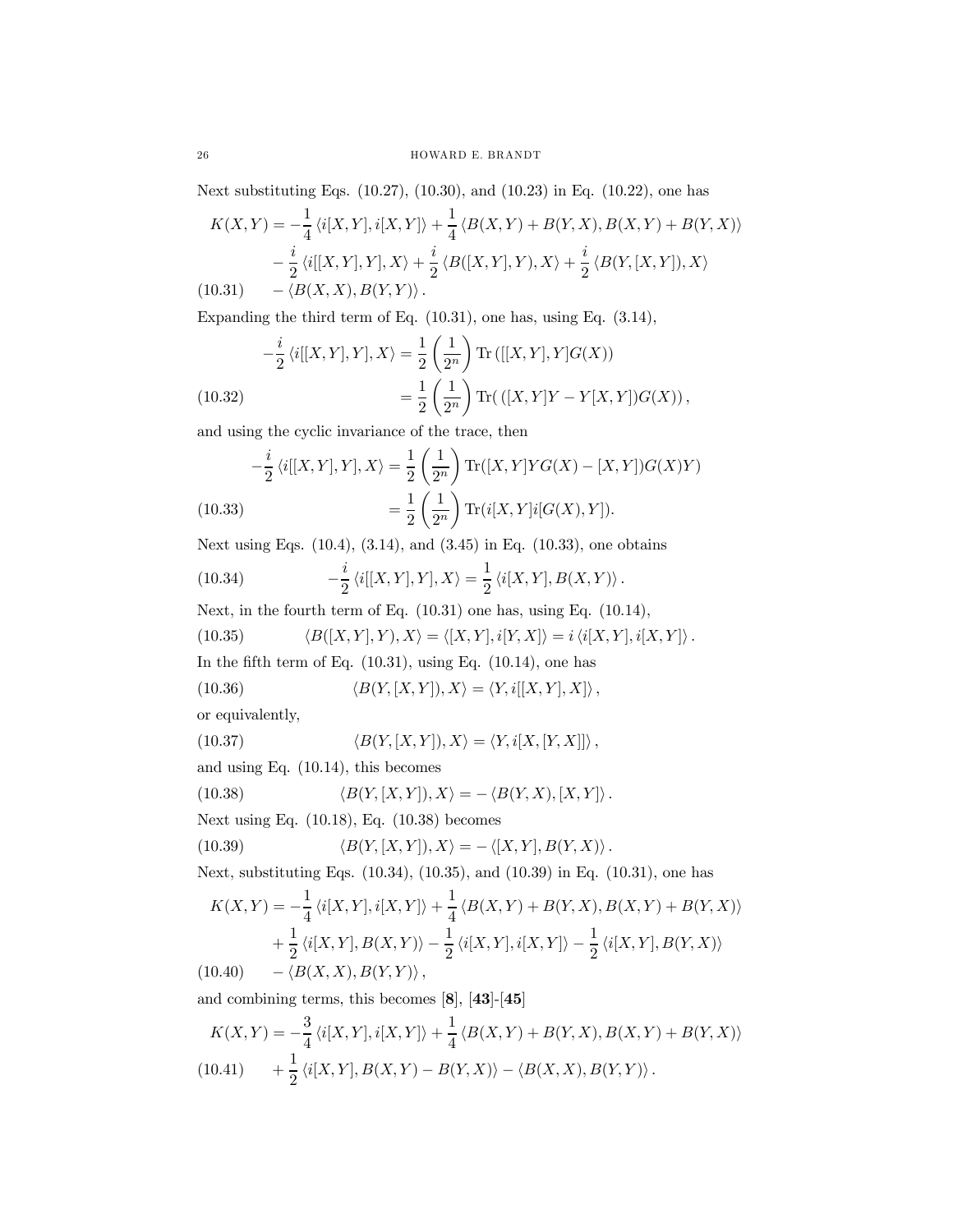### 11. JACOBI FIELD

Consider a one-parameter family of geodesics

$$
(11.1) \t\t xj = xj(s,t),
$$

in which the parameter  $s$  distinguishes a particular geodesic in the family, and  $t$  is the usual curve parameter which can be taken to be time. The Riemannian geodesic equation in a coordinate representation is given by [13]

(11.2) 
$$
\frac{\partial^2}{\partial t^2} x^j(s) + \Gamma^j_{kl}(s) \frac{\partial x^k}{\partial t} \frac{\partial x^l}{\partial t} = 0,
$$

in which, according to Eq. (3.38) and the symmetry of the metric in its indices,

(11.3) 
$$
\Gamma_{kl}^{j}(s) = \frac{1}{2}g^{jm}(s)(g_{km,l}(s) + g_{lm,k}(s) - g_{kl,m}(s)),
$$

for metric  $g_{ij}(s, x) \equiv g_{ij}(s)$ .

Let  $x^{j}(0, t)$  be the base geodesic, and define the lifted Jacobi field along the base geodesic by [8]

(11.4) 
$$
J^{j}(t) = \frac{\partial}{\partial s} x^{j}(s,t)_{|s=0},
$$

describing how the base geodesic changes as the parameter s is varied. Using a Taylor series expansion, one has for small  $\Delta s$  in the neighborhood of the base geodesic,

(11.5) 
$$
x^{j}(\Delta s, t) = x^{j}(0, t) + \Delta s J^{j}(t) + O(\Delta s^{2}).
$$

Here  $x^{j}(\Delta s,t)$  satisfies the geodesic equation with the metric  $g_{ij}(\Delta s)$ . Operating on the geodesic equation, Eq. (11.2) with  $\partial_s \equiv \frac{\partial}{\partial s}$  and substituting Eqs. (11.4) and (11.5), one obtains for  $\Delta s \to 0$ ,

$$
0 = \frac{\partial^2}{\partial t^2} \lim_{\Delta s \to 0} \frac{\Delta s J^j(t)}{\Delta s} + \Gamma^j_{kl,m}(s)_{|s=0} \lim_{\Delta s \to 0} \frac{\Delta s J^m(t)}{\Delta s} \frac{\partial x^k}{\partial t} \frac{\partial x^l}{\partial t} + \partial_s \Gamma^j_{kl}(s)_{|s=0} \frac{\partial x^k}{\partial t} \frac{\partial x^l}{\partial t}
$$
  
(11.6)  

$$
+ \Gamma^j_{kl}(0) \left\{ \frac{\partial}{\partial t} \left( \lim_{\Delta s \to 0} \frac{\Delta s J^k(t)}{\Delta s} \right) \frac{\partial x^l}{\partial t} + \frac{\partial x^k}{\partial t} \frac{\partial}{\partial t} \lim_{\Delta s \to 0} \frac{\Delta s J^l(t)}{\Delta s} \right\},
$$

in which  $g_{ij}(0) \equiv g_{ij}$  is the base metric and  $\Gamma_{kl}^{j}(0) \equiv \Gamma_{kl}^{j}$  is the base connection. Equation (11.6) then becomes

(11.7) 
$$
0 = \frac{\partial^2 J^j(t)}{\partial t^2} + \Gamma^j_{kl,m}(s)_{|s=0} J^m(t) \frac{\partial x^k}{\partial t} \frac{\partial x^l}{\partial t} + \partial_s \Gamma^j_{kl}(s)_{|s=0} \frac{\partial x^k}{\partial t} \frac{\partial x^l}{\partial t} + \Gamma^j_{kl} \left( \frac{\partial J^k}{\partial t} \frac{\partial x^l}{\partial t} + \frac{\partial x^k}{\partial t} \frac{\partial J^l}{\partial t} \right).
$$

Taking account of dummy indices summed over, it is clearly true that

(11.8) 
$$
-\Gamma_{lq}^{j}\Gamma_{ik}^{q}\frac{\partial x^{i}}{\partial t}\frac{\partial x^{l}}{\partial t}J^{k} + \Gamma_{kp}^{j}\Gamma_{mn}^{p}\frac{\partial x^{k}}{\partial t}\frac{\partial x^{m}}{\partial t}J^{n} = 0.
$$

One also has

(11.9) 
$$
-\Gamma_{ik,l}^j \frac{\partial x^i}{\partial t} \frac{\partial x^l}{\partial t} J^k + \Gamma_{kp,m}^j \frac{\partial x^m}{\partial t} \frac{\partial x^k}{\partial t} J^p = 0.
$$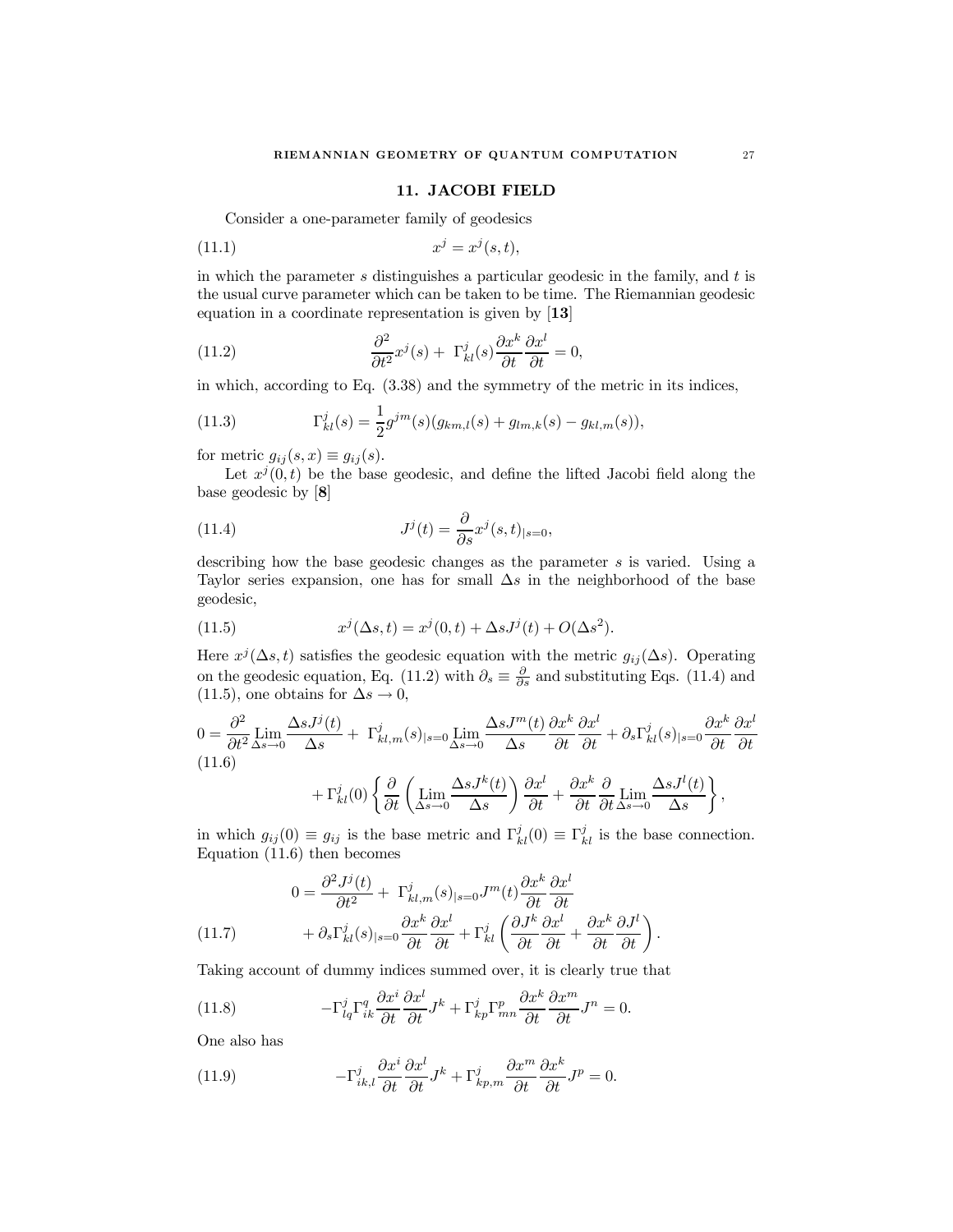Also, using the geodesic equation, Eq. (11.2), one has

(11.10) 
$$
\Gamma_{kp}^j \frac{\partial^2 x^k}{\partial t^2} J^p = -\Gamma_{kp}^j \Gamma_{iq}^k \frac{\partial x^i}{\partial t} \frac{\partial x^q}{\partial t} J^p,
$$

or renaming dummy indices on the right hand side, it follows that

(11.11) 
$$
\Gamma_{kp}^j \frac{\partial^2 x^k}{\partial t^2} J^p + \Gamma_{qk}^j \Gamma_{il}^q \frac{\partial x^i}{\partial t} \frac{\partial x^l}{\partial t} J^k = 0.
$$

Next adding Eqs.  $(11.7)-(11.9)$  and  $(11.11)$ , one obtains

$$
0 = \frac{\partial^2 J^j(t)}{\partial t^2} + \Gamma^j_{kl,m} J^m(t) \frac{\partial x^k}{\partial t} \frac{\partial x^l}{\partial t} + \partial_s \Gamma^j_{kl}(s)_{|s=0} \frac{\partial x^k}{\partial t} \frac{\partial x^l}{\partial t} + \Gamma^j_{kl} \left( \frac{\partial J^k}{\partial t} \frac{\partial x^l}{\partial t} + \frac{\partial x^k}{\partial t} \frac{\partial J^l}{\partial t} \right) - \Gamma^j_{lq} \Gamma^q_{lk} \frac{\partial x^i}{\partial t} \frac{\partial x^l}{\partial t} J^k + \Gamma^j_{kp} \Gamma^p_{mn} \frac{\partial x^k}{\partial t} \frac{\partial x^m}{\partial t} J^n (11.12) \quad - \Gamma^j_{ik,l} \frac{\partial x^i}{\partial t} \frac{\partial x^l}{\partial t} J^k + \Gamma^j_{kp,m} \frac{\partial x^m}{\partial t} \frac{\partial x^k}{\partial t} J^p + \Gamma^j_{kp} \frac{\partial^2 x^k}{\partial t^2} J^p + \Gamma^j_{qk} \Gamma^q_{ik} \frac{\partial x^i}{\partial t} \frac{\partial x^l}{\partial t} J^k,
$$

or equivalently,

$$
\frac{\partial^2 J^j(t)}{\partial t^2} = -\Gamma^j_{kl,m} \frac{\partial x^k}{\partial t} \frac{\partial x^l}{\partial t} J^m + \Gamma^j_{lq} \Gamma^q_{ik} \frac{\partial x^i}{\partial t} \frac{\partial x^l}{\partial t} J^k
$$
  

$$
- \Gamma^j_{kp} \Gamma^p_{mn} \frac{\partial x^k}{\partial t} \frac{\partial x^m}{\partial t} J^n - \Gamma^j_{qk} \Gamma^q_{il} \frac{\partial x^i}{\partial t} \frac{\partial x^l}{\partial t} J^k + \Gamma^j_{ik,l} \frac{\partial x^i}{\partial t} \frac{\partial x^l}{\partial t} J^k - \Gamma^j_{kp} \frac{\partial^2 x^k}{\partial t^2} J^p
$$
(11.13)

$$
-\Gamma^j_{kl}\left(\frac{\partial J^k}{\partial t}\frac{\partial x^l}{\partial t}+\frac{\partial x^k}{\partial t}\frac{\partial J^l}{\partial t}\right)-\partial_s\Gamma^j_{kl}(s)_{|s=0}\frac{\partial x^k}{\partial t}\frac{\partial x^l}{\partial t}-\Gamma^j_{kp,m}\frac{\partial x^m}{\partial t}\frac{\partial x^k}{\partial t}J^p.
$$

Rearranging terms, then

$$
\frac{\partial^2 J^j(t)}{\partial t^2} = \Gamma_{ik,l}^j \frac{\partial x^i}{\partial t} \frac{\partial x^l}{\partial t} J^k - \Gamma_{kl,m}^j \frac{\partial x^k}{\partial t} \frac{\partial x^l}{\partial t} J^m + \Gamma_{lq}^j \Gamma_{ik}^q \frac{\partial x^i}{\partial t} \frac{\partial x^l}{\partial t} J^k
$$

$$
- \Gamma_{kp}^j \Gamma_{mn}^p \frac{\partial x^k}{\partial t} \frac{\partial x^m}{\partial t} J^n - \Gamma_{kp,m}^j \frac{\partial x^m}{\partial t} \frac{\partial x^k}{\partial t} J^p - \Gamma_{kp}^j \frac{\partial^2 x^k}{\partial t^2} J^p
$$

$$
- \Gamma_{kl}^j \frac{\partial x^k}{\partial t} \frac{\partial J^l}{\partial t} - \Gamma_{kl}^j \frac{\partial x^l}{\partial t} \frac{\partial J^k}{\partial t}
$$

$$
(11.14) \qquad - \Gamma_{qk}^j \Gamma_{il}^q \frac{\partial x^i}{\partial t} \frac{\partial x^l}{\partial t} J^k - \partial_s \Gamma_{kl}^j(s)_{|s=0} \frac{\partial x^k}{\partial t} \frac{\partial x^l}{\partial t}.
$$

Noting that

$$
\Gamma_{qp}^j = \Gamma_{pq}^j, \qquad \Gamma_{qp}^j = \Gamma_{pq}^j,
$$

and renaming dummy indices, Eq. (11.14) becomes

$$
\frac{\partial^2 J^j}{\partial t^2} = \left(\Gamma^j_{ik,l} - \Gamma^j_{il,k} + \Gamma^j_{lq}\Gamma^q_{ik} - \Gamma^j_{kp}\Gamma^p_{li}\right)\frac{\partial x^i}{\partial t}\frac{\partial x^l}{\partial t}J^k
$$

$$
- \Gamma^j_{kp,m}\frac{\partial x^m}{\partial t}\frac{\partial x^k}{\partial t}J^p - \Gamma^j_{kp}\frac{\partial^2 x^k}{\partial t^2}J^p - \Gamma^j_{kl}\frac{\partial x^k}{\partial t}\frac{\partial J^l}{\partial t}
$$

$$
(11.16) \qquad - \Gamma^j_{pk}\frac{\partial x^k}{\partial t}\left(\frac{\partial J^p}{\partial t} + \Gamma^p_{mn}\frac{\partial x^m}{\partial t}J^n\right) - \partial_s\Gamma^j_{kl}(s)|_{s=0}\frac{\partial x^k}{\partial t}\frac{\partial x^l}{\partial t}.
$$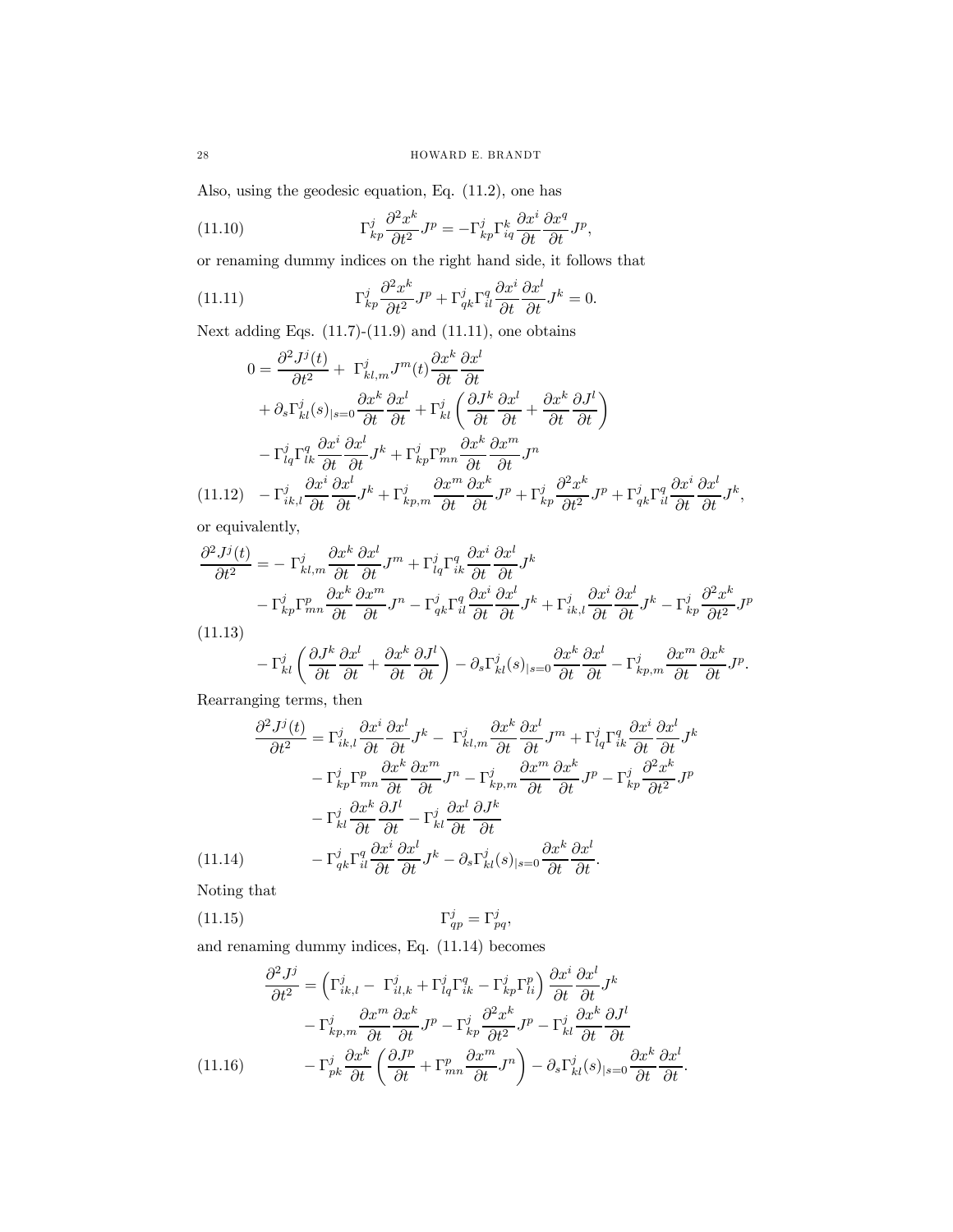Next, using the expression for the covariant derivative, one has

(11.17) 
$$
\frac{D^2 J^j}{Dt^2} = \frac{\partial}{\partial t} \left( \frac{D J^j}{Dt} \right) + \Gamma_{kp}^j \frac{\partial x^k}{\partial t} \frac{D J^p}{Dt} = \frac{\partial}{\partial t} \left( \frac{\partial J^j}{\partial t} + \Gamma_{kp}^j \frac{\partial x^k}{\partial t} J^p \right) + \Gamma_{kp}^j \frac{\partial x^k}{\partial t} \frac{D J^p}{Dt},
$$

or

$$
\frac{D^2 J^j}{Dt^2} = \frac{\partial^2 J^j}{\partial t^2} + \Gamma^j_{kp,m} \frac{\partial x^m}{\partial t} \frac{\partial x^k}{\partial t} J^p + \Gamma^j_{kp} \frac{\partial^2 x^k}{\partial t^2} J^p + \Gamma^j_{kp} \frac{\partial x^k}{\partial t} \frac{\partial J^p}{\partial t}
$$
\n(11.18) 
$$
+ \Gamma^j_{kp} \frac{\partial x^k}{\partial t} \left( \frac{\partial J^p}{\partial t} + \Gamma^p_{mn} \frac{\partial x^m}{\partial t} J^n \right).
$$

Also it is known that the Riemann curvature tensor is given by [35]

(11.19) 
$$
R_{ikl}^j = \Gamma_{il,k}^j - \Gamma_{ik,l}^j + \Gamma_{kp}^j \Gamma_{li}^p - \Gamma_{lq}^j \Gamma_{ik}^q.
$$

Substituting Eqs. (11.16) and (11.19) in Eq. (11.18), one obtains the so-called lifted Jacobi equation [8],

(11.20) 
$$
\frac{D^2 J^j}{Dt^2} + R_{ikl}^j \frac{\partial x^i}{\partial t} \frac{\partial x^l}{\partial t} J^k + \partial_s \Gamma_{kl}^j(s)_{|s=0} \frac{\partial x^k}{\partial t} \frac{\partial x^l}{\partial t} = 0.
$$

This equation is useful for investigations of the global behavior of geodesics and their extrapolation to nonvanishing values of the parameter  $s$  [8].

For  $g_{ij}$  independent of s, one has

(11.21) 
$$
\partial_s \Gamma^j_{kl}(s)_{|s=0} = 0,
$$

the last term of Eq. (11.20) is then vanishing, and one obtains the standard Jacobi equation for the Jacobi vector  $J^j$  [13],

(11.22) 
$$
\frac{D^2 J^j}{Dt^2} + R_{ikl}^j \frac{\partial x^i}{\partial t} \frac{\partial x^l}{\partial t} J^k = 0.
$$

Equation  $(11.22)$  is also known as the equation of geodesic deviation  $[20],[35]$ , measuring the local convergence or divergence of neighboring geodesics, and it is useful in the determination of geodesic conjugate points [13], [8].

Next consider the factor in the last term of the lifted Jacobi equation, Eq. (11.20),

(11.23) 
$$
L_{kl}^j \equiv \partial_s \Gamma_{kl}^j(s)_{|s=0}.
$$

Substituting Eq.  $(11.3)$  in Eq.  $(11.23)$ , one has

(11.24) 
$$
L_{kl}^{j} \equiv \left\{ \partial_s \left[ \frac{1}{2} g^{jm}(s) (g_{km,l}(s) + g_{lm,k}(s) - g_{kl,m}(s)) \right] \right\}_{|s=0},
$$

or substituting Eq. (11.3),

(11.25) 
$$
L_{kl}^j \equiv \frac{\partial g^{jm}(s)}{\partial s}|_{s=0} \Gamma_{mkl} + \frac{1}{2} g^{jm} (g'_{km,l} + g'_{lm,k} - g'_{kl,m}),
$$

in which

(11.26) 
$$
g'_{km} \equiv \partial_s g_{km}(s)_{|s=0}.
$$

Next, the covariant derivative of  $g'_{km}$  is given by [35]

(11.27) 
$$
g'_{km;l} = g'_{km,l} - g'_{ki}\Gamma^i_{ml} - g'_{mi}\Gamma^i_{kl}.
$$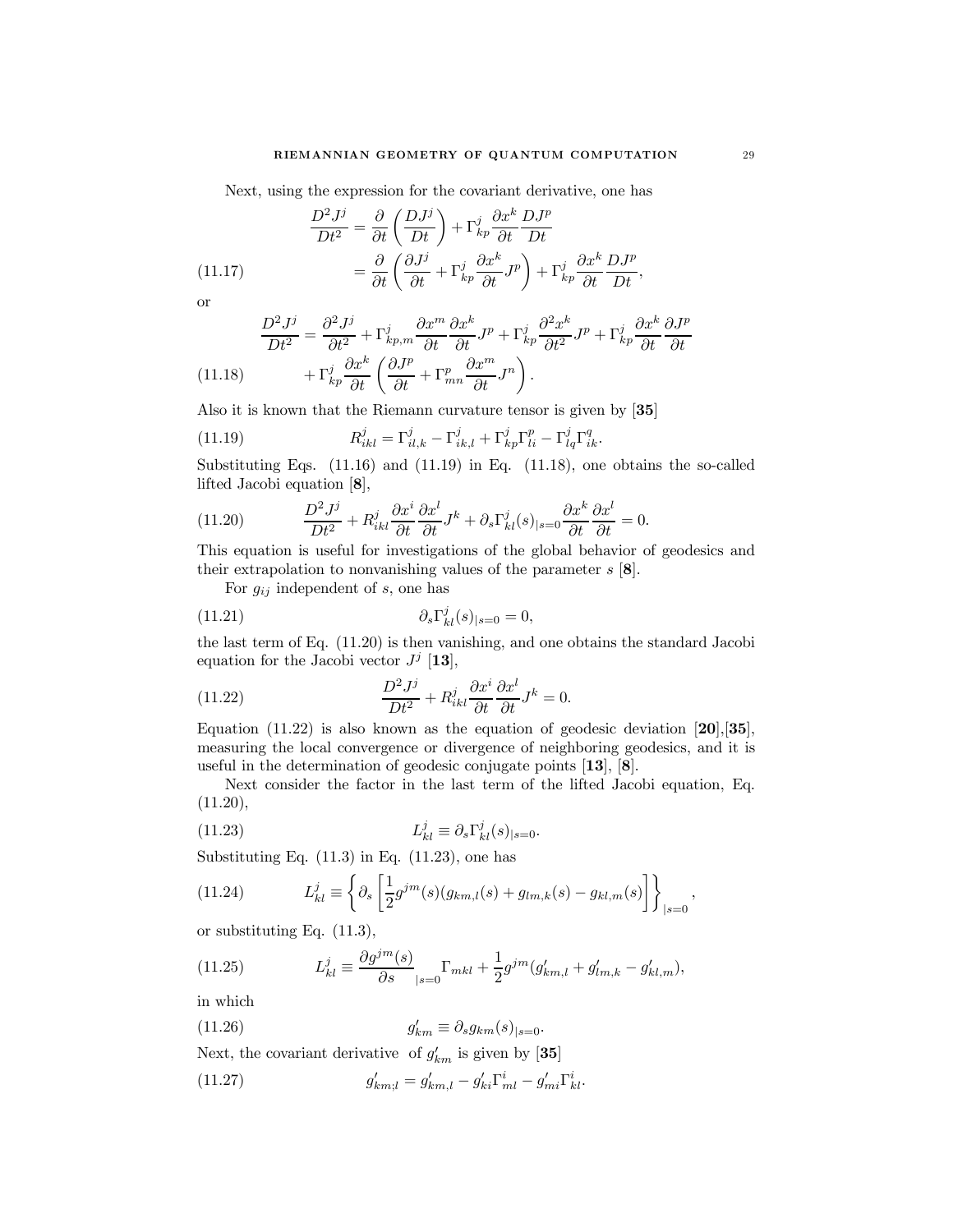Then substituting Eq.  $(11.27)$  in Eq.  $(11.25)$  and using Eq.  $(11.15)$ , one obtains

(11.28)  
\n
$$
L_{kl}^{j} \equiv \frac{\partial g^{jm}(s)}{\partial s}|_{s=0} \Gamma_{mkl} + \frac{1}{2} g^{jm} (g'_{km;l} + g'_{ki} \Gamma_{ml}^{i} + g'_{mi} \Gamma_{kl}^{i} + g'_{mi} \Gamma_{kl}^{i}) + g'_{lm;k} + g'_{li} \Gamma_{mk}^{i} + g'_{mi} \Gamma_{kl}^{i}
$$
\n
$$
- g'_{kl;m} - g'_{ki} \Gamma_{lm}^{i} - g'_{li} \Gamma_{km}^{i}),
$$

or

(11.29)  
\n
$$
L_{kl}^{j} \equiv \frac{1}{2} g^{jm} (g'_{km;l} + g'_{lm;k} - g'_{kl;m}) + \frac{\partial g^{jm}(s)}{\partial s} \Big|_{s=0} \Gamma_{mkl} + g^{jm} g'_{mi} \Gamma_{kl}^{i}.
$$

Next, one notes that

(11.30) 
$$
(g^{jm}g_{mi})' = (\delta_i^j)' = 0,
$$

and therefore

(11.31) 
$$
g^{jm}(0) \left(\frac{\partial}{\partial s}g_{mi}(s)\right)_{|s=0} = -\left(\frac{\partial g^{jm}(s)}{\partial s}\right)_{|s=0} g_{mi}(0).
$$

Multiplying both side of Eq. (11.31) by  $\Gamma_{kl}^{i}$ , one obtains

(11.32) 
$$
g^{jm}g'_{mi}\Gamma^i_{kl} = -\left(\frac{\partial g^{jm}(s)}{\partial s}\right)_{|s=0}\Gamma_{mkl},
$$

so that Eq. (11.29) reduces to

(11.33) 
$$
L_{kl}^j \equiv \frac{1}{2} g^{jm} (g'_{km;l} + g'_{lm;k} - g'_{kl;m}).
$$

Finally then combining Eqs.  $(11.20)$ ,  $(11.23)$  and  $(11.33)$ , one obtains

$$
(11.34) \qquad \frac{D^2 J^j}{Dt^2} + R^j_{ikl} \frac{\partial x^i}{\partial t} \frac{\partial x^l}{\partial t} J^k + \frac{1}{2} g^{jm} (g'_{km;l} + g'_{lm;k} - g'_{kl;m}) \frac{\partial x^k}{\partial t} \frac{\partial x^l}{\partial t} = 0.
$$

Next define the vector field,

(11.35) 
$$
C^j \equiv \frac{1}{2} g^{jm} (g'_{km;l} + g'_{lm;k} - g'_{kl;m}) \frac{\partial x^k}{\partial t} \frac{\partial x^l}{\partial t},
$$

which is independent of the Jacobi field  $J^j$ . Equivalently, by symmetry, Eq. (11.35) can also be written as

(11.36) 
$$
C^j \equiv \frac{1}{2} g^{jm} (2g'_{km;l} - g'_{kl;m}) \frac{\partial x^k}{\partial t} \frac{\partial x^l}{\partial t}.
$$

Substituting Eq. (11.35) in Eq. (11.34), one obtains the second-order differential equation,

(11.37) 
$$
\frac{D^2 J^j}{Dt^2} + R_{ikl}^j \frac{\partial x^i}{\partial t} \frac{\partial x^l}{\partial t} J^k + C^j = 0,
$$

the so-called 'lifted Jacobi equation' [8]. Nielsen and Dowling used the lifted Jacobi equation, Eq. (11.37), to deform geodesics from the value  $q = 1$  for the penalty parameter to much larger values, and this enabled them to define a so-called geodesic derivative and to deform a geodesic as the penalty parameter is varied without changing the fixed values  $U = 1$  and  $U = U_f$  of the initial and final unitary transformation corresponding to the quantum computation [8].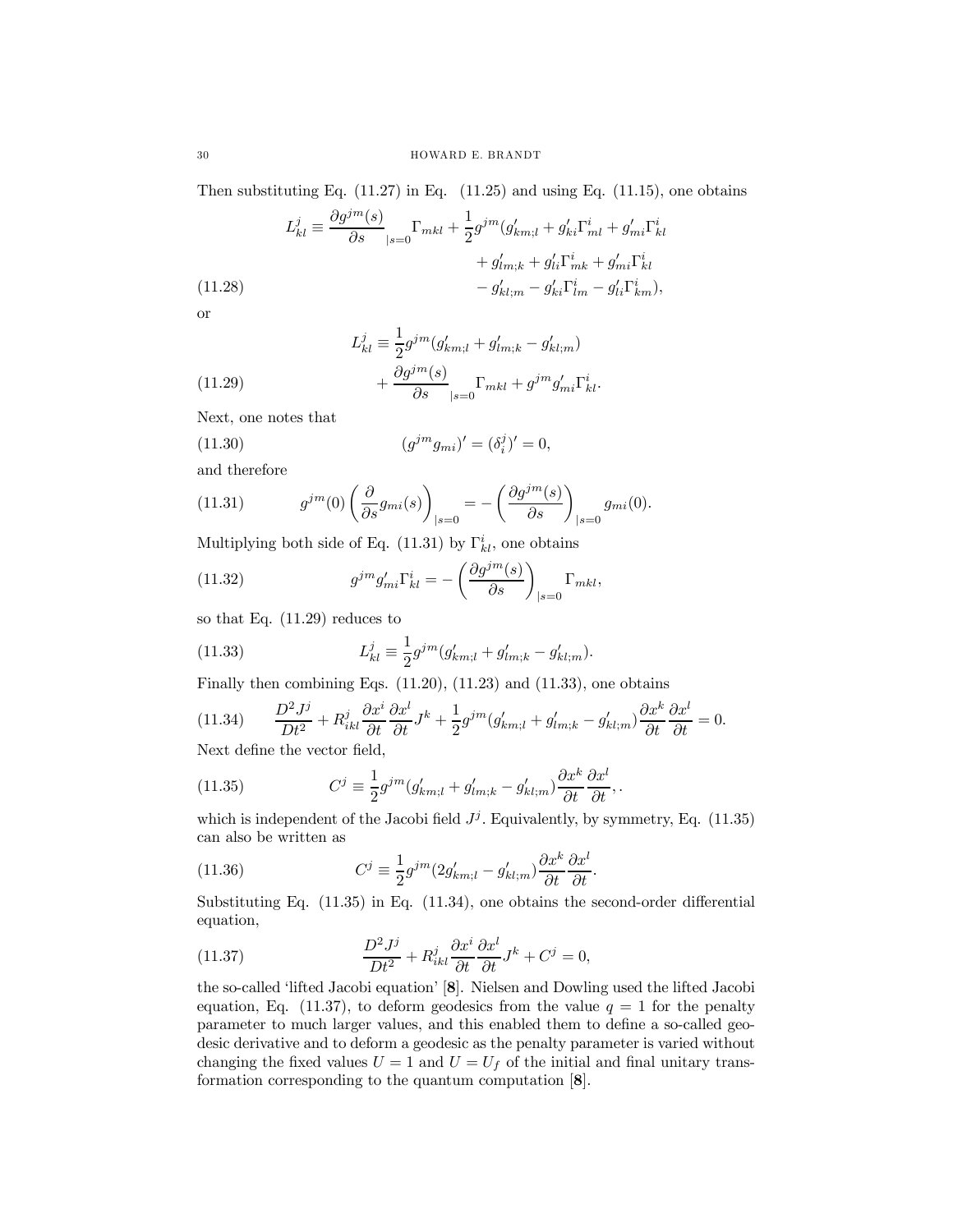### 12. APPENDIX A: PAULI MATRICES

The Pauli matrices are defined by [1]

(12.1)  
\n
$$
\sigma_0 \equiv I \equiv \begin{bmatrix} 1 & 0 \\ 0 & 1 \end{bmatrix}, \ \sigma_1 \equiv X \equiv \begin{bmatrix} 0 & 1 \\ 1 & 0 \end{bmatrix}, \ \sigma_2 \equiv Y \equiv \begin{bmatrix} 0 & -i \\ i & 0 \end{bmatrix}, \ \sigma_3 \equiv Z \equiv \begin{bmatrix} 1 & 0 \\ 0 & -1 \end{bmatrix},
$$
\nThey are Hermitian

They are Hermitian,

(12.2) 
$$
\sigma_i = \sigma_i^{\dagger}, \quad i = 0, 1, 2, 3,
$$

and, except for  $\sigma_0$ , they are traceless,

$$
(12.3) \t\t Tr \sigma_i = 0, \quad i \neq 0.
$$

Their products are given by

$$
\sigma_i^2 = I,
$$

and, using the Einstein sum convention for repeated indices (both lower in this case),

(12.5) 
$$
\sigma_i \sigma_j = i \varepsilon_{ijk} \sigma_k, \quad i, j, k \neq 0,
$$

expressed in terms of the totally antisymmetric Levi-Civita symbol with  $\varepsilon_{123} = 1$ . Quantum gates can be expressed in terms of tensor products of Pauli matrices. For example the CNOT gate [1] can be expressed as follows:

$$
(12.6) \quad \text{CNOT} = \begin{bmatrix} 1 & 0 & 0 & 0 \\ 0 & 1 & 0 & 0 \\ 0 & 0 & 0 & 1 \\ 0 & 0 & 1 & 0 \end{bmatrix} = \frac{1}{2}(I \otimes I + I \otimes \sigma_1 + \sigma_3 \otimes I - \sigma_3 \otimes \sigma_1).
$$

#### 13. APPENDIX B: SUPEROPERATOR ADJOINTS

The purpose of this Appendix is to derive Eqs. (3.12) and (3.13) for the adjoint superoperators  $E_X^{\dagger}$  and  $D_X^{\dagger}$  (at least to first order). For vectors  $X, Y, Z$ , consider the trace inner product defined by

(13.1) 
$$
(Y, \mathrm{ad}_X Z) \equiv \mathrm{Tr}\left(Y^{\dagger} \mathrm{ad}_X Z\right),
$$

or using Eq. (3.7), this becomes

(13.2) 
$$
(Y, \mathrm{ad}_X Z) \equiv \mathrm{Tr}\left(Y^{\dagger}[X, Z]\right),
$$

or expanding the commutator, then

(13.3) 
$$
(Y, \mathrm{ad}_X Z) \equiv \mathrm{Tr}\left(Y^{\dagger} X Z - Y^{\dagger} Z X\right).
$$

Next using the cyclic property of the trace, Eq. (13.3) becomes

(13.4) 
$$
(Y, \mathrm{ad}_X Z) \equiv \mathrm{Tr}\left(Y^{\dagger} X Z - XY^{\dagger} Z\right),
$$

or equivalently, again using the trace inner product,

(13.5) 
$$
(Y, \mathrm{ad}_X Z) \equiv -\mathrm{Tr}\left( [X, Y^{\dagger}] Z \right) = -\left( [X, Y^{\dagger}]^{\dagger}, Z \right),
$$

or

(13.6) 
$$
(Y, \text{ad}_X Z) \equiv -([Y, X^{\dagger}], Z) = ([X^{\dagger}, Y], Z).
$$

But by definition of the adjoint, one has

(13.7) 
$$
(Y, \mathrm{ad}_X Z) \equiv \left(\mathrm{ad}_X^{\dagger} Y, Z\right),
$$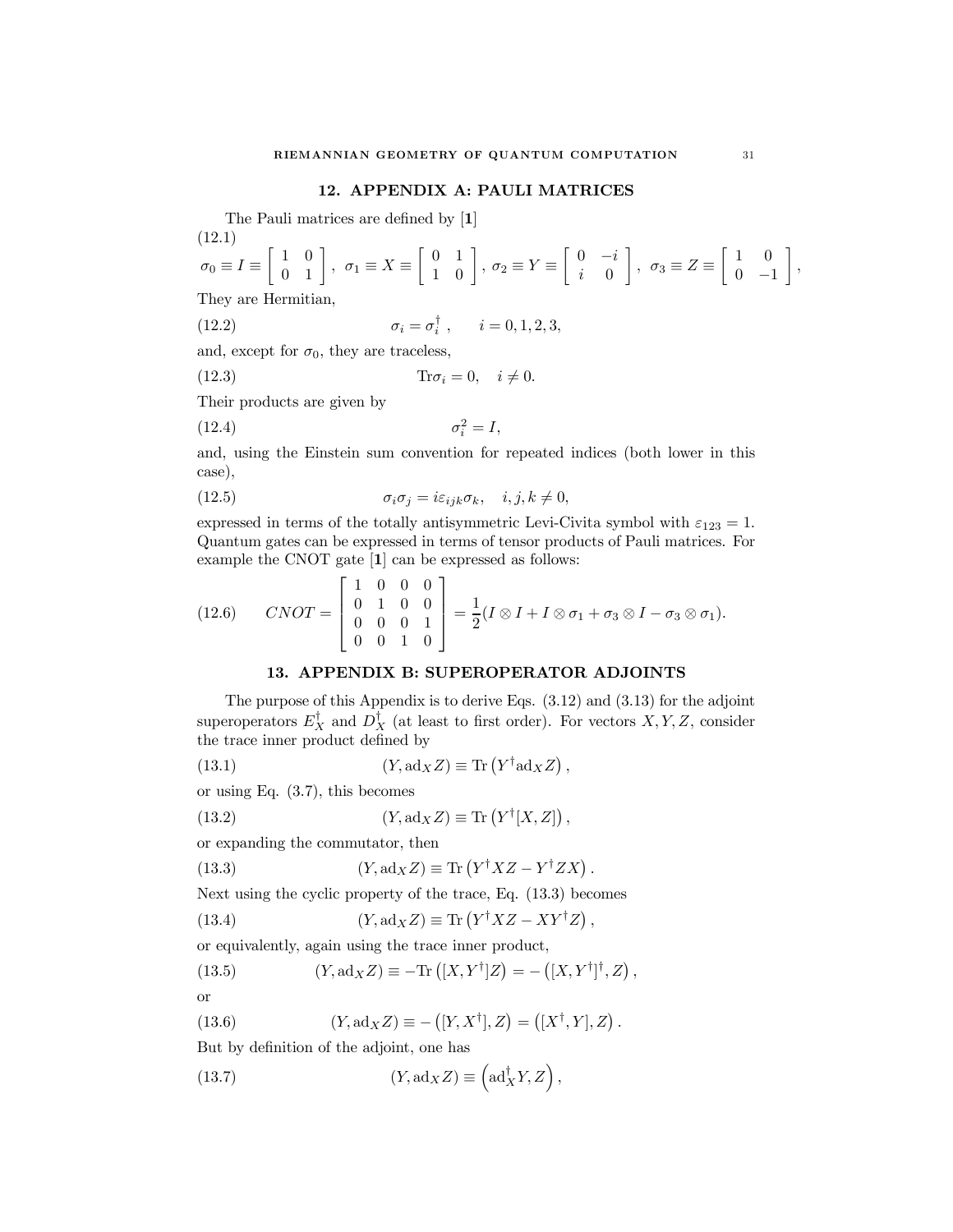and comparing Eqs. (13.6) and (13.7), one obtains

(13.8) 
$$
\mathrm{ad}_X^\dagger Y = [X^\dagger, Y].
$$

Next, if X is Hermitian, then  $X = X^{\dagger}$ , and Eq. (13.8) becomes

(13.9) 
$$
ad_X^{\dagger} Y = [X, Y] = ad_X Y,
$$

and it follows that  $\mathrm{ad}_X$  is Hermitian,

$$
(13.10) \t\t ad_X^{\dagger} = ad_X.
$$

Also, Eq. (3.7) implies

(13.11) 
$$
ad_X Y = [X, Y] = -[-X, Y] = -ad_{-X}Y,
$$

and therefore

(13.12) ad<sup>X</sup> = −ad−X.

Next, Eqs. (3.10) and (13.10) imply

(13.13) 
$$
E_X^{\dagger} = I + \frac{i}{2} \text{ad}_X + O(X^2).
$$

Also according to Eqs. (3.10) and (13.12), one has

(13.14) 
$$
E_{-X} = I + \frac{i}{2} \text{ad}_X + O(X^2).
$$

Comparing Eqs. (13.13) and (13.14), one has (at least to first order),

$$
(13.15) \t\t\t E_X^{\dagger} = E_{-X}.
$$

Also, according to Eqs. (3.9) and (3.10),

(13.16) 
$$
D_X = E_X^{-1} = I + \frac{i}{2} \text{ad}_X + O(X^2).
$$

Then

(13.17) 
$$
D_X^{\dagger} = I - \frac{i}{2} \text{ad}_X^{\dagger} + O(x^2),
$$

and substituting Eq. (13.10) and using Eq. (13.12), then

(13.18) 
$$
D_X^{\dagger} = I + \frac{i}{2} \text{ad}_{-X} + O(x^2).
$$

Also, Eq. (13.16) implies that

(13.19) 
$$
D_{-X} = I + \frac{i}{2} \text{ad}_{-X} + O(x^2).
$$

Comparing Eqs. (13.18) and (13.19), then (at least to first order) one has

$$
(13.20) \t\t D_X^{\dagger} = D_{-X}.
$$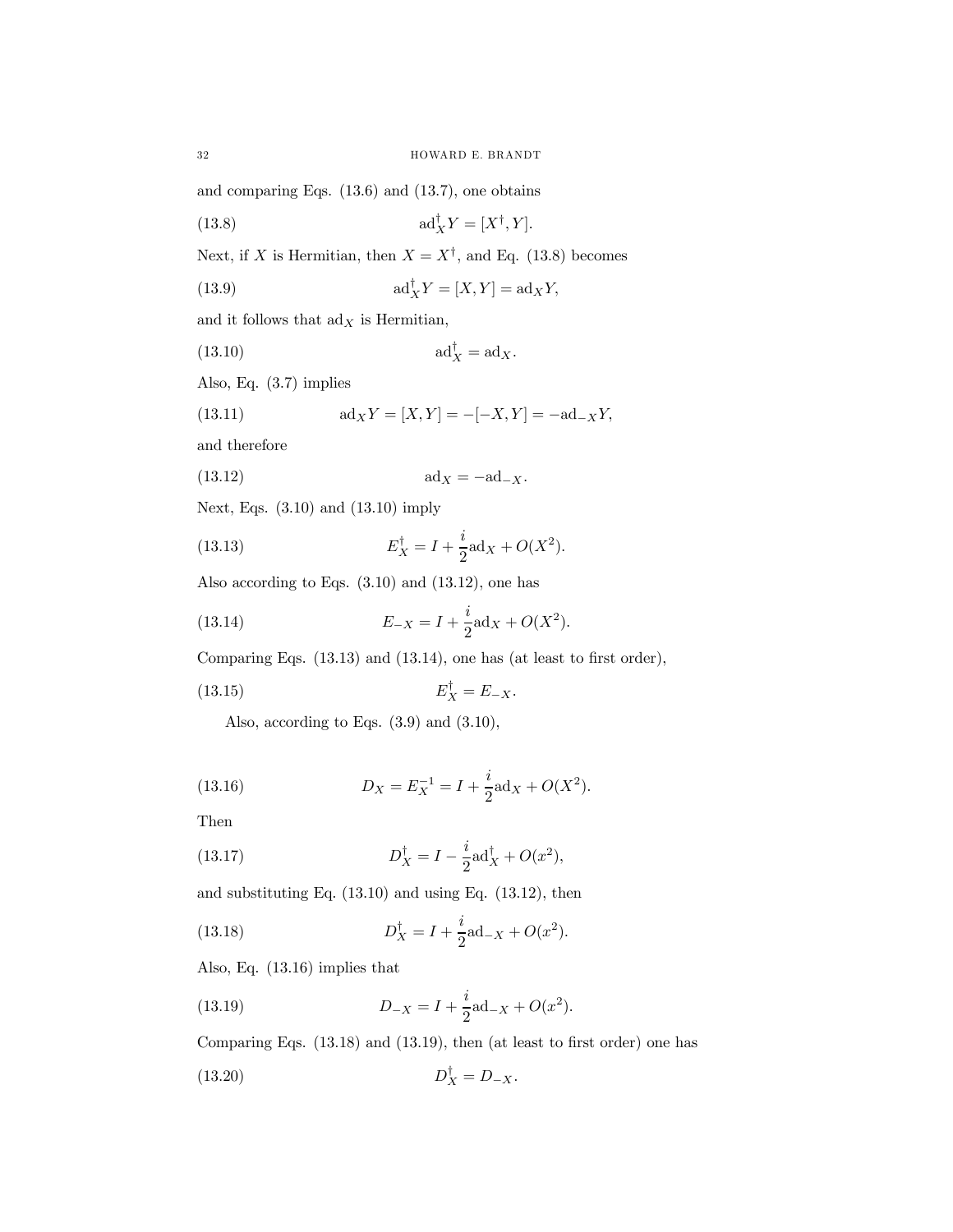#### 14. APPENDIX C: INVERSE METRIC

From Eq. (12.3) and the property of the trace of a tensor product [27], it follows that for a generalized Pauli matrix  $\sigma \notin \{I \otimes I \otimes ... \}$ , one has

(14.1) 
$$
\text{Tr}(\sigma) = \text{Tr}(I \otimes \ldots \sigma_i \otimes \ldots \sigma_j \otimes \ldots) = \text{Tr}(I) \ldots \text{Tr}(\sigma_i) \ldots \text{Tr}(\sigma_j) \ldots = 0.
$$

Also, using Eqs.  $(2.7)$  and  $(3.15)$ , one has

(14.2) 
$$
\langle \sigma, \tau \rangle \equiv \frac{1}{2^n} \text{Tr} \left( \sigma G(\tau) \right) = \frac{1}{2^n} \left\{ \text{Tr} \left( \sigma P(\tau) \right) + q \text{Tr} \left( \sigma Q(\tau) \right) \right\}.
$$

Next, denoting  $S_0$  (not to be confused with  $S_0$  in Section 7) as the set of generalized Pauli matrices containing only tensor products of the identity, and  $S_{12}$  as the set of generalized Pauli matrices containing only one and two body terms, that is

$$
(14.3) \t S_0 \equiv \{I \otimes I \otimes ... \},
$$

and

(14.4) 
$$
S_{12} = \{I \otimes I \otimes ... \sigma_i \otimes I..., ...\} \cup \{I \otimes I \otimes ... \sigma_i \otimes I...\sigma_j \otimes I..., ...\},
$$

then Eq. (14.2) becomes

(14.5) 
$$
\langle \sigma, \tau \rangle = \frac{1}{2^n} \begin{cases} \text{Tr}(IP(\tau)) + q \text{Tr}(IQ(\tau)), & \sigma \in S_0 \\ \text{Tr}(P(\sigma)P(\tau)) + q \text{Tr}(P(\sigma)Q(\tau)), & \sigma \in S_{12} \\ \text{Tr}(Q(\sigma)P(\tau)) + q \text{Tr}(Q(\sigma)Q(\tau)), & \sigma \notin S_0, S_{12} \end{cases}
$$

and using Eqs. (12.3)-(12.5), (14.1), and the Kronecker delta  $\delta_{\sigma\tau}$ , then Eq. (14.5) becomes

(14.6) 
$$
\langle \sigma, \tau \rangle = \begin{cases} 0, & \sigma \in S_0 \\ \delta_{\sigma \tau}, & \sigma \in S_{12} \\ q \delta_{\sigma \tau}, & \sigma \notin S_0 \cup S_{12} \end{cases}
$$

or equivalently

(14.7) 
$$
\langle \sigma, \tau \rangle = q_{\sigma} \delta_{\sigma \tau},
$$

where

(14.8) 
$$
q_{\sigma} \equiv \begin{cases} 0, & \sigma \in S_0 \\ 1, & \sigma \in S_{12} \\ q, & \sigma \notin S_0 \cup S_{12} \end{cases}
$$

Next, according to Eqs. (3.26), (3.28), (14.2) and (14.7), the metric at the origin is given by

(14.9) 
$$
g_{\tau\lambda} = \frac{1}{2^n} \text{Tr}(\tau G(\lambda)) = \langle \tau, \lambda \rangle = q_\tau \delta_{\tau\lambda} = q_\lambda \delta_{\tau\lambda}.
$$

The inverse metric is given by

(14.10) 
$$
g^{\sigma \tau} = \frac{1}{2^n} \text{Tr}(\sigma G^{-1}(\tau)),
$$

which is justified by the following. Substituting Eqs. (3.45) and (4.13) in Eq. (14.10), then

(14.11) 
$$
g^{\sigma\tau} = \frac{1}{2^n} \left\{ \text{Tr}(\sigma P(\tau)) + \frac{1}{q} \text{Tr}(\sigma Q(\tau)) \right\},
$$

,

,

.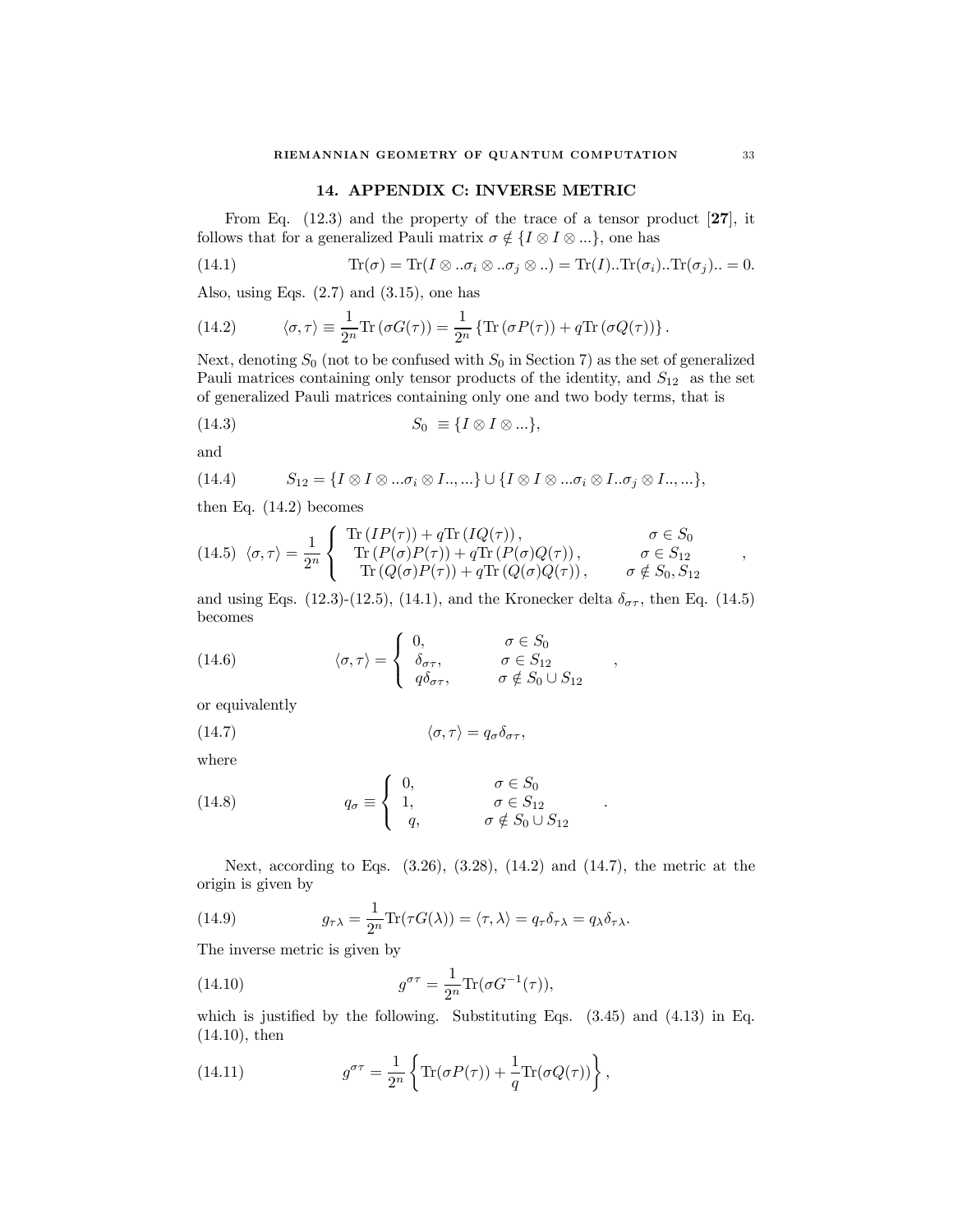which, analogously to Eqs.  $(14.2)$ ,  $(14.5)$  and  $(14.6)$ , becomes (ignoring  $S_0$  which was assumed to be excluded)

(14.12) 
$$
g^{\sigma\tau} = \begin{cases} \delta^{\sigma\tau}, & \sigma \in S_{12} \\ \frac{1}{q} \delta^{\sigma\tau}, & \sigma \notin S_0 \cup S_{12} \end{cases}
$$

or equivalently,

(14.13) 
$$
g^{\sigma \tau} = \frac{1}{q_{\sigma}} \delta^{\sigma \tau}.
$$

Equations (14.13) and (14.9) with the Einstein convention, summing over repeated upper and lower indices, imply

(14.14) 
$$
g^{\sigma\tau}g_{\tau\lambda} = \sum_{\tau} \frac{1}{q_{\sigma}} \delta^{\sigma\tau} q_{\lambda} \delta_{\tau\lambda} = \delta^{\sigma}_{\lambda},
$$

so in fact Eq. (14.10) is the valid inverse metric. Using Eq. (3.45), the inverse metric Eq.  $(14.10)$  can also be written as  $[8]$ 

(14.15) 
$$
g^{\sigma\tau} = \frac{1}{2^n} \text{Tr}(\sigma F(\tau)).
$$

## 15. APPENDIX D: RAISED CHRISTOFFEL SYMBOLS

The raised form of the Christoffel symbols (Christoffel symbols of the second kind)  $\left[13\right], \left[18\right]$  is obtained by substituting Eqs.  $\left(14.15\right)$  and  $\left(3.42\right)$  in

(15.1) 
$$
\Gamma^{\rho}_{\sigma\tau} = g^{\rho\lambda} \Gamma_{\lambda\sigma\tau},
$$

and summing over  $\lambda$  (Einstein sum convention). Thus

(15.2) 
$$
\Gamma^{\rho}_{\sigma\tau} = \sum_{\lambda} \frac{1}{2^n} \text{Tr}(\rho F(\lambda)) \frac{i}{2^{n+1}} \text{Tr}(\lambda([\sigma, G(\tau)] + [\tau, G(\sigma)])).
$$

Next one notes using Eq. (4.13) that

(15.3) 
$$
F(\lambda)\text{Tr}(\lambda...)=\left(P+\frac{1}{q}Q\right)(\lambda)\text{Tr}(\lambda...),
$$

or

(15.4) 
$$
F(\lambda)\text{Tr}(\lambda...)=\begin{cases}P(\lambda)\text{Tr}(P(\lambda)...), & \lambda \in S_{12} \\ \frac{1}{q}Q(\lambda)\text{Tr}(Q(\lambda)...), & \lambda \notin S_0, S_{12}\end{cases}
$$

or equivalently, taking account of Eq. (2.2) and using Eq. (4.13), then

(15.5) 
$$
F(\lambda)\text{Tr}(\lambda...)=\lambda\text{Tr}((P+\frac{1}{q}Q)(\lambda)...)=\lambda\text{Tr}(F(\lambda)...).
$$

Then using Eq.  $(15.5)$  in Eq.  $(15.2)$ , one obtains

(15.6) 
$$
\Gamma^{\rho}_{\sigma\tau} = \sum_{\lambda} \frac{1}{2^n} \text{Tr}(\rho \lambda) \frac{i}{2^{n+1}} \text{Tr}\left(F(\lambda) \left( [\sigma, G(\tau)] + [\tau, G(\sigma)] \right) \right).
$$

From Eqs. (12.3)-(12.5) it follows that the generalized Pauli matrices are orthogonal with respect to the trace inner product, namely,

(15.7) 
$$
\text{Tr}(\rho \lambda) = 2^n \delta^{\rho \lambda},
$$

and substituting Eq.  $(15.7)$  in Eq.  $(15.6)$ , then

(15.8) 
$$
\Gamma^{\rho}_{\sigma\tau} = \sum_{\lambda} \frac{1}{2^n} 2^n \delta^{\rho\lambda} \frac{i}{2^{n+1}} \text{Tr} \left( F(\lambda) \left( [\sigma, G(\tau)] + [\tau, G(\sigma)] \right) \right),
$$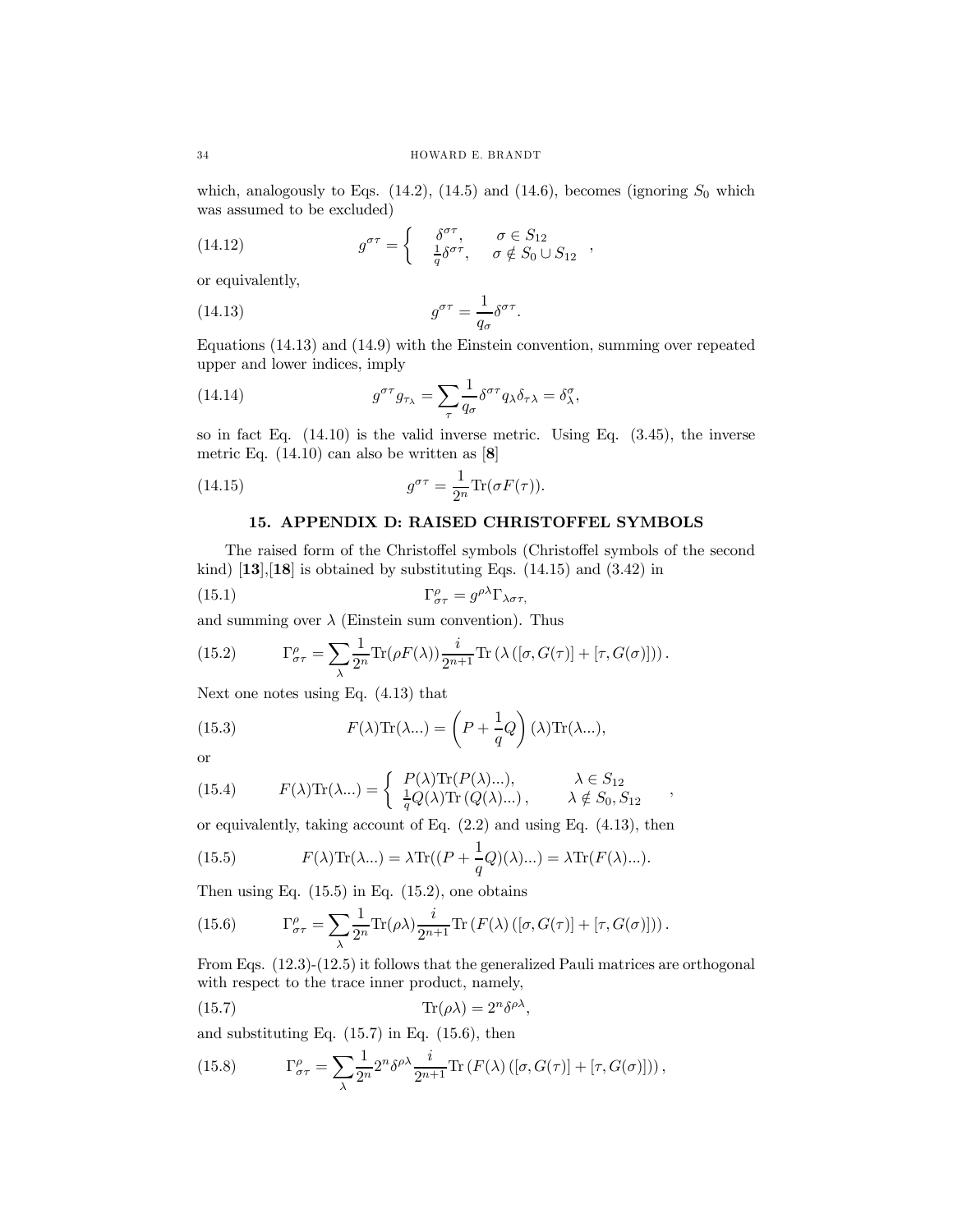or finally,

(15.9) 
$$
\Gamma^{\rho}_{\sigma\tau} = \frac{i}{2^{n+1}} \text{Tr} \left( F(\rho) \left( [\sigma, G(\tau)] + [\tau, G(\sigma)] \right) \right).
$$

## 16. APPENDIX E: AN IDENTITY

In this Appendix, the identity given by Eq. (3.49) is derived. It follows from Eq. (12.4) and (12.5) that for some coefficients  $a_{\tau\lambda\sigma}$  and  $b_{\tau\lambda}$  one has

(16.1) 
$$
[\tau, G(\lambda)] = \sum_{\sigma} a_{\tau\lambda\sigma} \sigma + b_{\tau\lambda} I.
$$

Then multiplying both sides of Eq. (16.1) by  $\kappa$  and taking the trace, one obtains

(16.2) 
$$
\text{Tr}(\kappa[\tau, G(\lambda)]) = \sum_{\sigma} a_{\tau\lambda\sigma} \text{Tr}(\kappa\sigma) + b_{\tau\lambda} \text{Tr}(\kappa).
$$

Next substituting Eqs. (12.3) and (15.7) in Eq. (16.2), the latter becomes

(16.3) 
$$
\text{Tr}(\kappa[\tau, G(\lambda)]) = \sum_{\sigma} a_{\tau\lambda\sigma} 2^n \delta_{\kappa\sigma} = 2^n a_{\tau\lambda\kappa},
$$

and therefore

(16.4) 
$$
a_{\tau\lambda\sigma} = \frac{1}{2^n} \text{Tr} \left( \sigma[\tau, G(\lambda)] \right).
$$

Next operating on both sides of Eq.  $(16.1)$  with F, and using Eq.  $(4.13)$ , one has

(16.5) 
$$
F([\tau, G(\lambda)]) = \sum_{\sigma} a_{\tau \lambda \sigma} F(\sigma),
$$

and substituting Eq.  $(16.4)$  in Eq.  $(16.5)$ , one obtains

(16.6) 
$$
F([\tau, G(\lambda)]) = \sum_{\sigma} F(\sigma) \frac{1}{2^n} \text{Tr}(\sigma[\tau, G(\lambda)]),
$$

or

(16.7) 
$$
2^{n} F\left([\tau, G(\lambda)]\right) = \sum_{\sigma} F(\sigma) \text{Tr}\left(\sigma[\tau, G(\lambda)]\right).
$$

Then substituting Eq.  $(15.5)$  in Eq.  $(16.7)$ , one obtains

(16.8) 
$$
2^{n} F\left([\tau, G(\lambda)]\right) = \sum_{\sigma} \sigma \text{Tr}\left(F(\sigma)[\tau, G(\lambda)]\right),
$$

or equivalently,

(16.9) 
$$
\sum_{\sigma} \sigma \text{Tr} \left( F(\sigma) [\tau, G(\lambda)] \right) = 2^n F \left( [\tau, G(\lambda)] \right).
$$

which is Eq. (3.49).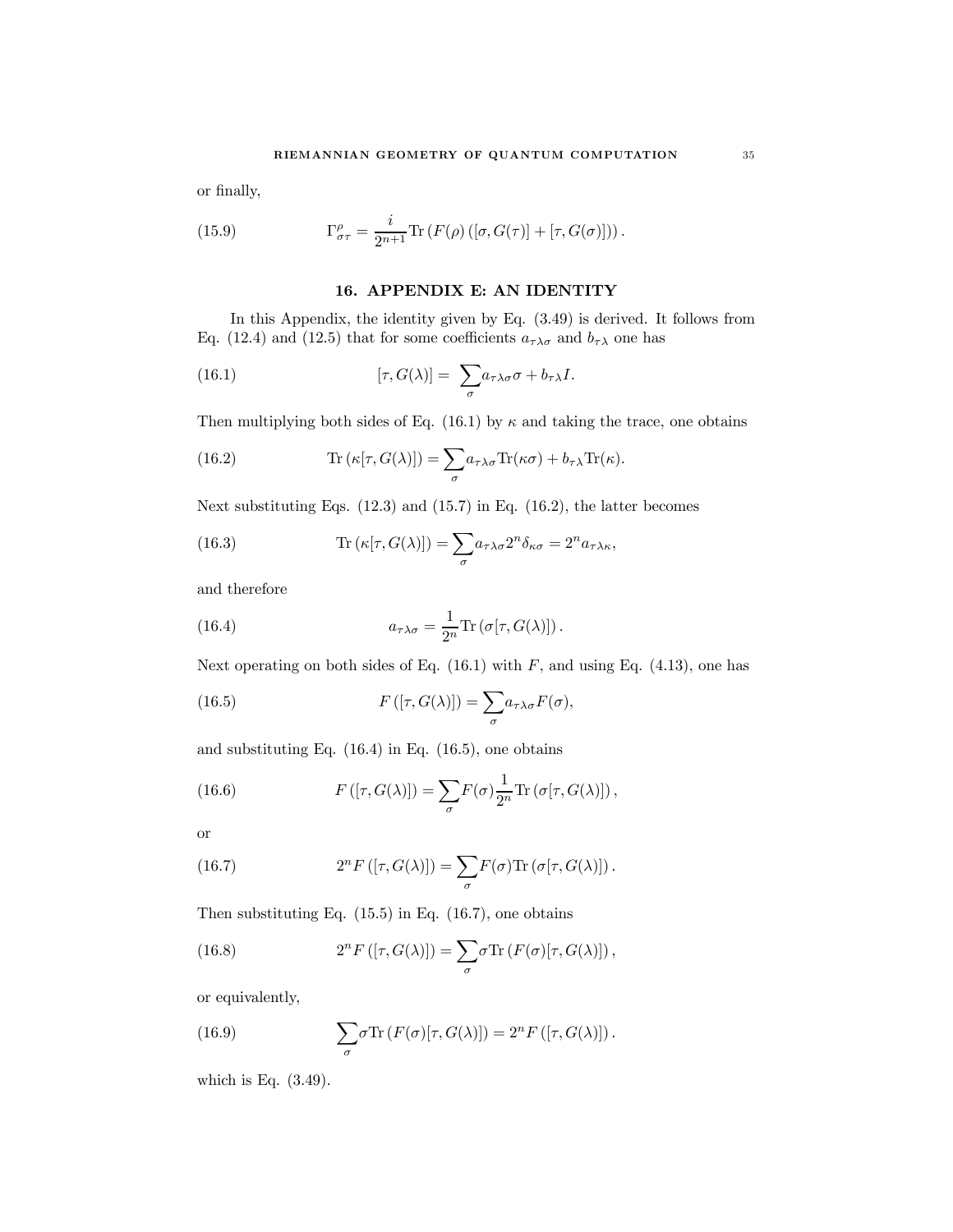## 17. APPENDIX F: CHECKS OF THREE-QUBIT SOLUTIONS

In this Appendix, checks are given of the solution, Eq. (7.28) to Eq. (7.16),

(17.1) 
$$
Q(t) = e^{it(q^{-1}-s^{-1})S_0}Q_0e^{-it(q^{-1}-s^{-1})S_0},
$$

and the solution, Eq.  $(7.57)$  to Eq.  $(7.15)$ ,

$$
(17.2) \quad T(t) = e^{it(q^{-1}-s^{-1})S_0}e^{it(1-q^{-1})(S_0+Q_0)}T_0e^{-it(1-q^{-1})(S_0+Q_0)}e^{-it(q^{-1}-s^{-1})S_0}.
$$

A check that Eq. (17.1) does indeed satisfy Eq. (7.16) proceeds by first calculating

(17.3) 
$$
\frac{dQ}{dt} = i(q^{-1} - s^{-1})S_0Q(t) - i(q^{-1} - s^{-1})Q(t)S_0
$$

$$
= i(q^{-1} - s^{-1})[S_0, Q(t)],
$$

which agrees with Eqs. (7.16) and (7.17).

Proceeding to check that Eq. (17.2) satisfies Eq. (7.15), it follows from Eq. (17.2) that

$$
\frac{dT}{dt} = i(q^{-1} - s^{-1})S_0T(t) - i(q^{-1} - s^{-1})T(t)S_0 + e^{it(q^{-1} - s^{-1})S_0}
$$
\n
$$
\times \frac{d}{dt} \left( e^{it(1-q^{-1})(S_0 + Q_0)} T_0 e^{-it(1-q^{-1})(S_0 + Q_0)} \right) e^{-it(q^{-1} - s^{-1})S_0}
$$
\n
$$
= i(q^{-1} - s^{-1})[S_0, T(t)] + e^{it(q^{-1} - s^{-1})S_0} \{i(1 - q^{-1})
$$
\n
$$
\times \left[ (S_0 + Q_0), e^{it(1-q^{-1})(S_0 + Q_0)} T_0 e^{-it(1-q^{-1})(S_0 + Q_0)} \right] \}
$$
\n(17.4)

The following commutation relation is true:

(17.5)  $[A, BC] = ABC - BCA = BAC - BCA + ABC - BAC = B[A, C] + [A, B]C,$ and using Eq. (17.5) twice, and noting that  $(S_0 + Q_0)$  commutes with itself, Eq.

(17.4) becomes

$$
\frac{dT}{dt} = i(q^{-1} - s^{-1})[S_0, T(t)] + e^{it(q^{-1} - s^{-1})S_0}i(1 - q^{-1})
$$
\n
$$
\times \left\{ e^{it(1 - q^{-1})(S_0 + Q_0)}[(S_0 + Q_0), T_0 e^{-it(1 - q^{-1})(S_0 + Q_0)}]
$$
\n
$$
+ [(S_0 + Q_0), e^{it(1 - q^{-1})(S_0 + Q_0)}]T_0 e^{-it(1 - q^{-1})(S_0 + Q_0)} \right\}
$$
\n(17.6)

or

$$
\frac{dT}{dt} = i(q^{-1} - s^{-1})[S_0, T(t)] + e^{it(q^{-1} - s^{-1})S_0}i(1 - q^{-1})
$$
\n
$$
\times \left\{ e^{it(1 - q^{-1})(S_0 + Q_0)}T_0[(S_0 + Q_0), e^{-it(1 - q^{-1})(S_0 + Q_0)}]
$$
\n
$$
+ e^{it(1 - q^{-1})(S_0 + Q_0)}[(S_0 + Q_0), T_0]e^{-it(1 - q^{-1})(S_0 + Q_0)} \right\}
$$
\n(17.7)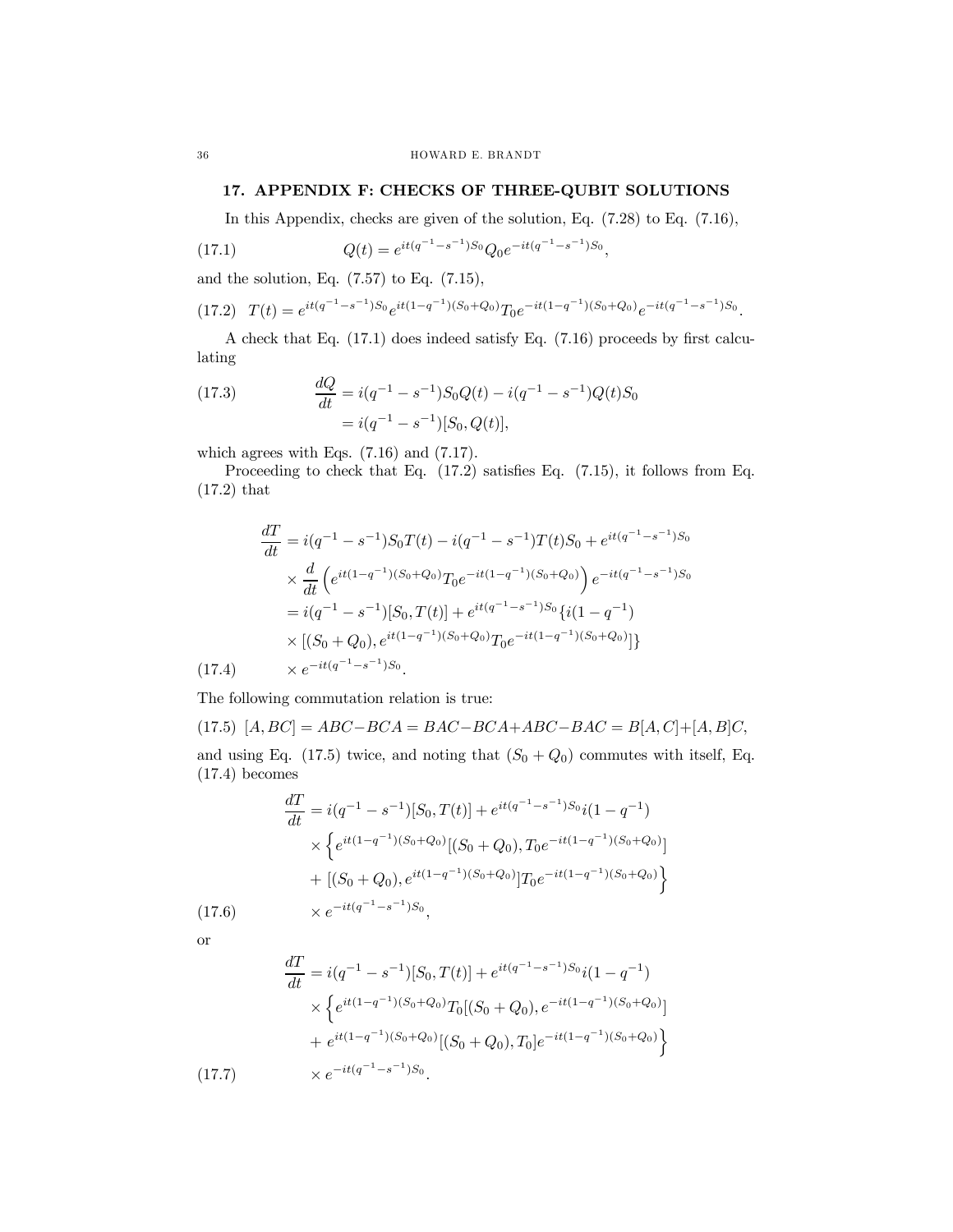Equivalently then,

$$
\frac{dT}{dt} = i(q^{-1} - s^{-1})[S_0, T(t)]
$$
  
+  $e^{it(q^{-1} - s^{-1})S_0}i(1 - q^{-1})e^{it(1 - q^{-1})(S_0 + Q_0)}[(S_0 + Q_0), T_0]$   
(17.8)  $\times e^{-it(1 - q^{-1})(S_0 + Q_0)}e^{-it(q^{-1} - s^{-1})S_0},$ 

or

$$
\frac{dT}{dt} = i(q^{-1} - s^{-1})[S_0, T(t)] + i(1 - q^{-1})e^{it(q^{-1} - s^{-1})S_0}
$$
  
\n
$$
\times (S_0 + Q_0)e^{it(1 - q^{-1})(S_0 + Q_0)}T_0e^{-it(1 - q^{-1})(S_0 + Q_0)}
$$
  
\n
$$
\times e^{-it(q^{-1} - s^{-1})S_0}
$$
  
\n
$$
-i(1 - q^{-1})e^{it(q^{-1} - s^{-1})S_0}e^{it(1 - q^{-1})(S_0 + Q_0)}T_0
$$
  
\n
$$
\times e^{-it(1 - q^{-1})(S_0 + Q_0)}
$$
  
\n(17.9) 
$$
\times (S_0 + Q_0)e^{-it(q^{-1} - s^{-1})S_0}.
$$

This becomes

$$
\frac{dT}{dt} = i(q^{-1} - s^{-1})[S_0, T(t)] + i(1 - q^{-1})e^{it(q^{-1} - s^{-1})S_0}
$$
\n
$$
\times Q_0e^{it(1 - q^{-1})(S_0 + Q_0)}T_0e^{-it(1 - q^{-1})(S_0 + Q_0)}e^{-it(q^{-1} - s^{-1})S_0}
$$
\n
$$
-i(1 - q^{-1})e^{it(q^{-1} - s^{-1})S_0}e^{it(1 - q^{-1})(S_0 + Q_0)}T_0
$$
\n
$$
\times e^{-it(1 - q^{-1})(S_0 + Q_0)}Q_0e^{-it(q^{-1} - s^{-1})S_0}
$$
\n
$$
+i(1 - q^{-1})e^{it(q^{-1} - s^{-1})S_0}
$$
\n
$$
(17.10) \qquad \times [S_0, e^{it(1 - q^{-1})(S_0 + Q_0)}T_0e^{-it(1 - q^{-1})(S_0 + Q_0)}]e^{-it(q^{-1} - s^{-1})S_0}.
$$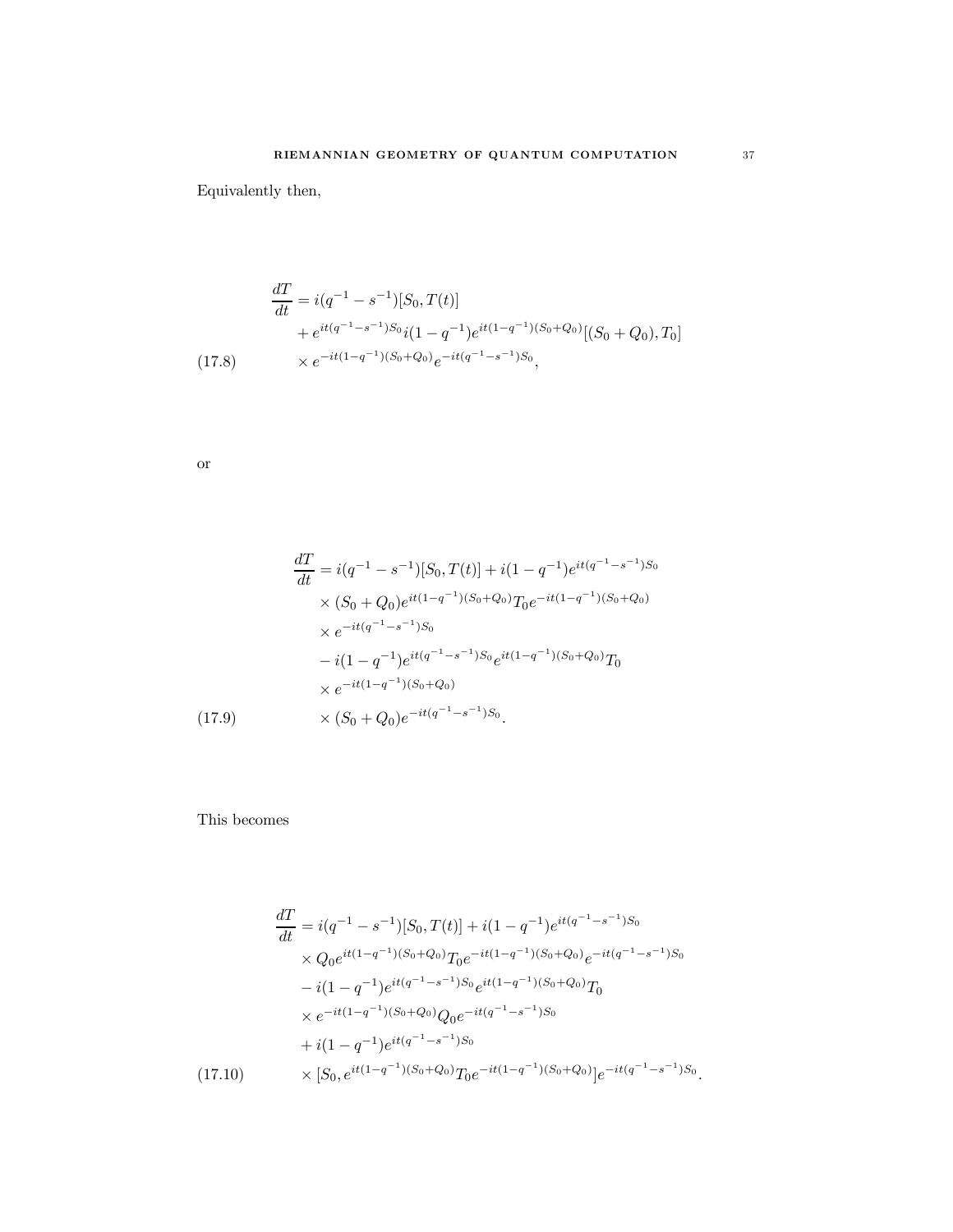Next, the right side of Eq. (7.15), using Eqs. (7.17), (7.28), and (7.57), becomes

$$
i[(1 - s^{-1})S + (1 - q^{-1})Q), T]
$$
  
\n
$$
= i(1 - s^{-1})[S, T] + i(1 - q^{-1})[Q, T]
$$
  
\n
$$
= i[S_0, T] - is^{-1}[S_0, T] + i(1 - q^{-1})[Q, T]
$$
  
\n
$$
= i[S_0, T] - is^{-1}[S_0, T] + i(1 - q^{-1})
$$
  
\n
$$
\times [e^{it(q^{-1} - s^{-1})S_0}Q_0e^{-it(q^{-1} - s^{-1})S_0}, e^{it(q^{-1} - s^{-1})S_0}e^{it(1 - q^{-1})(S_0 + Q_0)}
$$
  
\n
$$
\times T_0e^{-it(1 - q^{-1})(S_0 + Q_0)}e^{-it(q^{-1} - s^{-1})S_0}]
$$
  
\n
$$
= i(1 - q^{-1})[S_0, T] + i(q^{-1} - s^{-1})[S_0, T]
$$
  
\n
$$
+ i(1 - q^{-1})e^{it(q^{-1} - s^{-1})S_0}Q_0e^{it(1 - q^{-1})(S_0 + Q_0)}T_0
$$
  
\n
$$
\times e^{-it(1 - q^{-1})(S_0 + Q_0)}e^{-it(q^{-1} - s^{-1})S_0}
$$
  
\n
$$
- i(1 - q^{-1})e^{it(q^{-1} - s^{-1})S_0}e^{it(1 - q^{-1})(S_0 + Q_0)}T_0
$$
  
\n
$$
\times e^{-it(1 - q^{-1})(S_0 + Q_0)}Q_0e^{-it(q^{-1} - s^{-1})S_0}
$$
  
\n
$$
= i(q^{-1} - s^{-1})[S_0, T]
$$
  
\n
$$
+ i(1 - q^{-1})[S_0, e^{it(q^{-1} - s^{-1})S_0}e^{it(1 - q^{-1})(S_0 + Q_0)}T_0
$$
  
\n
$$
\times e^{-it(1 - q^{-1})(S_0 + Q_0)}e^{-it(q^{-1} - s^{-1})S_0}]
$$
  
\n
$$
+ i(1 - q^{-1})e^{it(q^{-1} - s^{-1})S_0}Q_0e^{it(1 - q^{-1})(S_0 + Q_0)}T_0
$$
  
\n
$$
\times e^{-it(1 - q^{-1})(S_
$$

Equivalently then,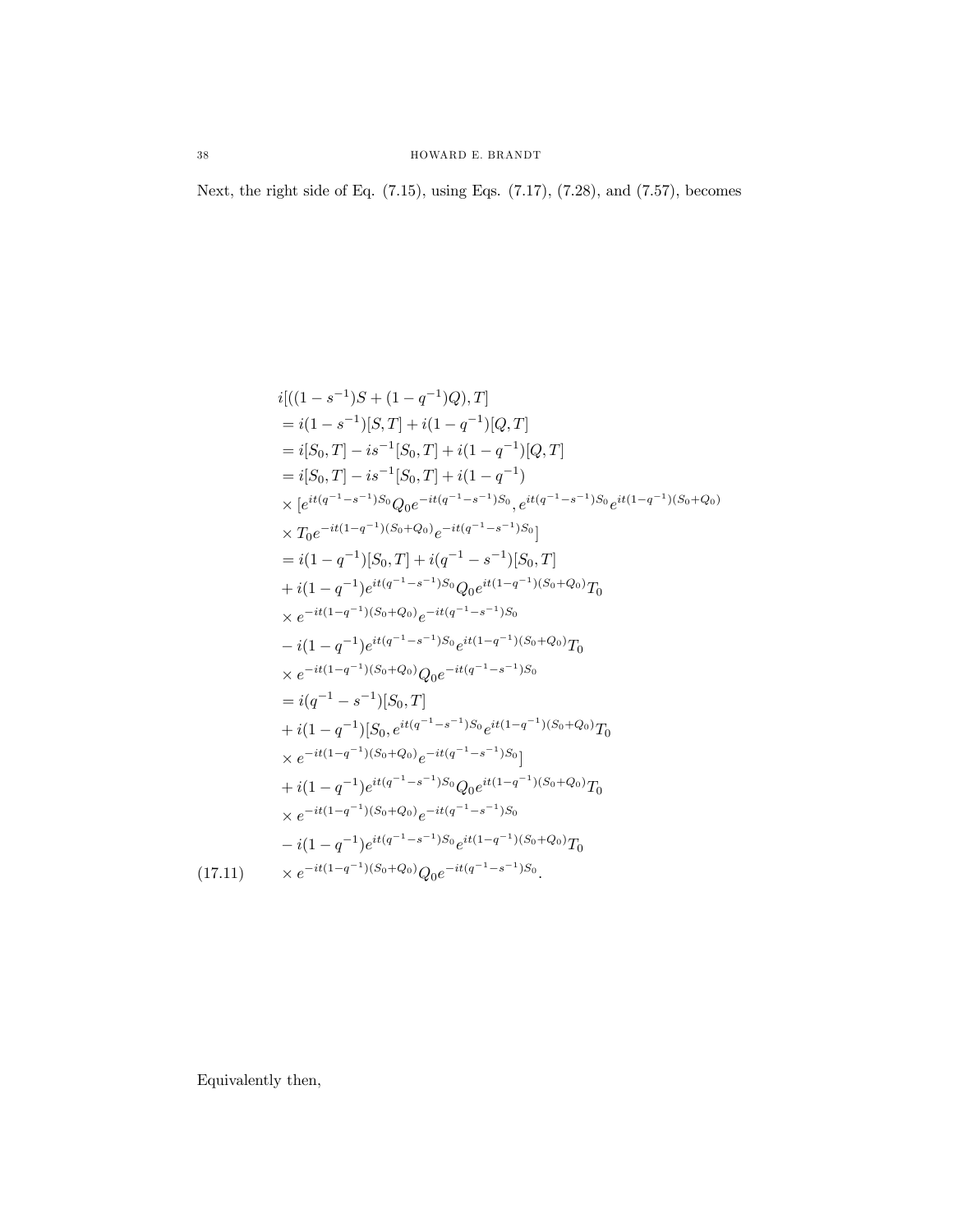$$
i[((1-s^{-1})S + (1-q^{-1})Q), T]
$$
\n
$$
= i(q^{-1} - s^{-1})[S_0, T]
$$
\n
$$
+ i(1-q^{-1})e^{it(q^{-1}-s^{-1})S_0}Q_0e^{it(1-q^{-1})(S_0+Q_0)}T_0
$$
\n
$$
\times e^{-it(1-q^{-1})(S_0+Q_0)}e^{-it(q^{-1}-s^{-1})S_0}
$$
\n
$$
- i(1-q^{-1})e^{it(q^{-1}-s^{-1})S_0}e^{it(1-q^{-1})(S_0+Q_0)}T_0
$$
\n
$$
\times e^{-it(1-q^{-1})(S_0+Q_0)}Q_0e^{-it(q^{-1}-s^{-1})S_0}
$$
\n
$$
+ i(1-q^{-1})e^{it(q^{-1}-s^{-1})S_0}e^{it(1-q^{-1})(S_0+Q_0)}T_0
$$
\n
$$
\times e^{-it(1-q^{-1})(S_0+Q_0)}[S_0, e^{-it(q^{-1}-s^{-1})S_0}]
$$
\n
$$
+ i(1-q^{-1})e^{it(q^{-1}-s^{-1})S_0}[S_0, e^{it(1-q^{-1})(S_0+Q_0)}T_0
$$
\n
$$
\times e^{-it(1-q^{-1})(S_0+Q_0)}]e^{-it(q^{-1}-s^{-1})S_0}
$$
\n
$$
= i(q^{-1}-s^{-1})[S_0, T]
$$
\n
$$
+ i(1-q^{-1})e^{it(q^{-1}-s^{-1})S_0}Q_0e^{it(1-q^{-1})(S_0+Q_0)}T_0
$$
\n
$$
\times e^{-it(1-q^{-1})(S_0+Q_0)}e^{-it(q^{-1}-s^{-1})S_0}
$$
\n
$$
- i(1-q^{-1})e^{it(q^{-1}-s^{-1})S_0}e^{it(1-q^{-1})(S_0+Q_0)}T_0
$$
\n
$$
\times e^{-it(1-q^{-1})(S_0+Q_0)}Q_0e^{-it(q^{-1}-s^{-1})S_0}
$$
\n
$$
+ i(1-q^{-1})e^{it(q^{-1}-s^{-1})S_0}[S_0, e^{it(1-q^{-1})(S_0+Q_0)}T_0
$$
\n(17.12)\n
$$
\times e^{-it(1-q^{-1})(S_0+Q_0)}]e
$$

Comparing Eqs. (17.12), (17.10), and (7.15), one concludes that the left and right sides of Eq. (7.15) agree.

#### References

- [1] M. A. Nielsen and I. L. Chuang, Quantum Information and Computation (Cambridge University Press, 2000).
- [2] R. Montgomery, A Tour of Sub-Riemannian Geometries, Their Geodesics and Applications, Vol. 91 of Mathematical Surveys and Monographs (American Mathematical Society, Providence, Rhode Island, 2002).
- [3] N. Khaneja, S. J. Glaser, and R. Brockett, "Sub-Riemannian Geometry and Time Optimal Control of Three Spin Systems: Quantum Gates and Coherence Transfer," Phys. Rev. A 65, 032301(1-11) (2002).
- [4] C. G. Moseley, "Geometric control of quantum spin systems," in Quantum Information and Computation II, edited by E. Donkor, A. R. Pirich, and H. E. Brandt, Proc. SPIE Vol. 5436, pp. 319-323, SPIE, Bellingham, WA (2004).
- [5] M. A. Nielsen, "A Geometric Approach to Quantum Circuit Lower Bounds," Quantum Information and Computation 6, 213-262 (2006).
- [6] M. A. Nielsen, M. R. Dowling, M. Gu, and A. C. Doherty, "Optimal Control, Geometry, and Quantum Computing," Phys. Rev. A 73, 062323(1-7) (2006).
- [7] M. A. Nielsen, M. R. Dowling, M. Gu, and A. C. Doherty, "Quantum Computation as Geometry," Science 311, 1133-1135 (2006).
- [8] M. R. Dowling and M. A. Nielsen, "The Geometry of Quantum Computation," Quantum Information and Computation 8, 0861-0899 (2008).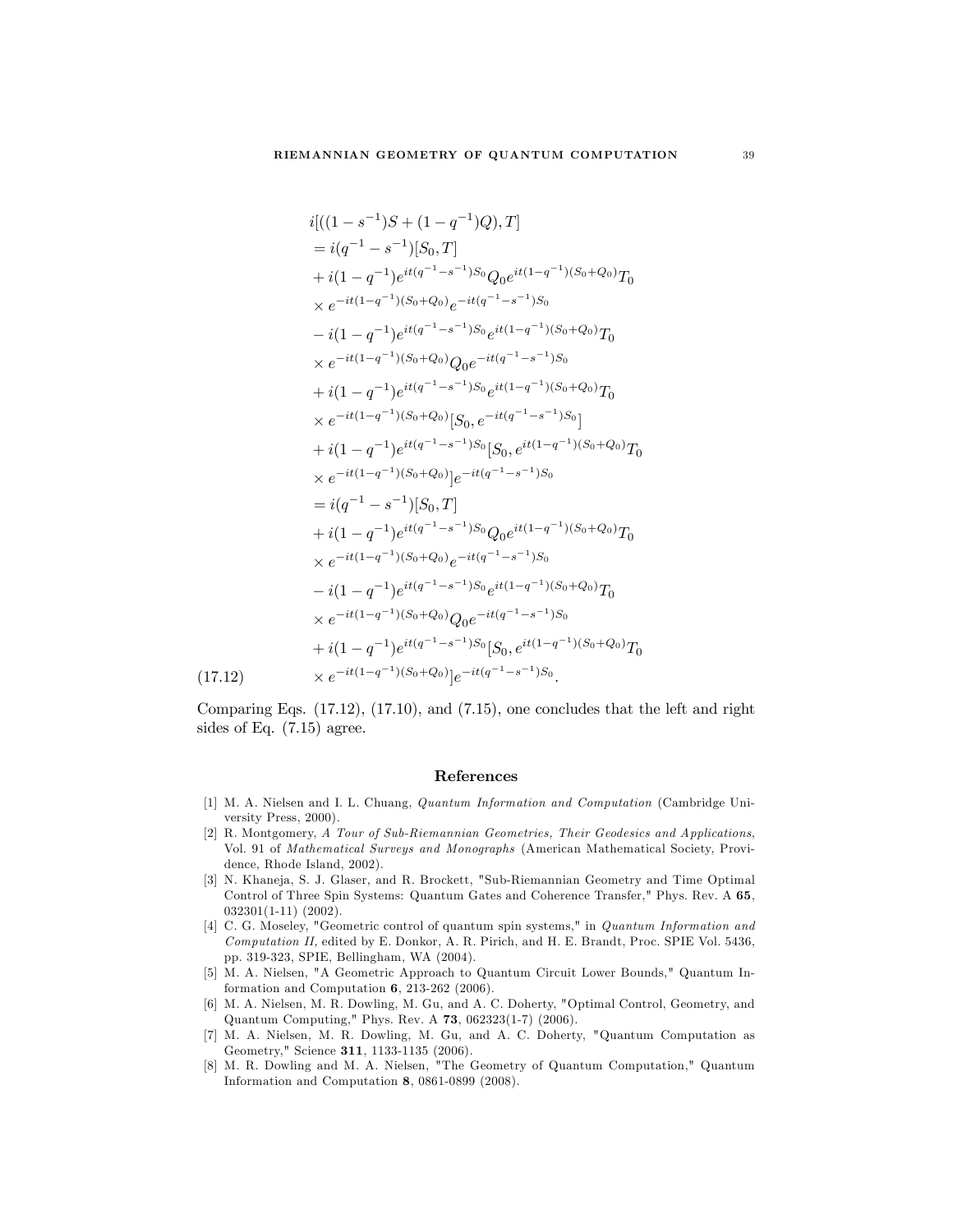#### 40 HOWARD E. BRANDT

- [9] J. N. Clelland and C. G. Moseley, "Sub-Finsler Geometry in Dimension Three," Differential Geometry and its Applications 24, 628-651 (2006).
- [10] Bo-Yu Hou and Bo-Yuan Hou, Differential Geometry for Physicists (World Scientific, Singapore, 1997).
- [11] A. A. Sagle and R. E. Walde, Introduction to Lie Groups and Lie Algebras, Academic Press, New York (1973).
- [12] L. Conlon, Differentiable Manifolds, 2nd Edition, Birkhäuser, Boston (2001).
- [13] J. M. Lee, Riemannian Manifolds: An Introduction to Curvature, Springer, New York (1997).
- [14] M. Berger, A Panoramic View of Riemannian Geometry, Springer-Verlag, Berlin (2003).
- [15] B. C. Hall, Lie Groups, Lie Algebras, and Representations, Springer, New York (2004).
- [16] J. Farout, Analysis on Lie Groups, Cambridge University Press, Cambridge, UK (2008).
- [17] M. M. Postnikov, Geometry VI: Riemannian Geometry, Encyclopedia of Mathematical Sciences, vol. 91, Springer-Verlag, Berlin (2001).
- [18] P. Petersen, Riemannian Geometry, 2nd Edition, Springer, New York (2006).
- [19] J. Jost, Riemannian Geometry and Geometric Analysis, 5th Edition, Springer-Verlag, Berlin (2008).
- [20] R. Wasserman, Tensors and Manifolds, 2nd Edition, Oxford University Press, Oxford, UK (2004).
- [21] M. A. Naimark and A. I. Stern, Theory of Group Representations, Springer-Verlag, New York (1982).
- [22] Mark R. Sepanski, Compact Lie Groups, Springer (2007).
- [23] Walter Pfeifer, *The Lie Algebras su(N)*, Birkhäuser, Basel, (2003).
- [24] John Stillwell, Naive Lie Theory, Springer, NY (2008).
- [25] J. F. Cornwell, Group Theory in Physics: An Introduction, Academic Press, San Diego, CA (1997).
- [26] J. F. Cornwell, Group Theory in Physics, Vol. 2, Academic Press, London (1984).
- [27] W. Steeb and Y. Hardy, Problems and Solutions in Quantum Computing and Quantum Information, 2nd Edition, World Scientific, New Jersey (2006).
- [28] S. Weigert, "Baker-Campbell-Hausdorff Relation for Special Unitary Groups SU(N)," J. Phys. A: Math. Gen. 30, 8739-8749 (1997).
- [29] C. Reutenauer, Free Lie Algebras, Clarendon Press, Oxford (1993).
- [30] E. Dynkin, "Calculation of the coefficients in the Campbell-Hausdorff formula," Dokl. Akad. Nauk 57, 323-326 (1947).
- [31] H. F. Baker, "Alternants and continuous groups," Proc. London Math. Soc. (2) 3, 24-47 (1905).
- [32] J. E. Campbell, "On a law of combination of operators bearing on the theory of continuous transformation groups," Proc. London Math. Soc. (1) 28, 381-390 (1897).
- [33] J. E. Campbell, "On a law of combination of operators," Proc. London Math. Soc. (1) 29, 14-32, (1898).
- [34] F. Hausdorff, "Die symbolische Exponentialformel in der Gruppentheorie," Leipziger Berichte 58, 19-48 (1906).
- [35] C. W. Misner, K. S. Thorne, and J. A. Wheeler, Gravitation, pp. 223, 224, 310, W. H. Freeman and Company, New York (1973).
- [36] P. D. Lax, "Integrals of Nonlinear Equations of Evolution and Solitary Waves," Communications on Pure and Applied Math. 21, 467-490 (1968).
- [37] R. Abraham and J. E. Marsden, Foundations of Mechanics, 2nd Edition, AMS Chelsea Publishing, American Mathematical Society, Providence, Rhode Island (2008).
- [38] D. Zwillinger, Handbook of Differential Equations, Third Edition, Academic Press, San Diego, CA (1998).
- [39] R. S. Kaushal and D. Parashar, Advanced Methods of Mathematical Physics, CRC Press, Boca Raton, FL (2000).
- [40] T. Miwa, M. Jimbo, and E. Date, Solitons, Cambridge University Press, Cambridge, UK (2000).
- [41] L. Debnath, Nonlinear Partial Differential Equations, Birkhäuser, Boston, MA (1997).
- [42] E. Zeidler, Nonlinear Functional Analysis and its Applications IV: Applications to Mathematical Physics, Springer-Verlag, New York, NY (1997).
- [43] J. Milnor, "Curvatures of Left Invariant Metrics on Lie Groups," Advances in Mathematics 21, 293-329 (1976).